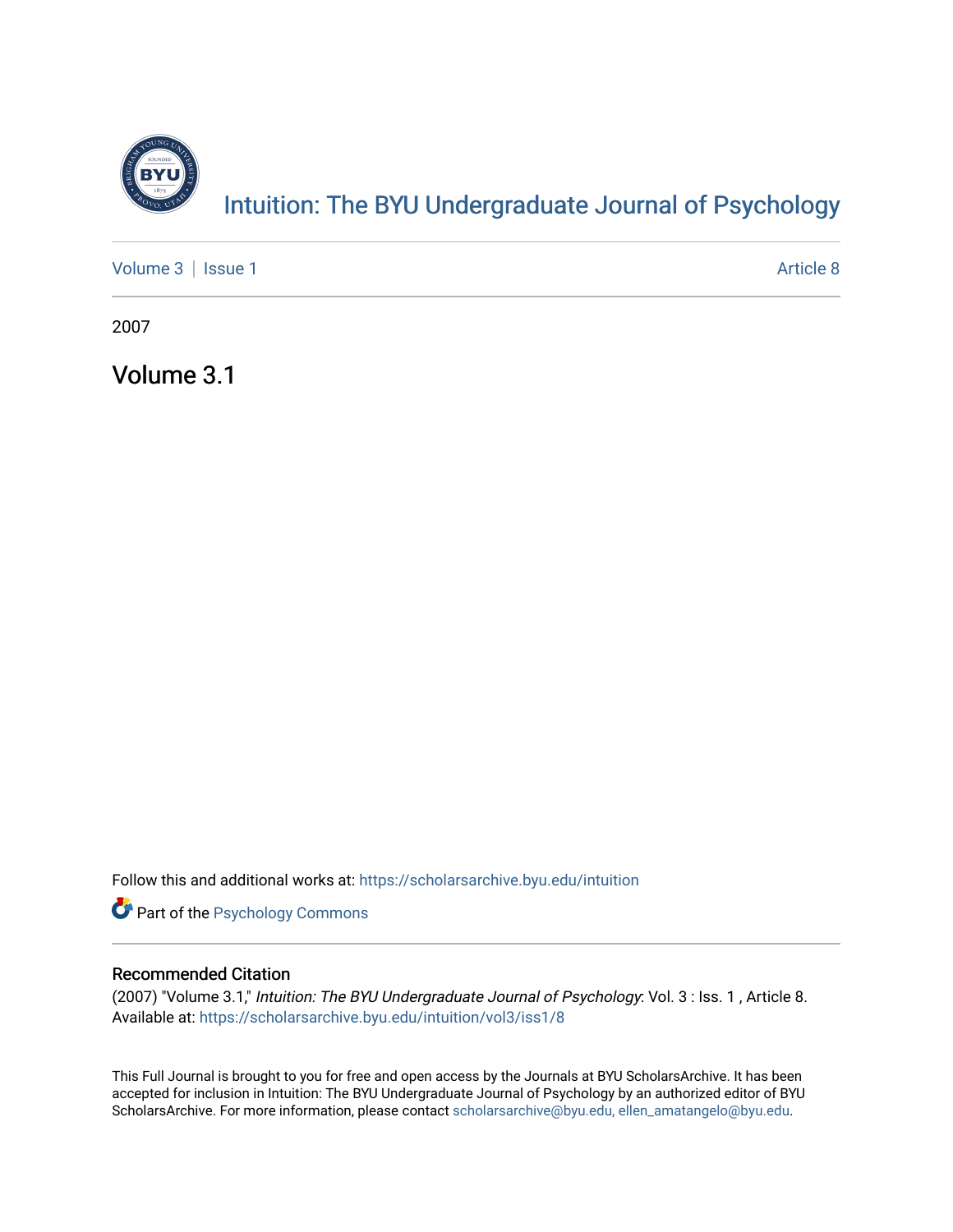

Volume 3, Fall 2007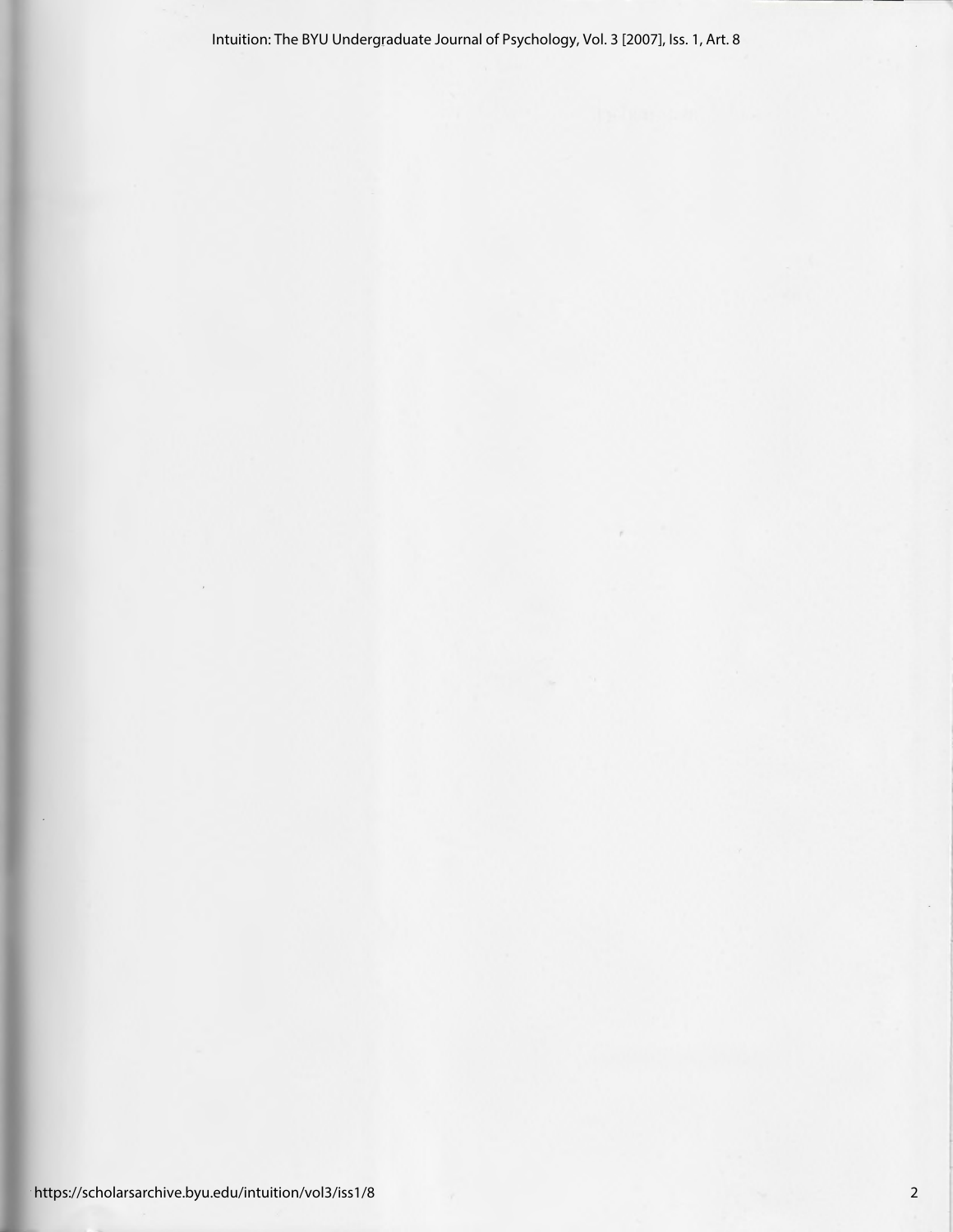**Intuition** 

# **BYU Undergraduate Journal of Psychology**

Copyright 2007 Brigham Young University Psychology Department All rights reserved Printed in the United States of America

Published by BYU ScholarsArchive, 2007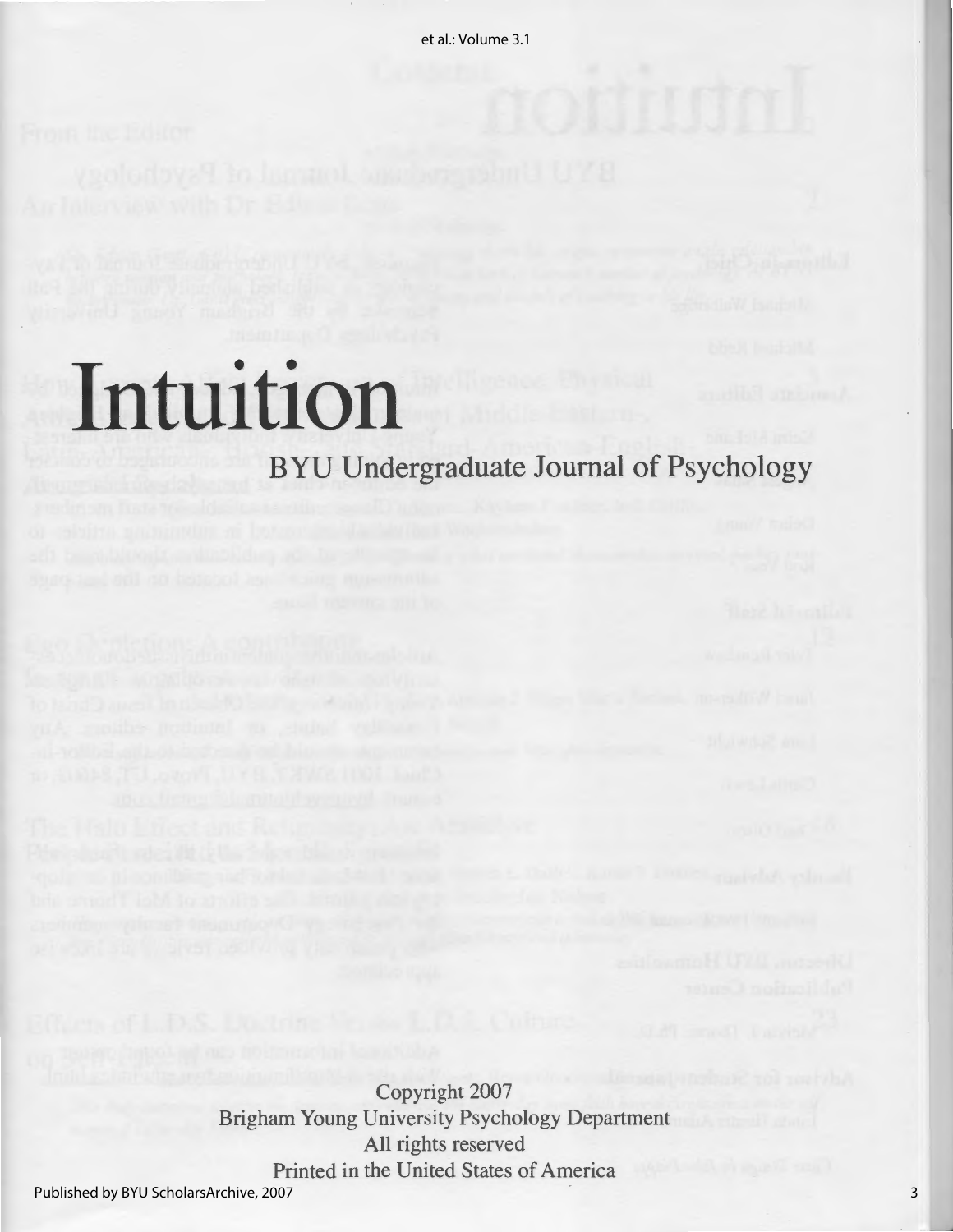# **Intuition**

# BYU Undergraduate Journal of Psychology

| Editors-in-Chief         | Intuition: BYU Undergraduate Journal of Psy-<br>chology, is published annually during the Fall          |  |  |  |
|--------------------------|---------------------------------------------------------------------------------------------------------|--|--|--|
| Michael Walbridge        | Semester by the Brigham Young University<br>Psychology Department.                                      |  |  |  |
| Michael Redd             |                                                                                                         |  |  |  |
| <b>Associate Editors</b> | Intuition is managed, edited, and designed by<br>undergraduate students enrolled at Brigham             |  |  |  |
| Keira McLane             | Young University. Individuals who are interest-<br>ed in joining the staff are encouraged to contact    |  |  |  |
| Angela Salas             | the editor-in-chief at byupsychiournal@gmail.<br>com. Class credit is available for staff members.      |  |  |  |
| Debra Young              | Individuals interested in submitting articles to                                                        |  |  |  |
| Rod Veas                 | be considered for publication should read the<br>submission guidelines located on the last page         |  |  |  |
| <b>Editorial Staff</b>   | of the current issue.                                                                                   |  |  |  |
| <b>Tyler Renshaw</b>     | Articlesandothercontent in this issue donot neces-<br>sarily represent the views or opinions of Brigham |  |  |  |
| Jared Wilkerson          | Young University, The Church of Jesus Christ of                                                         |  |  |  |
| Lara Schwicht            | Latter-day Saints, or Intuition editors. Any<br>comments should be directed to the Editor-in-           |  |  |  |
| <b>Curtis Lewis</b>      | Chief, 1001 SWKT, BYU, Provo, UT, 84602, or<br>e-mail: byupsychjournal@gmail.com.                       |  |  |  |
| Chad Olson               | Intuition would especially like to thank Juli-                                                          |  |  |  |
| <b>Faculty Advisor</b>   | anne Holt-Lunstad for her guidance in develop-                                                          |  |  |  |

appreciated.

Julianne Holt-Lunstad, Ph.D.

## **Director, BYU Humanities Publication Center**

Melvin J. Thorne, Ph.D.

## **Advisor for Student Journals**

Linda Hunter Adams

*Cover Design by John Phipps*  https://scholarsarchive.byu.edu/intuition/vol3/iss1/8 Additional information can be found on our Web site at http://intuition.byu.edu/index.html.

ing this journal. The efforts of Mel Thorne and the Psychology Department faculty members who generously provided reviews are likewise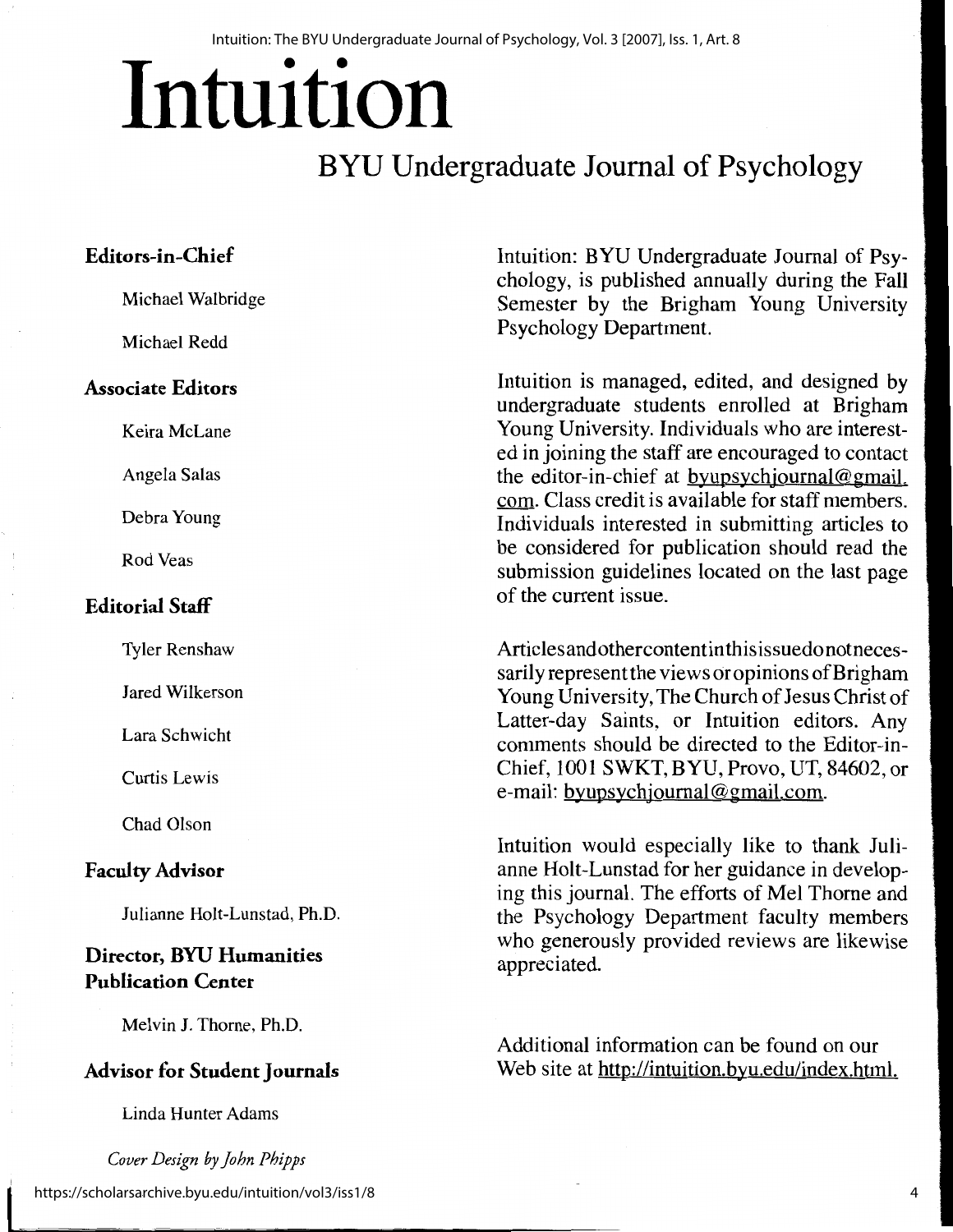# Contents

# From the Editor 1

 $\blacksquare$ 

#### Michael Walbridge

# An Interview with Dr. Edwin Gantt 2

Michael Walbridge

*Dr. Edwin Gantt, a BYU Associate Professor of Psychology shares his unique perspective on the relationship between religion and psychology. He also shares the route he took to become a teacher of psychology. As BYU's hockey coach, Dr. Gantt gives insight into his love of hockey and the role of coaching in his life.* 

How Accents Affect Perception of Intelligence, Physical Attractiveness, and Trustworthiness of Middle-Eastern-, Latin-American-, British-, and Standard-American-English-Accented Speakers

Samantha Anderson, Samuel D. Downs, Kaylene Faucette, Josh Griffin, Tracy King, Staci Woolstenhulme

*This study explores how accents affect people's judgment of what unrelated characteristics accented speakers may possess.* 

# Ego Depletion: A contributing

factor of hopelessness depression

Joel R. Wegener, Clark E. Ludlow, Ammon J. Olsen, Marta Tortosa,

Philip H. Wintch

*This study examined the effects that conflicting internal desires may have upon depression.* 

## The Halo Effect and Religiosity: Are Attractive 18 People Perceived as More Religious?

Tiffany L. Crandall, Garrett **P.** DaBell, Jessica L. DaBell, Karen S. Findley,

Matthew **D.** Kammeyer, and Meghan Nielsen

*The phenomenon that people attribute additional positive characteristics to individuals possessing unrelated positive characteristics was explored with regard to physical attractiveness and spirituality.* 

# Effects of L.D.S. Doctrine Versus L.D.S. Culture on Self-Esteem

Kelly Furr, Anna Woestman, JaLeen Farrell, Bryce Goodwin, Brooke Jensen This study examined whether the doctrine and culture of the Latter-day Saint faith have different effects on the self *esteem of Luter-day Saints.*  Published by BYU ScholarsArchive, 2007

23

**j**  5

12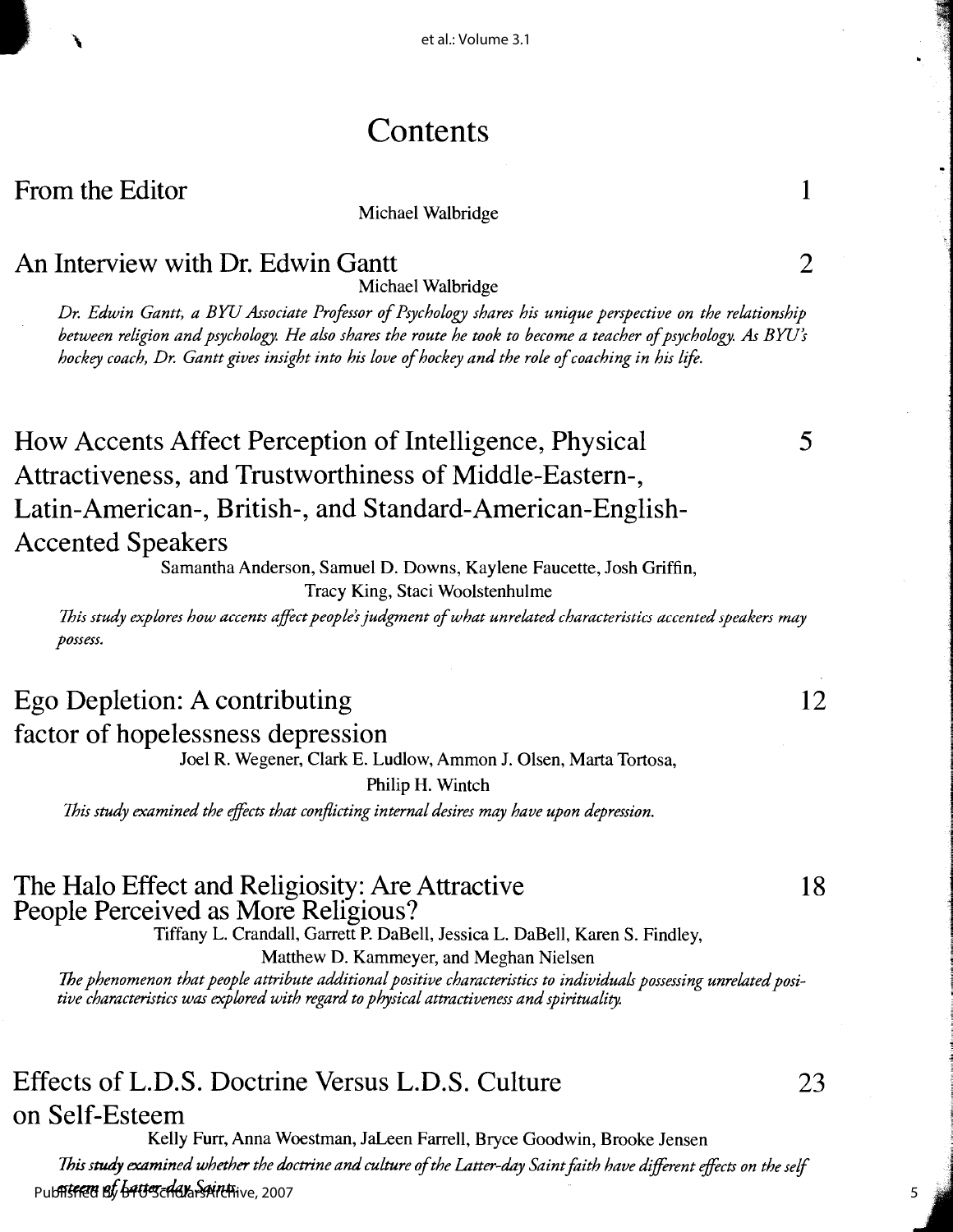# **From the Editor**

## Michael Walbridge

**This** year's issue of Intuition is the product of two generations of staff members. The entire staff that commenced work on this volume of Intuition had left by the time Intuition was finished. We were sad to see our founding faculty advisor, Dr. Harold Miller, leave. However, we welcome our new faculty advisor, Dr. Julianne Holt-Lunstad, with grateful, open arms. Without her assistance and advocacy on our behalf, this issue would never have seen publication. At one point, I was the lone staff member working on the journal, and finishing it was difficult. This journal wouldn't have been possible if it weren't for the last-minute work requirements I ungraciously passed on to the current staff: Debra Young, Angela Salas, and Kiera McLane.

We're proud of the articles presented here. The authors had the aforementioned circumstances to deal with and made considerable revisions. Upon hearing a need of revision, one of the outof-state writers of "The Effects of LOS Doctrine Versus LOS Culture on Self Esteem" took time out of a personal visit to Utah, while the other writers accommodated her as they all sat down on a Saturday and revised a paper they had already worked on in a class they had already passed at least months earlier.

Intuition is still in its infancy. The procedures, rules, and guidelines the journal operates by are not all explicitly written or stated. When I was talking with Michael Redd, the editor-in-chief who handed me the keys, and later with Dr. Holt-Lunstad, we agreed that instead of a tiny student journal that students mainly join just to get credit or experience in editing or psychology, Intuition should be a journal where students can publish quality, otherwise unappreciated work, and that it should be one of the best places a student can go to gain a foothold in the institution of psychology and thus be better prepared for graduate school and eventually, being a psychologist.

Intuition still needs to perfect and formalize the process it uses to recruit staff members and acquires submissions; yet, it continues to be published with quality articles gracing its pages. That it does so despite obstacles is a testament to the tenacity of the students and advisors who work on the journal, and most of all, to the hard work and patience of those who submitted to us.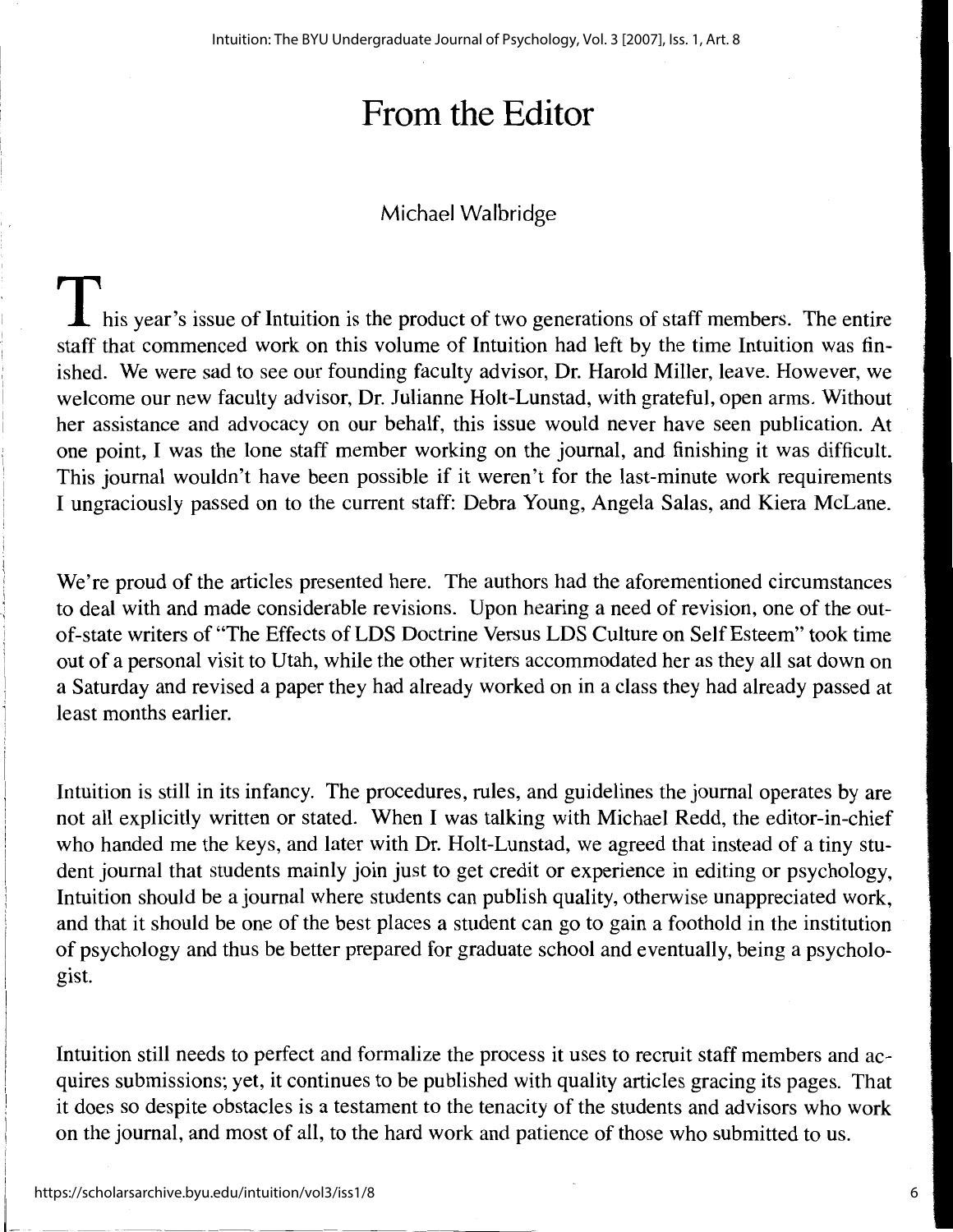Michael Walbridge

# An Interview with Dr. Edwin E. Gantt

Dr. Edwin E. Gantt, a BYU Associate Professor of Psychology, is one of the student body's favorite members of the BYU Department of Psychology. He was awarded the Teacher of Honor Award by the Brigham Young University Student Honor Association in 2002. His unique perspective has influenced numerous students to consider psychology from alternative points of view and from within the context of revealed latter-day truths. Dr. Gantt is particularly interested in examining the various (and often problematic) ways in which empathy, altruism and religion have been conceptualized and explained in many of the major schools of contemporary psychology and psychotherapy. Some of his works include "Empathy. Encyclopedia of Human Development" and "Hedonism, suffering, and redemption: The challenge of a Christian

#### **How did you decide to pursue psychology?**

I always wanted to teach. I'd enjoyed it for a very long time, and still do. I knew I wanted to teach particularly after having served a mission. I originally wanted to be a history teacher, but after taking a couple of psychology classes I decided to explore that subject more. I don't know that there was an exact moment, but it became increasingly clear that I wanted to teach at the collegiate level. I mean, I'd always loved teaching, and I'd always loved doing lots of reading, and I tolerate writing-it all began to fall into place. I had flirted with the idea of teaching high school or seminary, but opportunities and my inclinations pointed me to teaching at a university. I had good mentors and looked up to them, and I wanted to do the kinds of things they were doing.

#### **You received your PhD from Duquesne University, a Catholic school in Pennsylvania. Tell me about that.**

While I was an undergrad, and while I was in the master's program at BYU, I worked with Dr. Richard Williams, who had helped me shape in my mind the aspects of psychology I was most interested, which are the historical and philosophical aspects. There are a limited number of places to pursue those areas, and especially regarding the questions I had concerning agency and human meaning's place in psychology. I ended up leaving BYU and transferring to Duquesne because of its unique philosophical perspective. I feel I did good work there, got good training in not just clinical psychology (which is what the program was), but in

Published by BYU ScholarsArchive, 2007

contemporary phenomenological philosophy and natural science and human science approaches to psychology.

#### **At the undergraduate level, you teach History of Psychology, Critical Issues in Psychology, LOS Perspectives and Psychology, and Psychology of Religion.**

I also have taught the introductory course since coming to BYU, and Personality and Social Psychology at Duquesne. I even teach the occasional Book of Mormon course here.

**That's interesting-most professors teach two to five, but you teach seven. Some have said your courses are very similar-particularly Critical Issues and LOS Perspectives.** I **was in the latter course once and in**  it **you said yourself that some faculty questioned the need for it. How would you respond to the accusation that your classes are highly similar?** 

Oh, I wouldn't view it as an accusation. For me, critical issues in psychology, such as its status as a science, its commitment to reductionism and determinism, and its conception of - or even neglect of -- agency, morality and God, are critical issues everywhere. They aren't just for a critical issues class—they are critical to every part of the discipline, especially regarding psychology from an LDS perspective. If students are going to be educated, have an informed imagination and the ability to tackle various dilemmas and debates in our discipline, they need to be aware of these issues— I'd especially hope they would have a sound grasp of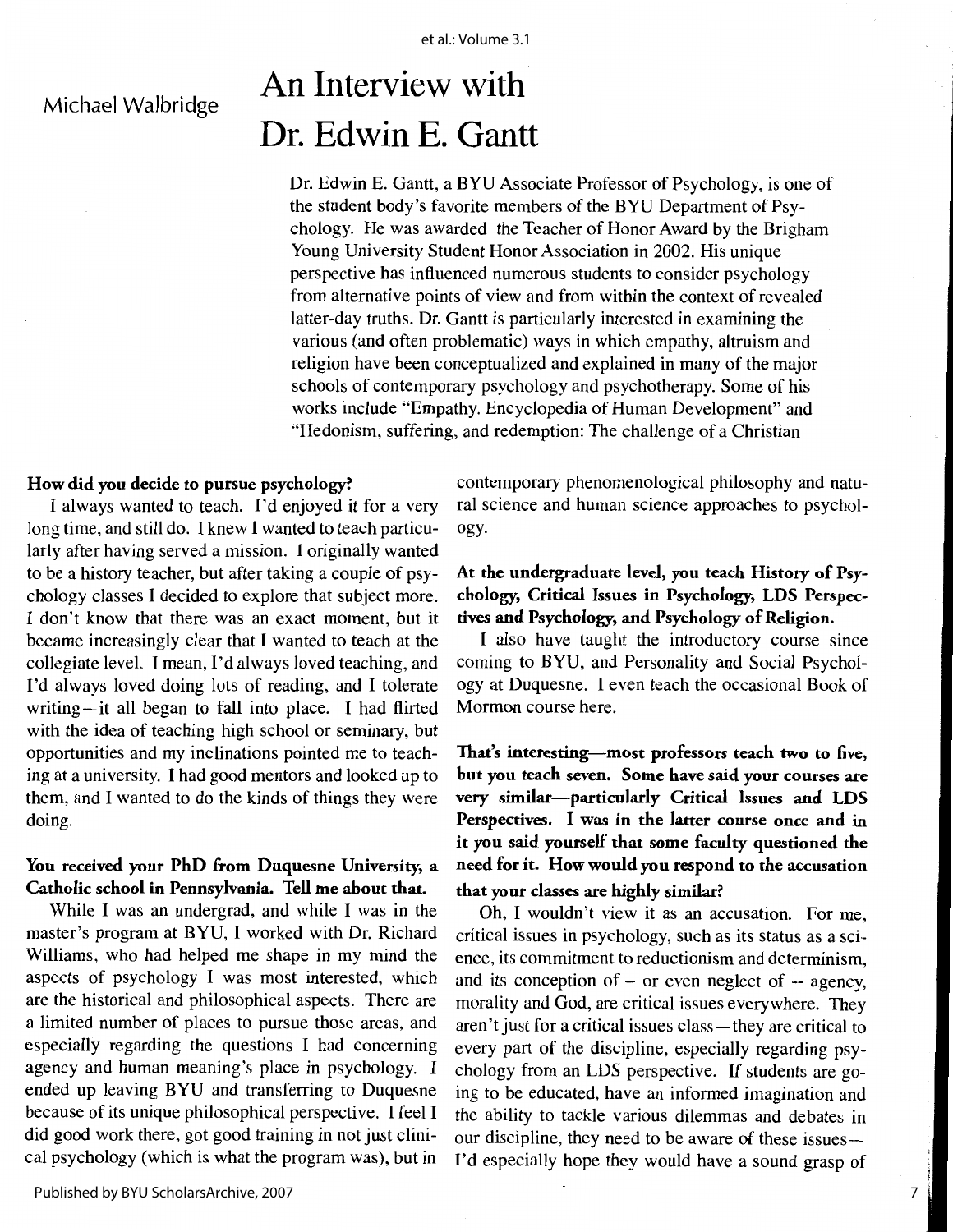the issues after graduating coming from this university. The core concerns in all of my classes are the same. The context, process or avenue for approaching these issues and concerns may be different, but they're still relevant in all the areas I teach. I bring these issues up in my introductory course, not just a psychology of religion course.

#### **Which one of all these is your favorite to teach?**

I remember someone asking Dr. Bruce Brown why he introduced each of his children as his "favorite" and his response was "because they all are." I'd have to say that all of my classes are my favorites. So, it's all of them. I have said to a 353 class that they are my favorite class, and then said the same thing to my 311 class the same week. I don't think I could teach if I weren't passionate about the subject matter and about the students.

#### **From your perspective, how have the LOS Church and the field of psychology cooperated and how have they clashed?**

I think the church and psychology share similar sentiments. I think most psychologists are decent, caring people who want to help reduce suffering. I think the church is deeply committed to people as well. They both are interested in relieving the suffering of those who suffer from, for example, domestic violence or addiction. They've been able to work together in accomplishing these goals. On the other hand, whether intended by any individual psychologists or not, the discipline in many of its theories and practices is hostile to religion in general, and the LDS church in particular. It is reflective of the conflict of secularism and naturalism against religion, a conflict that you see in other disciplines and fields as well.

I think psychology has been instrumental in propagating a worldview in which the God of Abraham, Isaac, and Jacob is irrelevant-one that is corrosive to faith. It's been a principle purveyor of a worldview that is egoistic and self-oriented, rather than theistic and other-oriented.

# **ey and how exactly did you get involved with the Ice- State. Cats?** Okay, good.

I think my involvement with hockey seems a **little**  bit of a mystery sometimes to my students and my colleagues. I didn't grow up with it, actually. A friend in graduate school in Pittsburgh introduced it to me and I was immediately hooked. I was impressed with the speed and skill involved. So, I started skating and playing. I got my kids involved. It has become a whole family thing. I got to BYU and there was a student on the team in one of my classes. He saw me wearing a hockey tie, which isn't exactly a common item **on**  this campus, and he asked me if I liked hockey. **"Yes.**  I love it," I said. "Would you like to be the faculty advisor for our team?" he asked. I asked what it entailed. It was simple and mainly had to do with making sure their grades were up. I immediately said that I'd do it. A month later, the head coach was 'gone, the assistant coach was made head coach, and they needed another coach to help out as an assistant. It was a very steep learning curve. I've now been head coach of **the**  IceCats for two years. I recently had my 150th overall career win as a coach, including all levels of **youth**  hockey, high school, and college. I am also nearing **my**  300th game.

I think the main reason I like coaching and playing is because it's tremendously relaxing. Even though **it**  can be stressful, it's very different from what I'm usually doing—what I do as a coach tends to have more immediate effects, as opposed to teaching students **or**  writing papers, where the effects of the work I do there in my field and job may not be apparent for weeks. months, or years.

#### **Or decades, perhaps?**

Yeah, even decades. Having a paper that I have slaved over and think well of get published, connecting with my students and having a class go really well, or just beating Utah State again ... It all brings joy.

#### **Sounds like it.** In **state rivalries are always fierce, espe**cially in Utah.

Yes, they are. Hey, we can keep talking about hockey if you want.

**A change of subject-what is your history with hock- Well, I'll guarantee I'll mention you beating Utah**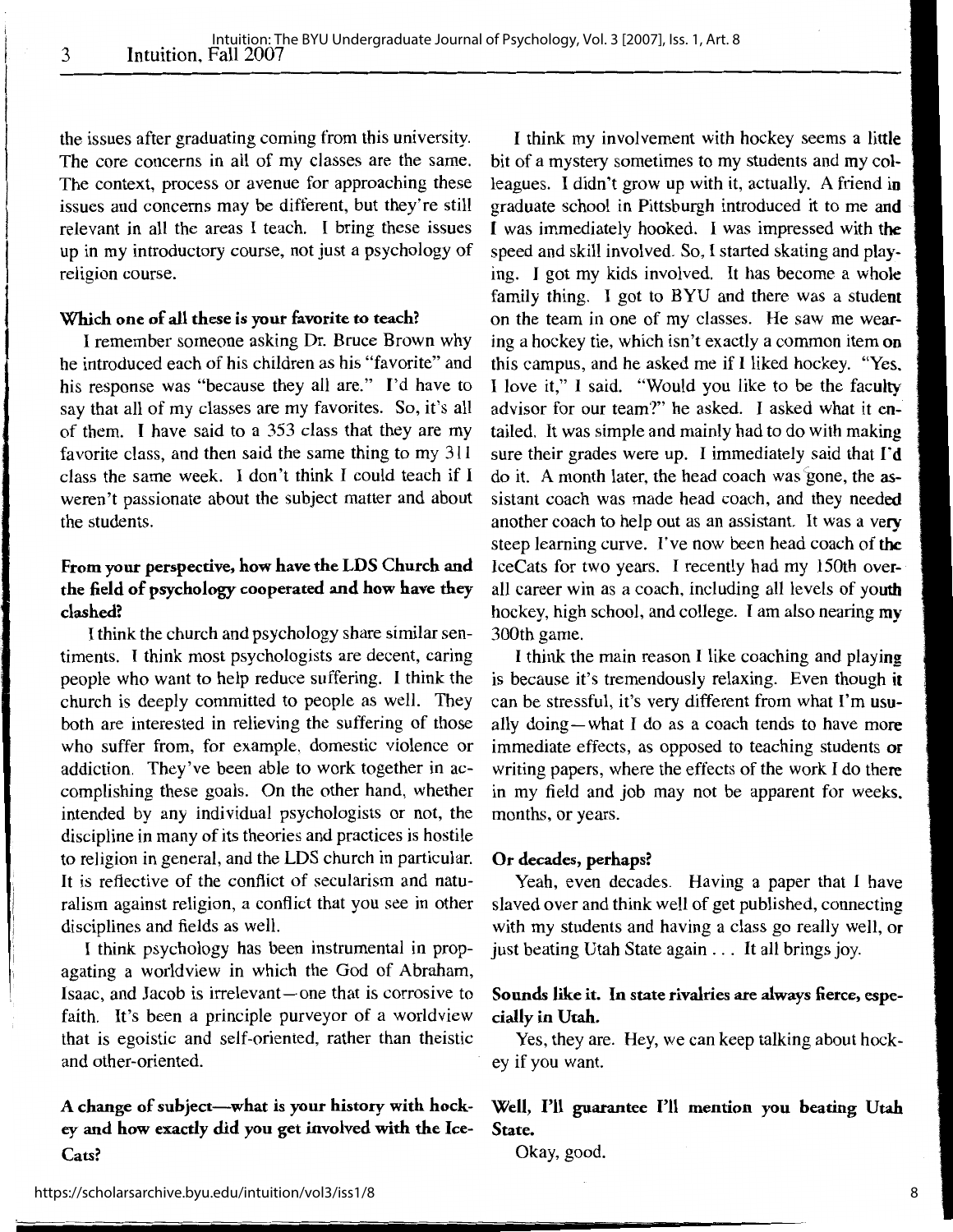#### **What advice would you give to undergraduates majoring in psychology?**

I gave a talk at a Psi Chi dinner about six years ago, and the advice I gave there remains the same. Take advantage of the opportunity you have before you to study widely and broadly. Major in psychology if it's your passion, but make sure to study outside of it, too. If you do, I promise you it will come to bear fruit.

I asked how many students at that dinner were double-majoring. None of them were. I asked how many minors there were. A few hands showed. I asked how many were minoring in something outside of the social sciences. Only two hands were left. People should study psychology in as broad a way as possible.

#### **By "broad way", do you mean "psychology and the way it interacts with other disciplines, other parts of**  life"?

Yes. Study the way it mixes. And study literature, study art, philosophy, business, whatever else you like and find interesting, but make sure you study something else, too. An Engineer once came to me and said "Well, I was an engineering major but I like psychology now, so I gave it up." I told him, "Don't simply give it up! You like it, right?" He said he did, and asked why he shouldn't give it up. I told him, "Because if you become a psychologist, one day you'll have a depressed engineer walk into your office." Of course, I'm not talking about just engineers. I'm talking about other parts of life.

Psychologists with more imaginative, informed, and varied backgrounds are better psychologists. I take a cue from William James. He was a physician and philosopher, not just a psychologist. Freud and Jung had other interests and professional training, too. The best psychologists always have.

\* *editor's note: The Ice Cats officially became a part of the BYU sports family in the 2007-2008 school year. Consequently, Dr. Gantt is now the coach of the BYU Cougar Hockey Team.*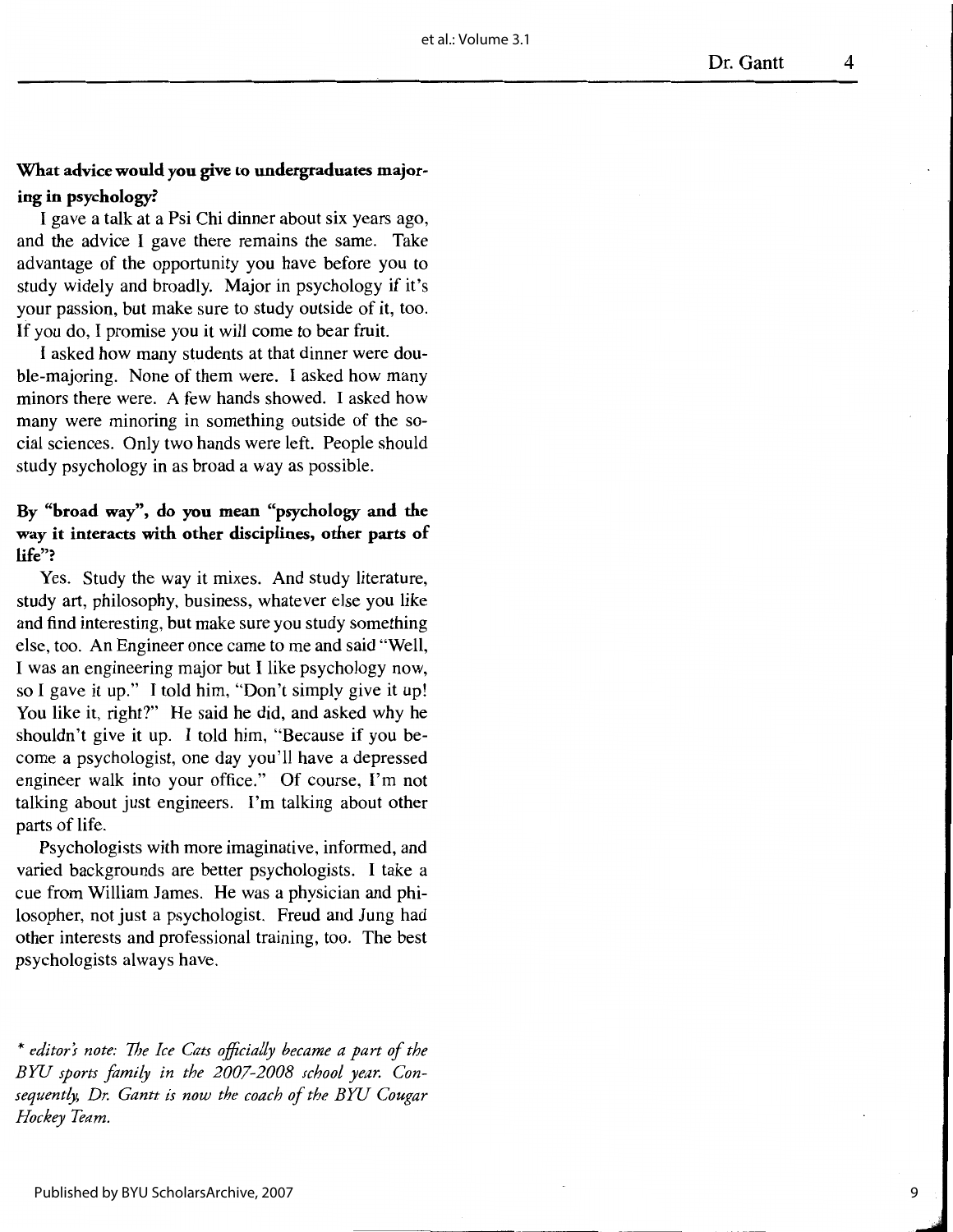| Intuition: The BYU Undergraduate Journal of Psychology, Vol. 3 [2007], Iss. 1, Art. 8 |                                                                                                                                                                                                                                                                                                                                                                                                                                                                                                                                              |  |  |  |  |
|---------------------------------------------------------------------------------------|----------------------------------------------------------------------------------------------------------------------------------------------------------------------------------------------------------------------------------------------------------------------------------------------------------------------------------------------------------------------------------------------------------------------------------------------------------------------------------------------------------------------------------------------|--|--|--|--|
| Samantha Anderson                                                                     | How Accents Affect Perception of                                                                                                                                                                                                                                                                                                                                                                                                                                                                                                             |  |  |  |  |
|                                                                                       | Intelligence, Physical Attractiveness, and Trust-                                                                                                                                                                                                                                                                                                                                                                                                                                                                                            |  |  |  |  |
| Samuel D. Downs                                                                       | worthiness of Middle-Eastern-, Latin-American-,                                                                                                                                                                                                                                                                                                                                                                                                                                                                                              |  |  |  |  |
|                                                                                       | British-, and Standard-American-English-Accented                                                                                                                                                                                                                                                                                                                                                                                                                                                                                             |  |  |  |  |
| Kaylene Faucette                                                                      | <b>Speakers</b>                                                                                                                                                                                                                                                                                                                                                                                                                                                                                                                              |  |  |  |  |
| Josh Griffin                                                                          | Accent Prestige theory states that accents are used as cues to judge characteristics<br>of the accented speaker. In this study, four accents were recorded and later played<br>for the participants: Standard-American, Middle-Eastern, Latin-American, and Brit-<br>ish. Participants filled out a questionnaire rating perceived intelligence, trustworthi-<br>ness, and physical attractiveness of the recorded accent, as well as a demographics<br>questionnaire. The authors predict the following: Middle-Eastern- and Latin-accented |  |  |  |  |
| <b>Tracy King</b>                                                                     | speakers will be rated lower on the three scales than standard-American-accented<br>speakers, and the British-accented speaker will be rated higher. Statistical signifi-                                                                                                                                                                                                                                                                                                                                                                    |  |  |  |  |
| Staci Woolstenhulme                                                                   | cance was obtained on physical attractiveness ratings and on intelligence ratings,<br>p<.05. The results do not support accent prestige theory. The authors call for fur-<br>ther research to be conducted to discover the real affect of accent on perception.                                                                                                                                                                                                                                                                              |  |  |  |  |

The accent prestige theory suggests that people use a speaker's accent as a cue for judging characteristics of the accented speaker (Fuertes, Potere, and Ramirez, 2002). The theory posits that an individual who speaks with a standard accent, the accent of the dominant group in society, will be rated better than non-standard-accented speakers (regional or foreign). Any accent other than the standard accent produces a different response in the listener. This response to accented-speech leads the individual to begin to develop judgments about the speaker.

The judgments formed using accent prestige theory are divided into two categories. First, the category of status dimension contains characteristics that are used to classify a person in relation to perceived status, such as intelligence, education, social class, and success. The second, category of solidarity dimension, is used to rate the speaker in areas of friendliness, trustworthiness, and kindness. The standard accent will be rated higher in both dimensions by individuals who speak the standard accent. The non-standard-accented individuals will also give higher ratings to standard-accented speakers on the status dimension, but rate those who speak in an accent similar to their own higher on the solidarity dimension (Feurtes, Potere, and Ramirez, 2002).

However, judgments are not being made solely on the accent. Instead, the accent leads to judgments about ethnicity and socioeconomic status. The theory purports that judgments are mediated by the status **and**  solidarity dimensions. Thus, the status and solidarity dimensions allow for judgments made not on the accent itself, but on the ethnicity and social class that **the**  accent implies (Foon, 2001; Fuertes et al., 2002). **The**  implications of this claim of accent prestige theory **in**clude a basis for prejudices based on accent as a clue **to**  ethnicity and socioeconomic status. These prejudices would be applied without face-to-face contact because the judgments are based on accent. These prejudices would include both negative and positive stereotypes. Because the accent mediates judgments on ethnicity, the theory states that accents of politically and historically strong nations, as well as the dominant accent. will rank higher than other accents because the accent is a cue to less prejudiced ethnicity and higher socioeconomic status (Bayard, Gallois, Pittam, & Weatherall, 2001).

In order for the accent prestige theory to be utilized, it is important to first note that individuals have the capability to distinguish between speakers with different accents or dialects. In a study conducted by Thomas and Reaser (2004), the ability of European-American individuals to identify African-American voices was supported. This research showed that listeners used past associations between accented speech and ethnicity to make judgments about the accented individual based on preconceived judgments about individuals with that accent. By attaching these preconceived judgments to

*Anderson,* A., *Downs,* S. *D., Faucette, K., Griffin, J., King, T., Woolstenhulme,* S. *(2007). How Accents Affect Perception of Intelligence. Physical Attractiveness, and Trustworthiness. Intuition: BYU Undergraduate Journal of Psychology, 3, 5-ll.*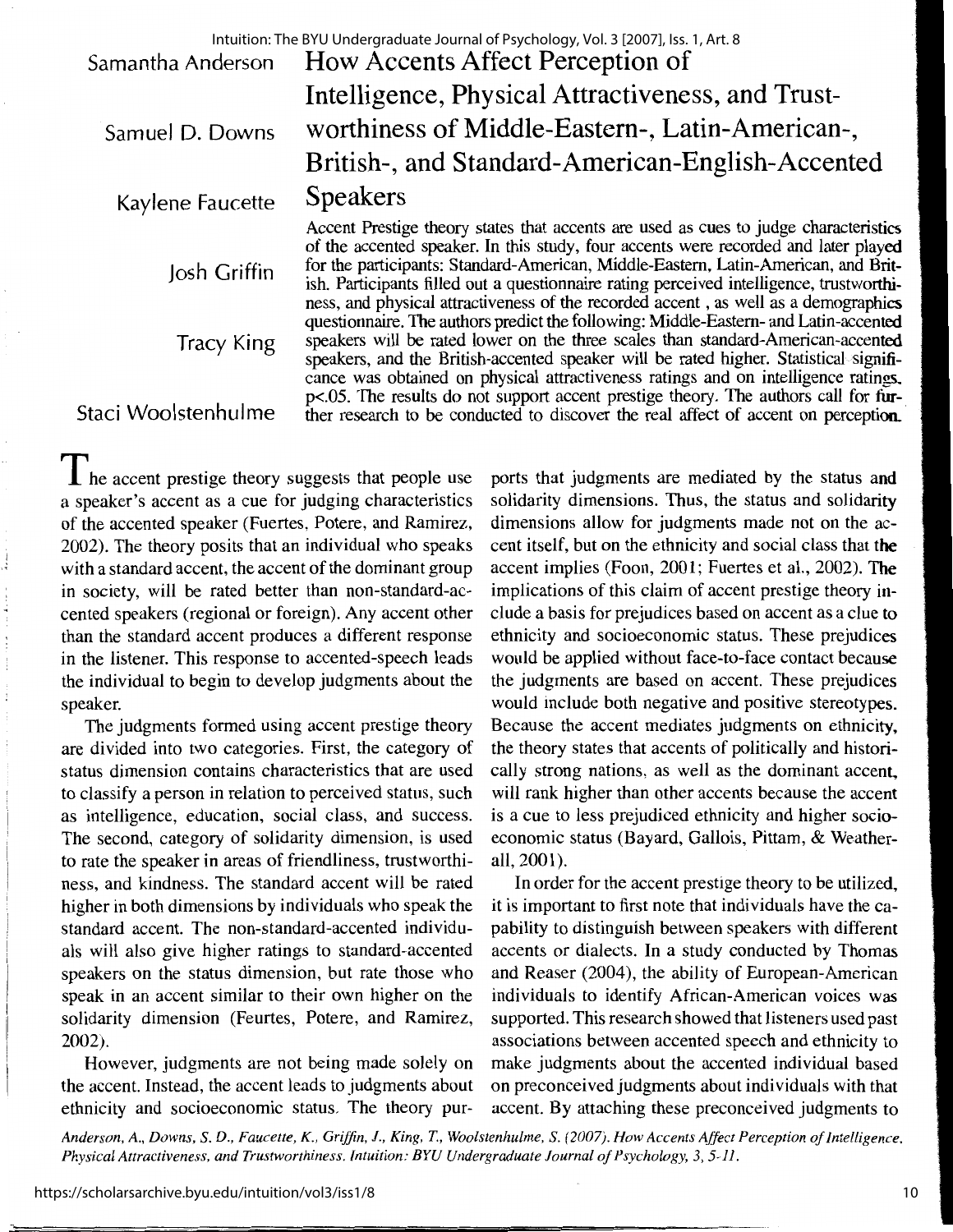the speaker, the listener begins to pre-judge the speaker without knowing much about the speaker.

Two studies support accent prestige theory as a vehicle to pre-judge speakers. Fuertes (2000) found that participants in the United States ranked Hispanic accented counselors poorly and were less willing to commit to long-term therapy with a Hispanic accented counselor than with a non-Hispanic counselor without an accent. This judgment was mediated by the two dimensions posited by accent prestige theory. This study supports the accent prestige theory by showing that standard-accented speakers are rated higher than nonstandard-accented speakers in both the solidarity and status dimensions. In the second study by Foon (2001), standard-accented individuals were rated higher on the status dimension but lower on the solidarity dimension, especially when information about social class was given. Foon speculated that since social class was given, the raters did not use accent to form a judgment about social class. Without the need to use accent as a cue, the solidarity scores did not correspond to accent but to the given social class. This study confirms accent prestige theory by showing that where more relevant information (social class, in this study) is available, listeners will not use accent to from judgments. However, without the more relevant information, listeners fall back to judgments based on accent. These studies suggest that listeners use accent to form pre-judgments about the speakers solidarity and status; they lead to the idea that being able to identify ethnicity by voice creates opportunities for discrimination using preconceived judgments based on ethnicity as accent prestige theory posits.

As mentioned earlier, accent prestige theory suggests that individuals with accents from historically and politically strong nations will be rated higher by individuals who speak the majority and the minority accents. For example, Latin-American accented individuals would rate standard-American accents higher because America is perceived as a politically stronger nation. However, in the study where Hispanic and non-Hispanic counselors were rated, Hispanic participants did not rank Hispanic counselors differently than Caucasian counselors, suggesting that accent may not affect perception due to historical or political considerations (Fuertes, 1999). However, findings from a contradictory study suggest that visual cues were used instead of purely audio cues. In this study, nine Mexican-Ameri-

Published by BYU ScholarsArchive, 2007

can readers with different levels of accentedness were evaluated by 43 Mexican-American and 37 Anglo-American high school students. As the level of accentedness increased from speaker to speaker, the raters gave significantly lower status ratings. This study suggests that Mexican-Americans with the same accent as the speaker will rate Mexican-Americans lower based on their level of accentedness.

A third supporting study was done in Australia to measure the perceptions of British-, American-, Australian-, and New Zealand-English accented speakers. The researchers discovered that the participants rated their native accent below speakers of British-English and American-English, yet above New Zealand-English speakers (Bayard et al., 2001). These results are consistent with accent prestige theory because England and American can be considered more politically powerful than New Zealand. The latter two studies' findings fit the concept of the accent prestige theory that accents of politically and historically stronger nations will rank higher than others.

There are three main gaps in the research on accent perception. First, much of the research about accent and perception is out-dated, as can be seen by looking at the reference section of the few contemporary articles on the subject (Foon, 2001; Fuertes et al., 2002; Podberesky, Deluty, & Feldstein, 1990). **Much** of the research was done in the 1960s and 1970s, and prejudices have since changed. Due to the thirty-year gap **in** research, it is likely that ethnic minorities are viewed differently than they once were. Continuing research on accent perception will allow a more accurate assessment of current prejudices. Likewise, many of the accents studied in past research have entered the U.S. mainstream; and, with the current political backdrop, research needs to be done on other accents such as Middle Eastern accents. The attack of September 11, 2001 and the war in Iraq have radically changed the political climate, and discrimination against people with a Middle East background may have resulted. Furthermore, the current debate over immigration laws may have affected perceptions of Latin-American individuals. Thus, we have included a Middle-Eastern and a Latin-American English accent in the study. Second, as the review of previous research shows, there is still debate about how accent affects perceptions as discussed in the preceding paragraph. Further research must be done to conclude what impact accent has on perceptions because of the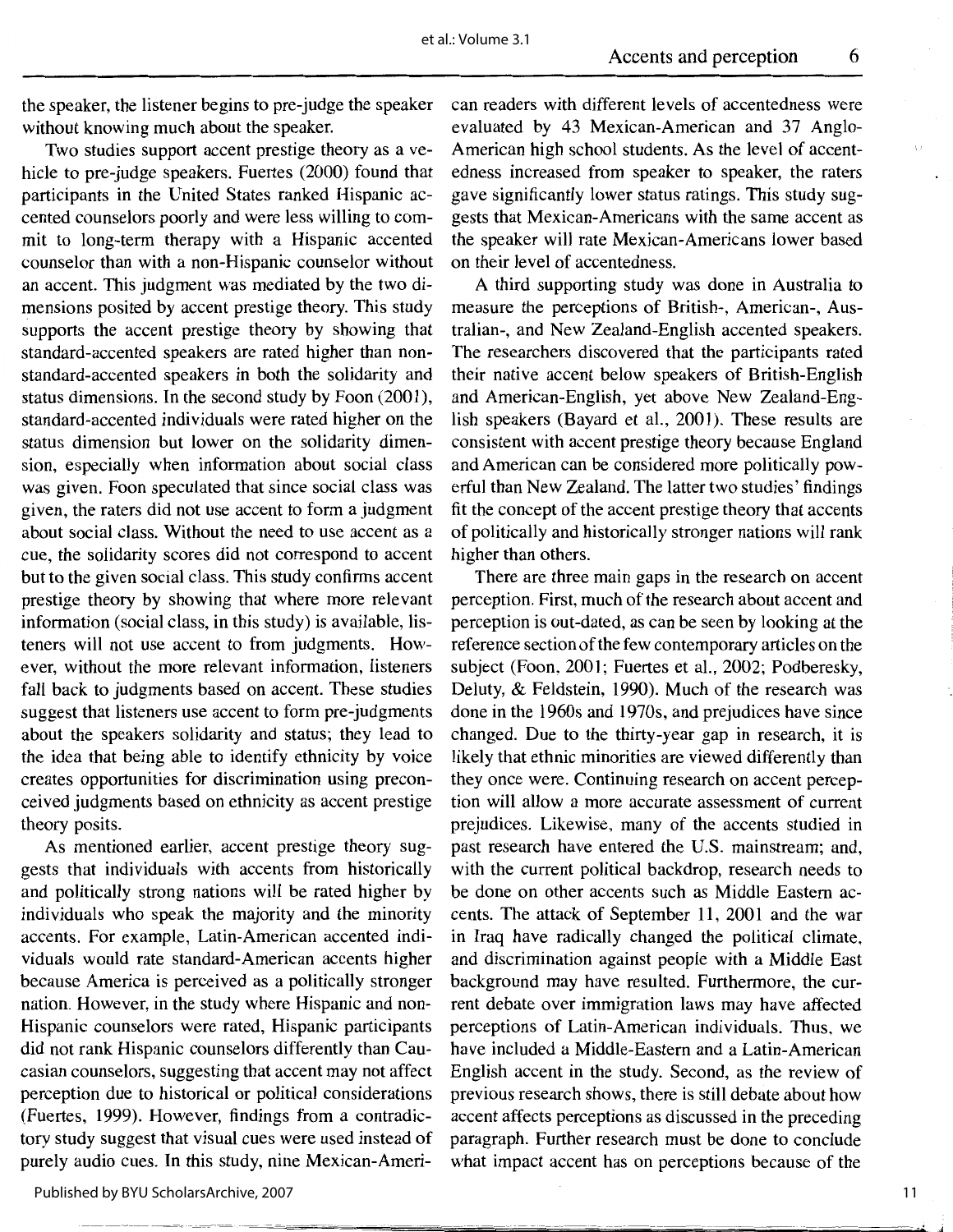confusion in previous and current research. For this reason, we include British accent to represent a country of historical and political importance. Third, research also lacks investigations about what effect increased contact with other ethnicities might have on perceptions resulting from accent. Since the sample population includes participants who have served missions for the Church of Jesus Christ of Latter-day Saints (LDS Church) among other ethnicities, the current study may be able to draw some conclusions about the effects of contact with other ethnicities. The research under consideration will shed light upon all three concerns.

We hypothesized that Latin-American speakers would be rated lowest on the trait of intelligence with Middle-Eastern speakers next, followed by standardaccented speakers, and then British-English speakers. Intelligence represents the status dimension. Latin-American speakers were hypothesized to be lowest because most Americans have contact with Latin-American speakers and prejudices against Latin-Americans. This increased contact with prejudices against Latin-Americans may result in them being viewed as less intelligence because of the susceptibility to prejudices. Middle-Eastern speakers followed because of the current political climate. We hypothesized that Britishspeakers would be rated highest because the accent represents a country of political and historical importance. On the trait of trustworthiness, the lowest ratings would be given to the accent of the Middle-East (because of the current political climate), followed by the accent of Latin-America (minority accent), and then the accent of Great Britain, and last, the accent of standard-American. Trustworthiness represents the solidarity dimension. The standard-American accent was hypothesized highest to test the supposition that nations of political and historical importance would rate higher. In this case, the hypothesis represents a counter to the predictions of accent prestige theory. Finally, on the trait of physical attractiveness, Middle-Eastern accent would be rated lowest, Latin American next, then standard-American, and finally, British accent rated highest. The Middle-Eastern and Latin-American accent were hypothesized as lowest because of the political climate, and the British accent as highest because cultural stereotypes that individuals with a British accent are more attractive.

#### **Method**

#### Instruments

*Accented recording.* The recording included a voice speaking about a calculator. The recording was played in one of four accents: Standard-American, Middle-Eastern, Latin-American, or British. Four males were used to record the four accents and the vocal characteristics were not controlled because we did not have **the**  equipment to do this. The recordings did not differ in any other significant way.

First Perception of Accented Speech Questionnaire. A 20-item questionnaire was developed and given **out**  to participants to test their perceptions of a certain accent. The scale is composed of a 7-level rating system. with one being "extremely high", four being "moderate", and seven being "extremely low". Participants were given instructions to rate the speaker solely **by**  what they heard on the audio clip. The questions were designed to test levels of intelligence ( questions 1, 4, *5.*  10, 14, and 15), physical attractiveness (questions 2, **9.**  and 13), and trustworthiness (questions 6, 8, 11, 16, **18.**  and 20). Using Cronbach's alpha, internal reliability **for**  the questionnaire was established with scores of .891. .822, and .582, respectively. The remaining questions were dummy questions intended to disguise the **true**  purpose of the questionnaire.

Demographics questionnaire. Participants filled **out**  requested demographic information about their **current**  year in school, ethnicity, age, gender, if they served **<sup>a</sup>** religious mission, if they speak another language, **if**  they have lived in an area where foreign-accented English speech is common, and if they have lived outside of the United States.

#### Participants

A sample of 123 Brigham Young University **(BYU)**  students ranging from freshman to seniors was recruited. Three participants live in Provo, Utah but do not attend **BYU.** Total number of participants is 126. Participants were volunteers from various psychology classes and an economics class at Brigham Young University. Some participants were also obtained through off-campus religious groups. Each volunteer received a free brownie for his or her participation.

#### Procedures

The participants were randomly divided into four groups which listened to one of the following accents: Standard-American accent, Middle-Eastern accent,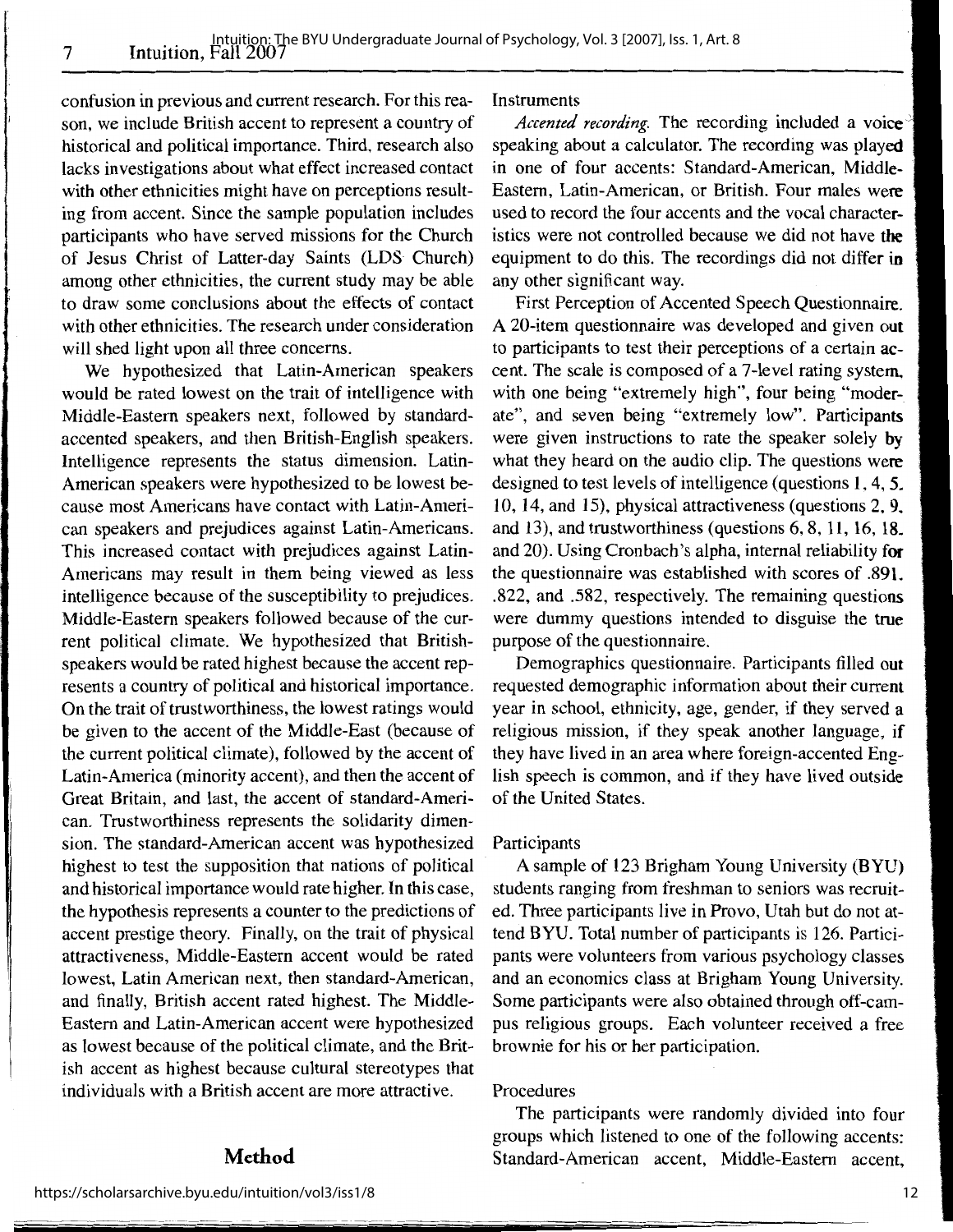#### Accents and perception 8

Latin-American accent, and British accent. The experiment was done on two different days with two accents being presented in two separate classrooms each day. The administrator informed the students that research was being done on the psychology of marketing techniques, and, therefore, the participants would be listening to a tape about a calculator. The informed consent form was then handed out and each participant filled one out; then, the form was collected. Next, the participants listened to the accented tape recording. After the recording, the participants were given a questionnaire asking them to rate the following traits of the accented voice: intelligence, trustworthiness, and physical attractiveness. Also, some questions asked about marketing techniques to mask the real intent of the questionnaire. After this questionnaire was completed and collected, the participants were given a demographics questionnaire to complete. This questionnaire was also completed and collected. The participants were then debriefed on their participation in the research, thanked, and dismissed. They were asked not to speak with other people concerning the research until after all groups had participated. For each group, the entire procedure was finished in approximately 20 minutes.

Ill and the control of

#### **Results**

The independent variables in this study are the four accents (of Middle-Eastern, Latin-American, British, and Standard-American), serving a mission for the LDS church, speaking a foreign language, living in an area with accented English speech, and having lived outside the United States (3 months or more). The dependent variables were analyzed using independent factorial analysis of variance (ANOVA). For the post hoc examination, Tukey HSD was used. The criteria for statistical significance was an alpha level of  $.05$  (p<.05). All four groups fit a bell curve as a whole and when divided into the subgroups of intelligence, trustworthiness, and physical attractiveness. Missing data was deleted because participants did not complete entire survey  $(n=2)$ .

The number of participants per group is as follows: standard-American accent, n=30; Middle-Eastern ac**cent,** n=32; British accent, n=34; and Latin-American **accent, mealby Bra Table**alsfor the mean and standard deviation of each rating, and average age of each group.

The physical attractiveness scale was the only scale that showed any significant differences between accents, with the Middle-Eastern accent being rated higher than the standard-American accent, p=.005 and df=3,126. The Middle-Eastern accent was rated as more physically attractive than the standard-American accent (see Table 1). Also, on the physical attractiveness scale, the rating between the standard-American accent and the British accent approached significance at p=.058, and the rating between the Latin-American accent and the Middle-Eastern accent approached significance at p=.052.

The groups are similar regarding other aspects that could affect the results. Participants who served a mission for the Church of Jesus Christ of Latter-Day Saints did not differ significantly from participants who did not serve a mission. Neither did ratings of participants who speak a foreign language differ from ratings of participants who do not. Likewise, participants who lived in an area where an accented-American speech was heard did not rate differently than participants who had not lived in such an area. However, participants who have lived outside the United States did have an interaction on the intelligence scale with the British accent, p=.024 (df=3,126). People who have lived outside the United States rated the standard, Middle-Eastern, and Latin-American accents higher than those who had never lived out of the country. However, the British accent was rated lower by people who have lived outside the United States (see Figure 1)

#### **Discussion**

The purpose of our research was to investigate the influence of standard-American, British, Latin-American, and Middle-Eastern accents on listener's perceptions of intelligence, attractiveness, and trustworthiness. Our research tested three hypotheses. First, we hypothesized that persons with British-accented speech would be perceived as more intelligent, attractive, and trustworthy than persons with standard-American accents. Second, we hypothesized that persons with Latin-American accented speech would be perceived as the lowest relative to all accents in intelligence and attractiveness. Third, we hypothesized that persons J

**a**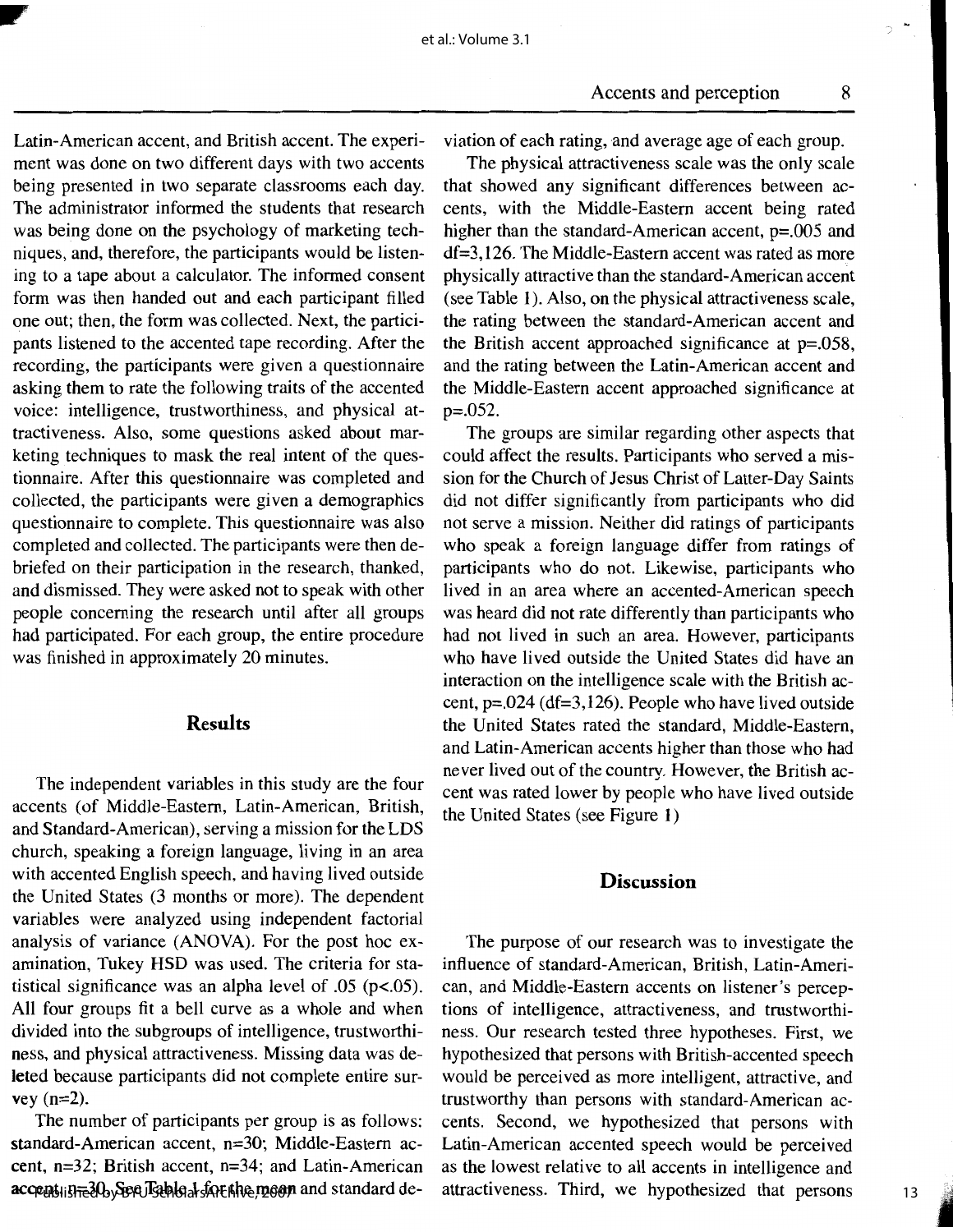with Middle-Eastern accented speech would be rated lower than persons with standard-American accented speech in the categories of intelligence and attractiveness, and be rated lowest relative to all accents in terms of trustworthiness. All findings were non-significant, with the exception of persons with Middle-Eastern-accented speech being rated significantly higher than persons with standard-American-accented speech in terms of attractiveness. This finding is counter to what was hypothesized. The first hypothesis was not confirmed with significant statistical findings; however, persons with British-accent speech were rated higher than persons with standard-American accents in all categories. The second hypothesis was also not confirmed with significant statistical findings. In fact, persons with Latin-American-accented speech were not perceived as lowest in any category. The third hypothesis also was not confirmed with significant statistical findings. It was, however, found that persons with Middle-Eastern-accented speech were rated statistically significantly higher than persons with standard-American-accented speech. The above results indicate that revisions to the third hypothesis are necessary.

In a secondary analysis it was found that persons who had lived outside of the United States perceived persons with British-accented speech as lower in intelligence than people who had never lived outside of the United States. This finding was statistically significant, and was not part of any of our three hypotheses and suggests that revisions to the hypotheses need to account for demographic variations in the background of the listener, specifically in terms of having lived outside of the United States.

The above findings do not agree with past **research**  on accent perception. Recent research done in the **area**  of accent prestige theory suggests that, in the **United**  States, persons with standard-American speech **will**  be rated higher than those without standard-American speech (Fuertes et al., 2002). Based on our findings. accent prestige theory was not supported and, overall, persons with standard-American-accented speech **were**  not rated higher than others. Accent prestige theory **also**  claims that persons with accents from politically **and**  historically strong nations will tend to be rated **higher**  than persons from countries that are considered **lower**  in status. This claim was not supported since the accent, British, representing a politically and historical strong nation was not significantly higher than any **oth**er accents. However, British accented speech was **rated**  higher than standard-American accented speech **(see**  also Baryard et al., 2001) in accordance with predictions of accent prestige theory. The theory also purports that judgments are not being made on the accent itself. but on the ethnicity and social class that the accent implies (Foon, 2001; Fuertes et al., 2002). Our findings do not support accents as clue to social class based **on**  ethnicity due to the fact that persons with Middle-Eastern and Latin-American accents were rated higher in many categories than persons with standard-American and British accents. The findings are probably valid **for**  the population studied. There are a few confounds **and**  limitations that are addressed in subsequent sections.

Confounds

|                                             | Perceived Intel-<br>ligence |           | <b>Perceived Trust-</b><br>worthiness |           | Perceived Physical<br>Attractiveness |           | Average Age<br>of Participant |
|---------------------------------------------|-----------------------------|-----------|---------------------------------------|-----------|--------------------------------------|-----------|-------------------------------|
|                                             | Mean                        | <b>SD</b> | Mean                                  | <b>SD</b> | Mean                                 | <b>SD</b> |                               |
| <b>Standard American</b><br>Accent $(n=30)$ | 4.217                       | 1.260     | 3.983                                 | 0.944     | 2.911                                | 1.259     | 21.167                        |
| Middle-Eastern Accent<br>$(n=32)$           | 4.538                       | 1.021     | 4.448                                 | 0.853     | 3.969                                | 1.225     | 23.000                        |
| British Accent $(n=34)$                     | 4.387                       | 1.161     | 4.456                                 | 1.009     | 3.775                                | 1.444     | 21.177                        |
| Latin-American Ac-<br>cent $(n=30)$         | 4.372                       | 1.102     | 3.994                                 | 1.023     | 3.078                                | 1.467     | 20.500                        |

Table 1. Descriptive Statistics of All Four Accents on All Three Trait Categories.

https://scholarsarchive.byu.edu/intuition/vol3/iss1/8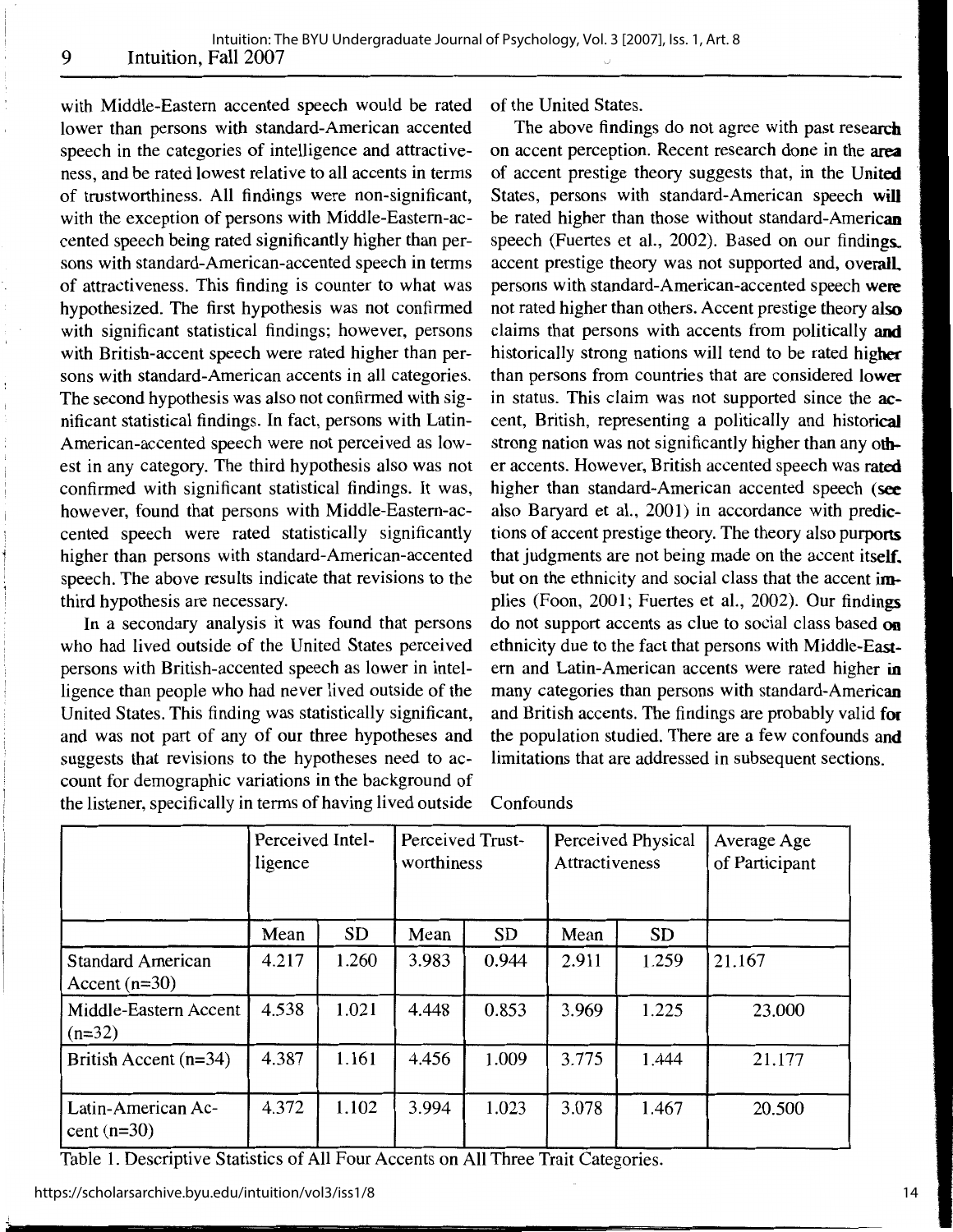

**Accent of Speaker** 



A possible confound of the present study was failure of the deception technique. The audio sample presented to the participants was somewhat obscure in subject matter. The participants were told they were participating in a study concerning marketing techniques, but many questioned the purpose of the study during the study and commented about how the questions did not relate to marketing. It is possible that many quickly inferred that the true subject matter of the experiment was related to accent perceptions. This inference may have created bias because the experiments true nature was easily identifiable. If the subject were able to identify that accent perceptions were being studied then responses given might not reflect the true perception of the subject.

Another possible confound of the present experiment could be the audio recording. The persons reading the script did not read at the same pace. The difference in pace may have affected ratings on perception, especially intelligence. Of the four accents studied the Middle-Eastern accent was read at the slowest pace. This difference may have made it easier for listeners to understand the person on the recording, which may have produced higher ratings for that accent. Also, a slower pace might allow for listeners to focus on the content of the recording rather than the accent itself. The content of the script was intended to be neutral, and should not have been the focus of the participants. If the participants focused too highly on the content of the recorded script then it did not fulfill its purpose and therefore could have affected results of the Middle-Eastern accent.

#### Limitations

A limitation of the study is the sample. The sample used consisted of students from a private university with a strong religious affiliation. The majority of participants in the study were of one race and one religion. Therefore, the results may not generalize to population of the United States. However, the sample does represent the religious population at the university. In a world religion that teaches tolerance, it would be expected to find less prejudice.

Another limitation is the script of the audio recording. Because the script contains instructions on the care and maintenance of calculators, there is lower external validity. Daily contact with others does not deal with calculators. A more generalized topic would result in higher external validity.

#### Implications

The perceptions of accented speech may influence our personal and professional relationships. Listeners are unconsciously, or perhaps even consciously, influ-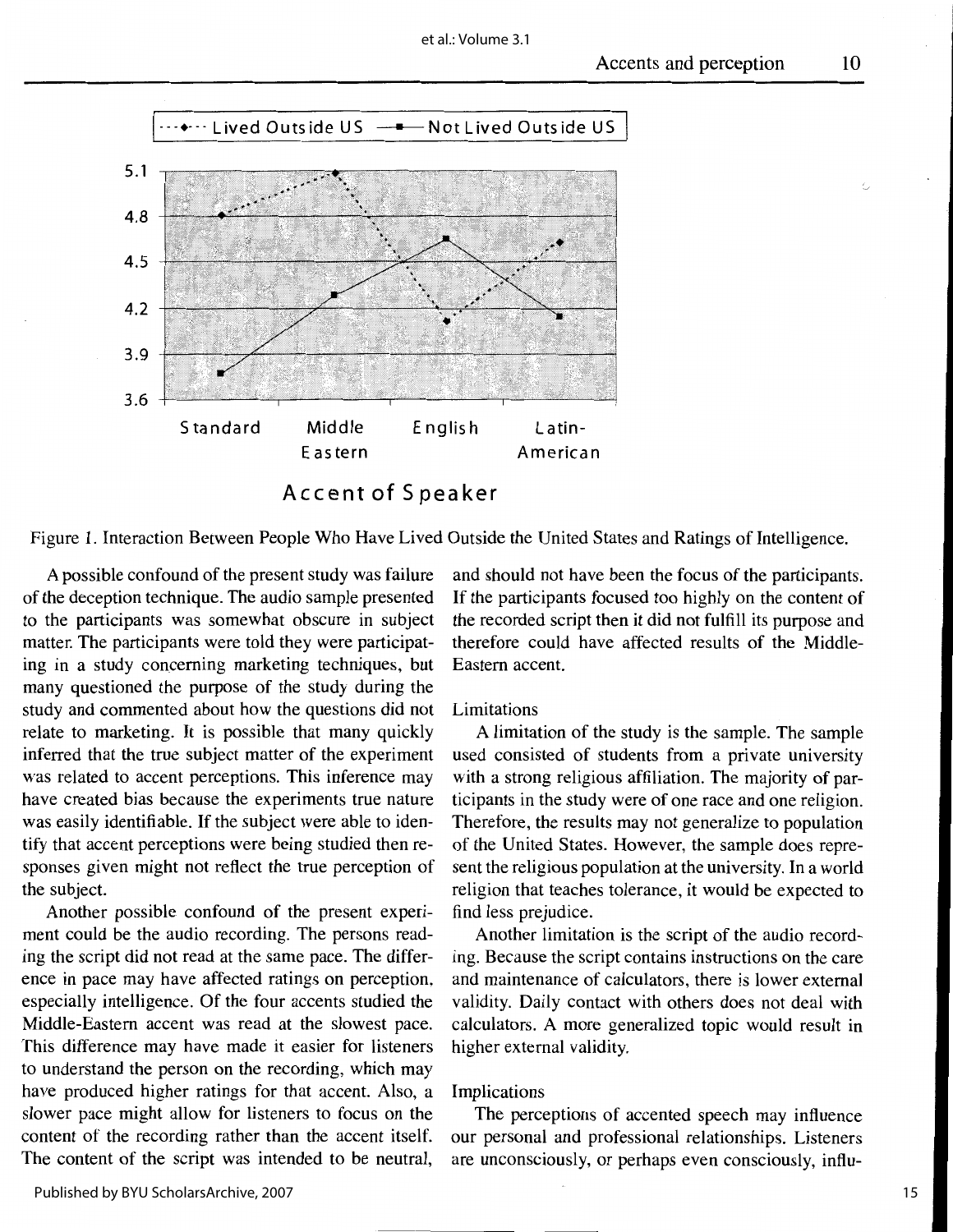enced by the presence of accents when making judgments about physical attractiveness and maybe other personal characteristics. Future research in this area should be focused on increasing awareness and dispelling stereotypes of accented speech. The more aware we become of the way we judge others, whether consciously or unconsciously, the closer we come toward alleviating stereotypes and prejudices. Accents in particular are frequently encountered in our society, and we must have a clear picture of the effect these accents have on the various types of people that make up our multicultural society.

It is interesting to find that despite the political atmosphere, prejudices against Latin-Americans and Middle-Easterners have not surfaced on the whole. We found no evidence to support the prevalence of prejudice in any part of the study. This is surprising given the political climate. We are at war in the Middle East, and in the middle of new legislation on immigration due to the millions of illegal aliens that have crossed the border from Latin America. Despite these political issues we found that the hypothesized prejudices were not upheld in our sample population.

#### Future Research

While the results of this study are encouraging to believe prejudices are not strongly prevalent, further research must be done to truly confirm this idea. A parallel study could be conducted at a university with no religious affiliation to see if religion truly did influence the results. On a broader scale, it would be interesting to see if these results are localized to America or if there are global implications. For example, the French are known for their nationalism and pride in their language. At the same time, France has a very large population of African and Middle-Eastern immigrants. A study of this magnitude may have global implications in world where cultural boundaries are dissolving.

Interestingly, our findings supported this idea of cultural boundaries dissolving because people who have lived outside the United States seemed less susceptible to making judgments based on accent. Because this finding was not a hypothesis in the current research, further research needs to directly test this finding. If further research does support this finding, it may mean that as individuals encounter customs and lifestyles of other cultures, prejudice will decrease.

#### **References**

- Bayard, D., Gallois, C., Pittam, J., & Weatherall, A. (2001) Pax Americana? Accent attitudinal evaluations in New Zealand, Australia and America. Journal of Sociolinguistics, 5(1), 22-49.
- Foon, Anne E. (2001). A Social Structural Approach to Speech Evaluation. The Journal of Social Psychology, 123(4), 521-530.
- Fuertes, J. (1999). Asian Americans and African American Initial Perception of Hispanic Counselors. Journal of Multicultural Counseling and Development, 27(3), 122-135.
- Fuertes, J. (2000). Hispanic Counselors Race and Accent and Euro-Americans Universal Di verse Orientation: A Study of Initial Perceptions. Cultural Diversity and Ethnic Minority Psychology, 6(2), 211-219.
- Fuertes, J. N., Potere, J. C., & Ramirez, **K. Y.** (2002). Effects of Speech Accents on Interpersonal Evaluations: Implications for counseling Practice and Research. Cultural Diversity and Ethnic Minority Psychology, 8(4), 346-356.
- Podberesky, **R.,** Deluty, **R. H.,** & Feldstein, S. (1990). Evaluations of Spanish- and Oriental-Accented English Speakers. Social Behavior and Personality, 18(1), 53-63

.;,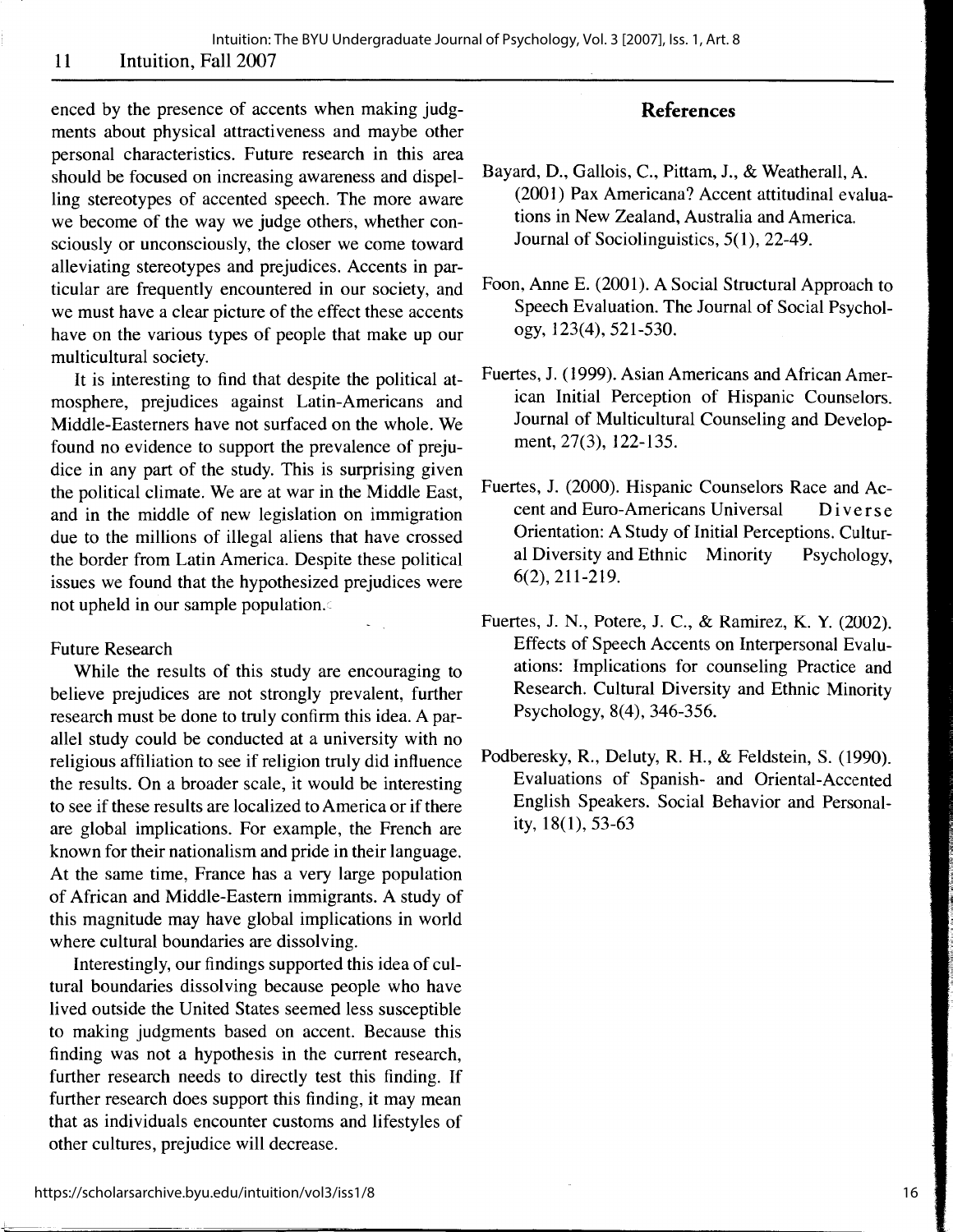### Joel R. Wegener

Clark E. Ludlow

Ammon J. Olsen

Marta Tortosa

Philip H. Wintch

# **Ego Depletion: A contributing factor of hopelessness depression**  et al.: Volume 3.1

Ego depletion is mental exhaustion from regulation of conflicting internal desires. We hypothesized that this exhaustion would cause a pessimistic outlook on futureevent thinking. Eighty-one university students were given a simple reading task designed to deplete the egos of half the subjects ( experimental group) and have no effect on the other half ( control group). Following the task they were given the Future Events Scale (FES) to assess how positive or negative they viewed their future. Those who were ego-depleted scored lower on the FES ( $p$ < .044) than those who weren't. This suggests that ego depletion is part of the causal chain of hopelessness depression, because those with a lower score on the FES have a more hopeless attitude.

**There are a number of factors that contribute to a per**son becoming hopeless. Intermingled in the contributory causes of having a negative outlook on life and attributing life stressors to stable, global, and internal causes, is the possibility of another contributory cause. This contributory cause is a state called ego depletion which induces a mental weariness where the amount of energy the self has to use for further acts of controlled regulation and volition has been reduced (Abramson, L. M., Metalsky, G. I., & Alloy, L. B., 1989; Schmeichel, B. J., Baumeister, R. F, Vohs, K. D., 2003).

The theoretical foundation, upon which ego depletion is built, is in Sigmund Freud's personality theory. The ego part of ego depletion is the "self' part of the personality used for many different tasks, including regulating thoughts, emotions, impulses, sustaining physical stamina, and persisting in the face of frustration or failure (Baumeister, R. F., Bratslavsky, E., & Muraven, M.1998; Schmeichel, et al., 2003). One part of the personality that needs to be regulated is called the id. The id can be thought of as the pleasure seeking, instinctually driven part of the personality. Many human impulses to act come from the id's pleasure seeking behavior, which wants to achieve this as quickly and immediately as possible through the reduction of discomfort, pain, or tension. The id will satisfy these desires without any consideration about what is right or wrong or beneficial for the person. An example of this would be making the choice "Do I eat this doughnut, or do I follow my diet and eat plain oatmeal?" It is the job of the ego to act as the regulator of the id in order to protect the self from harm. According to Freud, the major parts of the personality (of which id, and ego are a part) all operate from an energy source. These acts of controlled regula-*Wegener,* J. *R., Ludlow,* C. *E., Olsen, A. 1., Tortosa,* M., *Wintch, P. H. (2007). Ego Depletion: A contributing facgtor of haplessness and*  depression. Intuition: BYU Undergraduate Journal of Psychology, 3, 12-17.

tion by the ego draw on this limited strength or energy. As the ego tries to regulate/mediate one impulse, it will have less ability to regulate subsequent impulses. This will cause a temporary reduction in the self's capacity or willingness to engage in controlled self-regulation (Baumeister et al., 1998; Baumeister, 2002; Moller, A. C., Deci, E. L., & Ryan, **R. M.,** 2006), creating a state known as ego depletion.

Ego depletion is often induced by a test involving resistance of an id impulse (e.g. wanting to break testing rules for convenience sake), followed by a cognitive test (e.g. a frustrating puzzle) to measure whether ego depletion has occurred. Those who are in an ego depleted state will give up sooner, for example, on the frustrating puzzle, than the control group who are not in an ego depleted state (Baumeister et al., 1998, 2001; Polivy J., 1998). It has been found that even five minutes of resisting an id impulse in a laboratory setting was enough to reduce by half how long people made themselves keep trying to solve unsolvable puzzles (Baumeister et al., 1998). From these findings it is clear that an ego depleted state is (at least) a state of mental weariness where the amount of energy the self has to use for further acts of controlled regulation and volition has been reduced (Schmeichel et. al, 2003). Ego depletion individuals show symptoms of retarded initiation of volition, lack of energy, apathy, psychomotor retardation, and difficulty in concentration (Abramson, 1989).

Ego depletion shares some of the symptoms of hopeless depression. Hopelessness depression is a subtype of depression, and has the symptoms of retarded initiation of volition, sad affect, suicide, lack of energy, apathy, psychomotor retardation, sleep disturbance, dif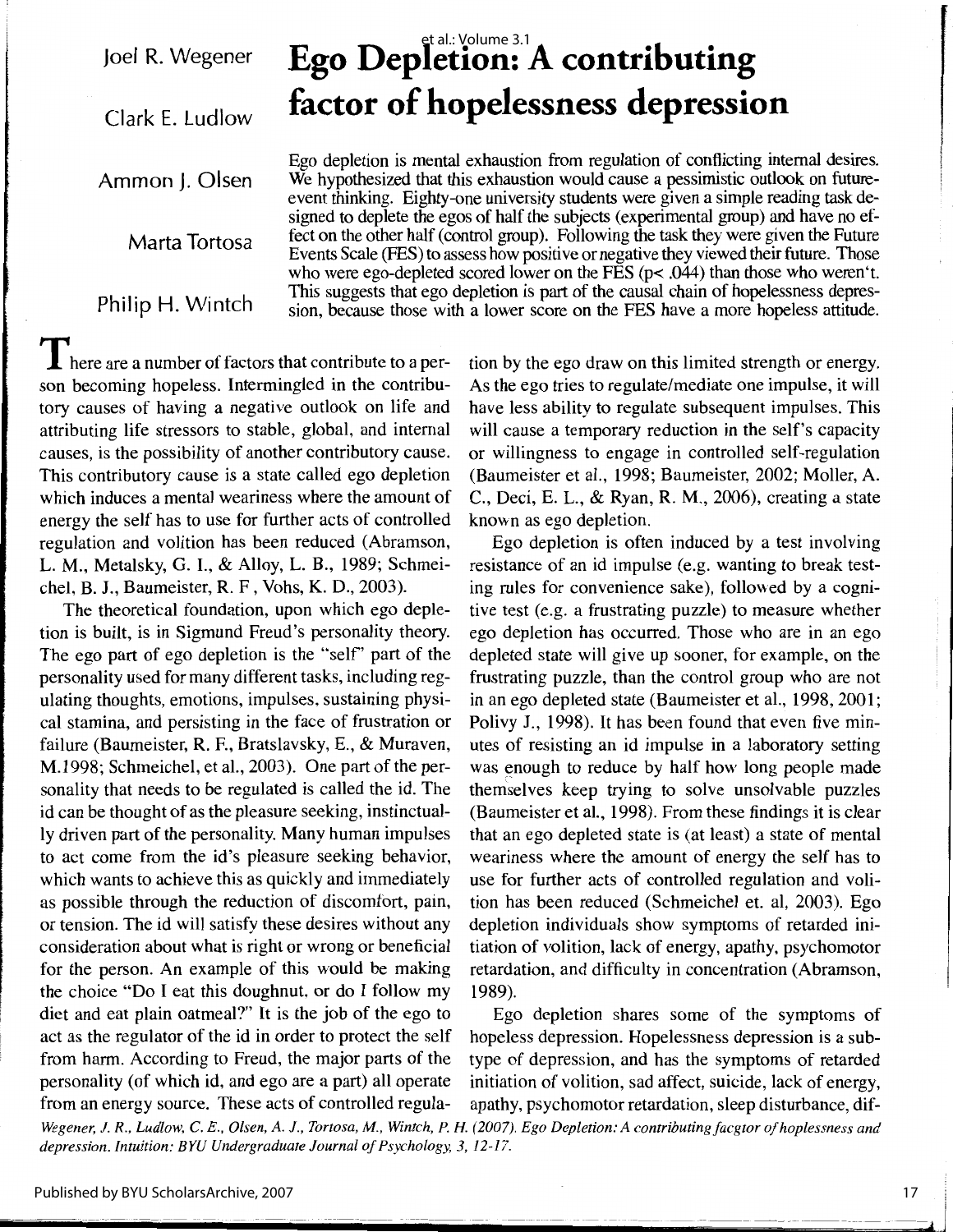ficulty in concentration, and mood-exacerbation negative cognitions (Abramson et al., 1989). Ego depleted individuals with symptoms of mental weariness and lack of volitional will (Baumeister et al., 1989) mirror the hopelessness depression symptoms of retarded initiation of volition, lack of energy, apathy, psychomotor retardation, and difficulty in concentration.

Hopelessness depression is different from regular depression in that a hopeless state is a sufficient contributory cause to the symptoms of hopelessness depression (Abramson et al., 1989). Hopelessness can be defined in a dichotomous way, as an individual giving dreaded events the status of inevitably happening while desired future events will inevitably not happen, and then treating those events as reality. It is the feeling of inevitability that makes the individual stop putting forth effort (Andersen, 1990; Andersen, Spielman, and Bargh, 1992; Andersen, and Limpert, 2001; Strunk, Lopez, and DeRubeis, 2006; Reich, D. A., & Weary, G., 1998) which is a state of hopelessness. It is this apathy and lack of volitional will in hopelessness that we believe is strongly correlated to those same symptoms in ego depletion and will then tie ego depletion to hopelessness depression through the causal link of hopelessness.

Because of the similarities in the symptoms of ego depletion and hopelessness depression we will examine the possible relationship that has been hinted at by many researchers. For example, Wichman, A. L., Reich, D. A., & Weary, G. (2006) felt that negative perceptions could be maintained by fatigue and intrusive thoughts, while Baumeister et al. ( 1998) felt that pathological passivity (e.g., hopelessness depression) might have some element of ego depletion. We hypothesized that nondepressed individuals who are ego depleted through the attention control editing exercise, would generate less positive future thinking much like a person in the hopeless stage of hopelessness depression (as measured by the Future Events Scale).

#### **Method**

Participants

Data were collected from 81 undergraduate students (36 males, 45 females) in individual and group sessions. They ranged in age from 18 to 45 with an average age

https://scholarsarchive.byu.edu/intuition/vol3/iss1/8

of 21.26. Most of the participants came from psychology classes and received extra credit or regular class credit for their participation. Others were undergraduate students who were randomly recruited on campus or at their homes, and participated of their own will, without incentive. Consent was received from the Institutional Review Board at Brigham Young University.

#### Materials and Instruments

To conduct the experiment participants were given packets that contained the following: an informed consent form, instructions for an ego depletion task, the ego depletion task itself (Baumeister et al., 1998), the Future Events Scale questionnaire (Anderson S. **M.,**  1990; Wichman et al., 2006), and three demographics questions, in that specific order. The consent form was signed by all participants and was received by the experimenters.

The task was to read a random text (specifically, half a page of an article on racial profiling out of a psychology journal) and to cross out instances of the letter e while following either the control group instructions or the experimental group instructions.The experimenters did not alter the text in any way for either group.

The control group packets contained instructions to simply cross out all instances of the letter e in the text, with no regulation. This task is quickly and easily learned and requires little conscious effort (Baumeister et al., 1998). The experimental group packets contained instructions to cross out e's with these two stipulations: to not cross out any e's that were adjacent to any other vowel, and to not cross out any e's that were one letter removed from any other vowel. For example, participants would have been unable to cross out the e's in shoe and megaphone. This task requires significantly more conscious effort and was found through manipulation checks done by Baumeister et al. ( 1998) to be a valid means of ego depletion.

Finally, the packet contained the Future Events Scale. This is a questionnaire consisting of 26 statements, in a category scaling format, concerning events that could possibly occur in any participants future (e.g. To be stuck in a boring and unfulfilling job, to be very lonely when I am old, to live the lifestyle I have always dreamed of). Participants rate the events on an 11 point scale (-5 is extremely unlikely, +5 is extremely likely) according to how likely they feel it is that the events will occur to them during their lives. There are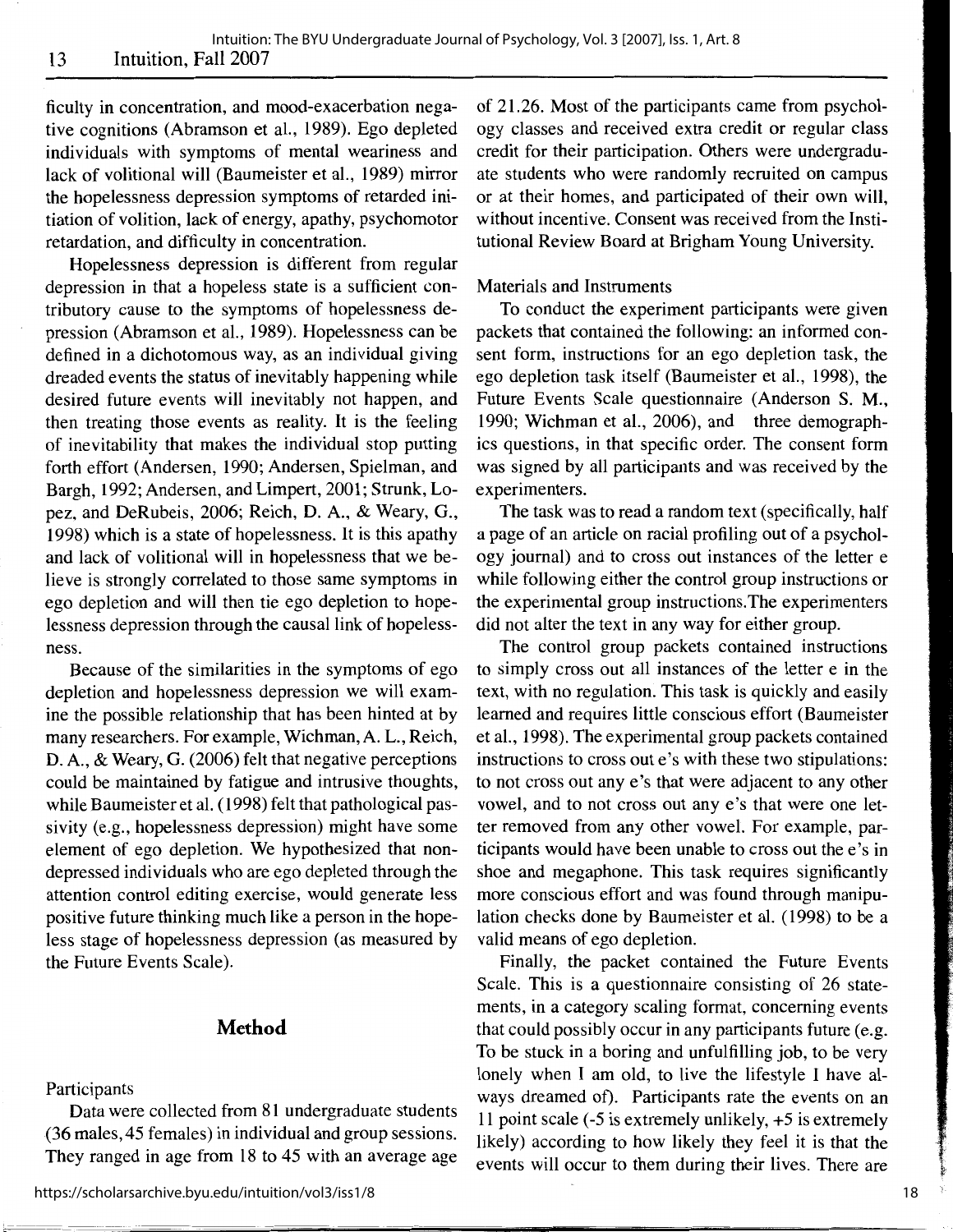13 positive and 13 negative events. The scoring is done by subtracting the summed ratings of the likelihood of the positive events from the summed ratings of the likelihood of the negative events and taking that number's absolute value. The higher the number, the more pessimistic is the view of the participant. The score is used to assess levels of optimism and pessimism and has implications for clinical practice (Wichman et al., 2006).

The demographics questions concerned participant's age, gender, and whether subjects had served LDS missions or not. The data related to these questions showed that they had no significant effect on the dependent variable.

#### **Procedures**

Most participants were informed of the study by in-class announcements and through the BYU Research Participation System on the web. Some were approached on campus by the experimenters and asked if they would be willing to participate. All those recruited on campus were asked to come to specific classrooms during a two hour time period. They were told that they could come anytime during the two hours because the experiment would be running continuously. Some participants arrived in groups as large as thirty and others came alone. When large groups came the experimenters welcomed them in and introduced the experiment to the entire group at once. When individuals came in they were welcomed, seated, and given an introduction to the experiment quietly in order to avoid disturbing any participants already present.

In order to ensure random assignment and an equal number of participants in the control and experimental groups, the packets were ordered alternately ( one control, one experimental, etc.) and distributed to participants in that order. The experimenters then deceived the participants by telling them that the study was designed to measure language abilities by assessing how well they could comprehend and follow instructions. They were told that inside their paper packets was an instruction comprehension task requiring them to read a random text and cross out particular instances of the letter e according to the instructions given them. They were further told that the experimenters knew how many e's were to be crossed out and that they would be rated on their comprehension according to how many e's they crossed out correctly.

After the ego depletion task was completed, the participants simply turned the page in their packet and filled out the FES questionnaire. When they finished, they brought their packets back to the experimenters. They were then given either a verbal or written debriefing, thanked, and then excused.

This procedure was followed for all participants recruited on campus. The experimenters recruited roughly one fourth of participants by going to participants homes and inviting them to participate. In these cases the same procedure was followed, with the only difference being that participants were working through the packets in the comfort of their homes rather than a classroom. These participants cooperated of their own will and were not given any incentive.

#### **Results**

Manipulation check.

Table 1

Baumeister et al., (1998) performed the manipulation check of scoring participants on a 25-point scale assigned to the two condition groups on the cross out the e's task. Baumeister found there to be a significant difference in the reported concentration needed in the difficult-rules condition compared to the easy-rules condition. Further evidence was supplied by monitoring the participants as they worked on the cross off the <sup>e</sup>'s task. It was visually evident that the experiemental group often showed signs of frustration, where the control was not evident

#### Approaching hopelessness depression

The general linear model **(GLM)** univariate analysis of variance with the experimental condition (ego-depletion vs. control condition) as independent variable and

| Gender | Mean  | N  | <b>SD</b> |
|--------|-------|----|-----------|
| Male   | 36.83 | 36 | 25.959    |
| Female | 23.02 | 45 | 28.537    |
| Total  | 29.16 | 81 | 28.114    |

*Gender as the Independent Variable*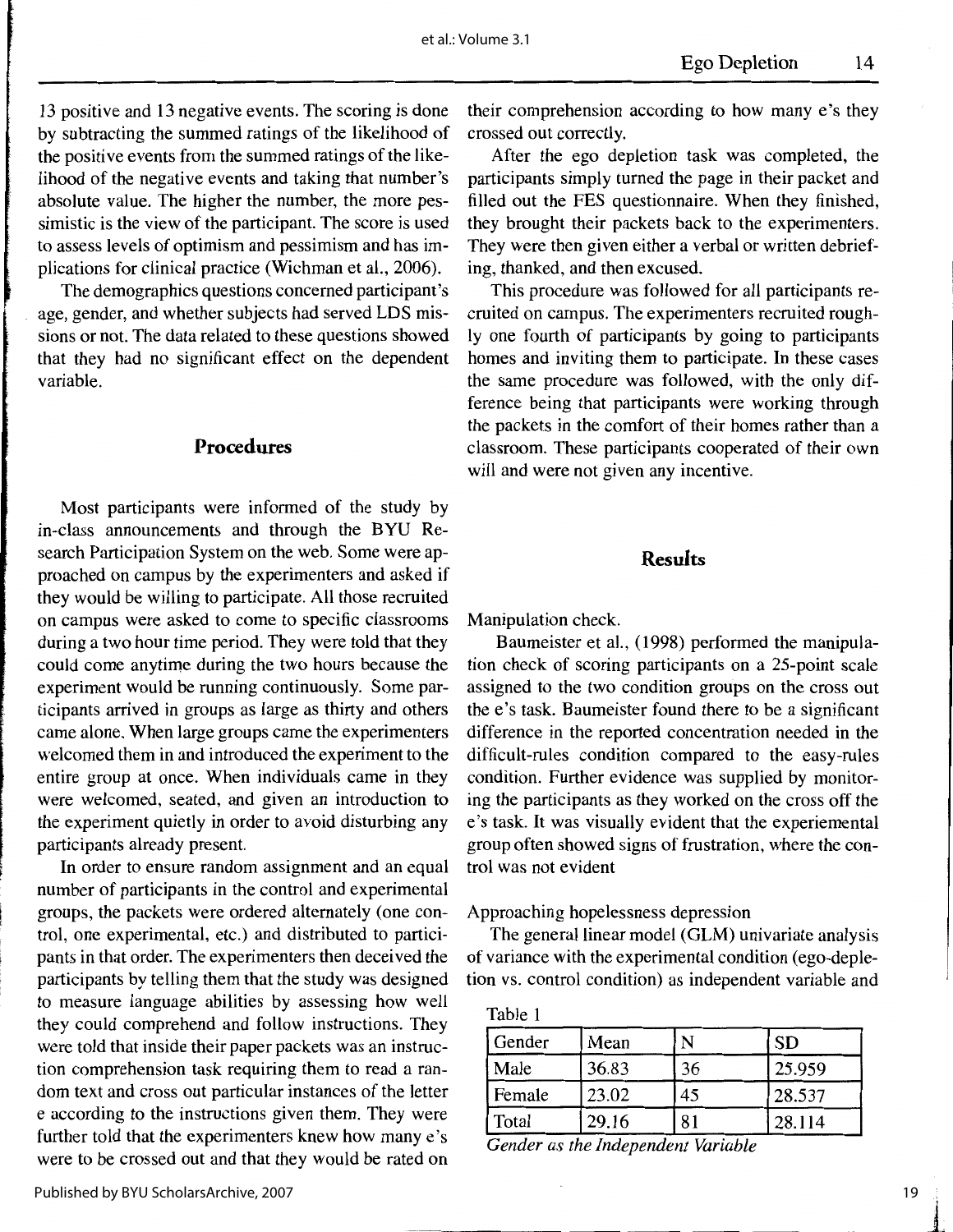Table 2

#### 15 Intuition, Fall 2007

the future event scale as the dependent variable showed a significant difference between the experimental conditions, <p 0.044 (See table **1).** 

#### Additional analysis

Because we did not control for gender differences in prediction of future events a GLM with univariate analysis of variance with gender as an additional factor was conducted female and male participants did not differ in their scored level on the FES,  $F=0.005$ ,  $p=.941$ (see table 2)

#### **Discussion**

Our study supports a relationship between an ego depleted state and a state of hopelessness which is part of the symptoms of hopelessness depression. An individual in an ego depleted state was more likely to score lower on the Future Events Scale, and therefore, was less hopeful about their future. The symptoms of apathy, lack of energy, and lack of volitional motivation found in the individual with in an ego depleted state are the same as some of the symptoms of hopelessness and hopelessness depression.

In the study that outlined the original hopelessness theory (Abramson et al., 1989), a diagram (see figure 1) was used to diagram the relationship of the causal factors in an etiological chain. We have used a similar (albeit a more simplified diagram; figure 2), but have added ego depletion in its possible relationship to the contributing factors of hopelessness depression, with the relationship to the sufficient cause of hopelessness as our hypothesized finding. We will discuss in the implications section, some of the possible relationships of ego depletion in the causal chain to hopelessness depression.

#### Alternate explanations and limitations

A confound concerning the experimental sample should be addressed. It is that we did not assess the participant's mental states before they engaged in the experiment. This has two implications for the study.

The first is that due to the fact that participants were all students, they may have had a greater degree of immunity to ego depletion than the average person. According to past research on ego depletion, the mind may

| ------                  |       |           |     |       |       |  |
|-------------------------|-------|-----------|-----|-------|-------|--|
| Group                   | М     | <b>SD</b> | df  |       |       |  |
| Experi- 22.34<br>mental |       | 27.780    | 182 | 4.201 | 0.044 |  |
|                         |       |           |     |       |       |  |
| Con-                    | 34.79 | 27.869    |     |       |       |  |
| trol                    |       |           |     |       |       |  |

*Groups as the Independent Variable* 

act like a muscle which develops strength through consistent and effective exercise over long periods of time. This strength is stored in a type of mental energy reservoir (Baumeister et al., 1998; Muraven M., Tice, **D. M.,** & Baumeister, R. F., 1998). Students spend a great deal of their time engaging in mental exercise. Therefore, is it possible that their mental energy reservoirs are very large and full of strength. This suggests that our student participants may have had an immunity to ego depletion and the independent variable did not have the expected effect.

The second is that due to the many ego depleting activities typical of student life, participants may have arrived at the experiment already in an ego depleted state. Students are often compelled to regulate their **minds**  during lectures and study sessions. This would **result**  in a natural ego depletion, which the participants in our study would not have been exempt from. Because we did not assess whether they came to the experiment having already been ego depleted before we gave them the ego depletion task, we cannot be totally sure that the resulting scores on the FES questionnaires were due **to**  the ego depletion task.

Another limitation is that there was no manipulation check conducted by our team. However, we took the crossing out the e's task from Baumeister et al. (1998), who ran several manipulation checks that affirmed its validity. We considered this evidence enough that the task would be a sufficient independent variable and that it was useful for our purposes.

#### Implications

Since we feel that ego depletion is part of the causal chain leading to hopelessness depression, learning how to strengthen the ego so that it does not become depleted could lower the chances of developing hopelessness, and consequently, hopelessness depression (Deutsch, Gawronski, & Strack, 2006; Galliot, Baumeister, & Schmeichel, 2006; Polivy, 1998). Baumeister et al.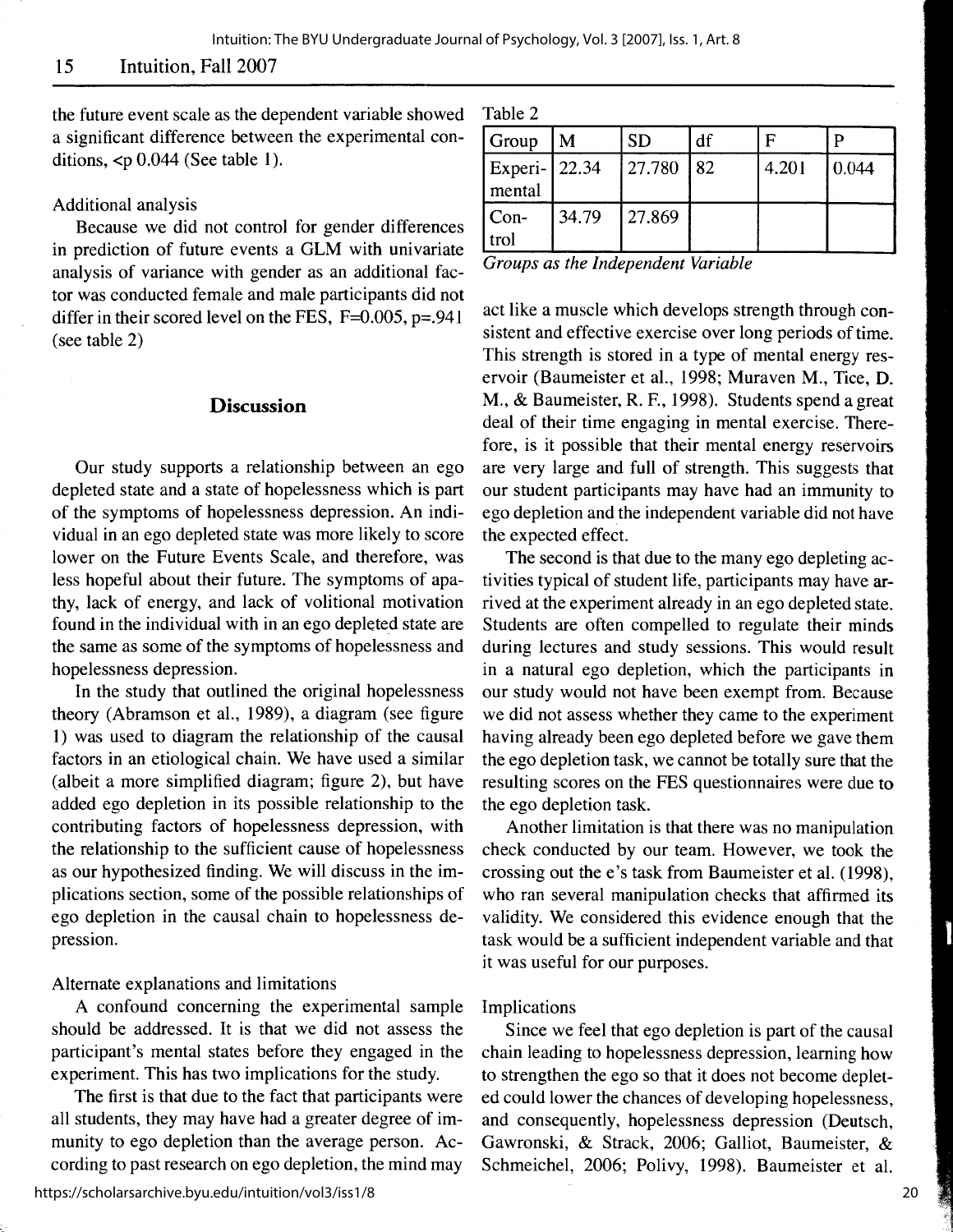(2003) also suggested that practicing simple exercises that require volition control (e.g. concentrating on correct posture, getting adequate sleep, and seeking positive experiences) as ways to increase resistance to ego depletion's effects. There are many segments of society that could benefit from learning to strengthen their egos.

' r t

I . . . .

i I; Two of the segments are those suffering from addiction, and those suffering from psychotic symptoms, especially delusions. People addicted to substances or practices that are harmful, can be taught to avoid situations that deplete their ego, leaving them more vulnerable to giving in to an addictive behavior. Those suffering from delusions tend to be resisting impulses to act upon voice commands, or are wearied by the constant effort required to concentrate on the world around them over their conflicting inner world. Both groups could be given exercises (such as concentrating on correct posture throughout the day) as a method of strengthening the ego against depletion and strengthening them against developing depression, a problem they are especially susceptible to.

Ego depletion has a foundational role in the formation of hopelessness depression, and is integral because it magnifies the effects of every step in the formation of hopelessness depression. Our simplified modification of the original Abramson ( 1989) figure (figure 2) shows how we theorize ego-depletion is related to the different stages in the causal chain ( other than hopelessness) leading to hopelessness depression, i.e. stressors, and negative cognitive style.

Ego depletion could increase the effects of stressors. Stressors' magnitude would seem to have a greater impact to one who is already been ego-depleted from past situations. They could therefore stabilize, globaJize, and internalize the cause or severity of the stressors and could increase the draw-down on ego energy reserves.

An ego depleted state, combined with the effects of stressors, could also possibly serve as a basis for the negative cognitive style. When people view their stressors through the lens of a negative cognitive style, they do so because they are ego depleted; they learn to feel hopeless because their experience has shown their inability to solve their problems repeatedly. Ego depleting events can build upon one another, plunging one deeper and deeper into a depleting well of strength, where the normal forms of having that strength regenerated (Baumeister, 2003) were insufficient because of Published by BYU ScholarsArchive, 2007

the depth of the depletion. Negative cognitive style becomes inevitable because the individual is in a constant state of mental weariness and volitional retardation and is constantly being reinforced to think that they cannot escape, because, they in fact, are not escaping. They are forced to stabilize, globalize, and internalize the problems of life that come their way.

#### Future research possibilities

Future research should focus on what the strength or energy is that, when depleted, gives the symptoms of ego depletion. It would be good to examine further relationships to all of the links in the causal chain leading to hopelessness depression, such as people's reactions to stressors (including a negative cognitive style), the nature of hopelessness, and of course, and the nature of the depression family with ego depletion viewed as a causal factor, or foundation for all of them. In addition to controlling one's posture, an especially helpful area of research could be to discover the most effective means of strengthening the ego.

#### **References**

- Abramson, L. Y., Metalsky, G. I., & Alloy, L. B. (1989). Hopelessness depression: A theory-based subtype of depression. Psychological Review, 96, 358- 372.
- Andersen, **S.M.** (1990). The inevitability of future suffering: The role of depressive predictive certainty in depression. Social Cognition, 8, 203-228.
- Andersen, **S. M.,** Spielman, L.A., & Bargh. J. A. (1992). Future-Event Schemas and Certainty About the Future: Automaticity in depressives' future-event predictions. Journal of Personality and Social Psychology, 63, 711-723.
- Andersen, S. M., & Limpert, C. (2001). Future-Event Schemas: Automaticity and rumination in major depression. Cognitive Therapy and Research, 25, 311-333.
- Baumeister, R. F., Bratslavsky, E., &Muraven, M. (1998). Ego depletion: Is the active self a limited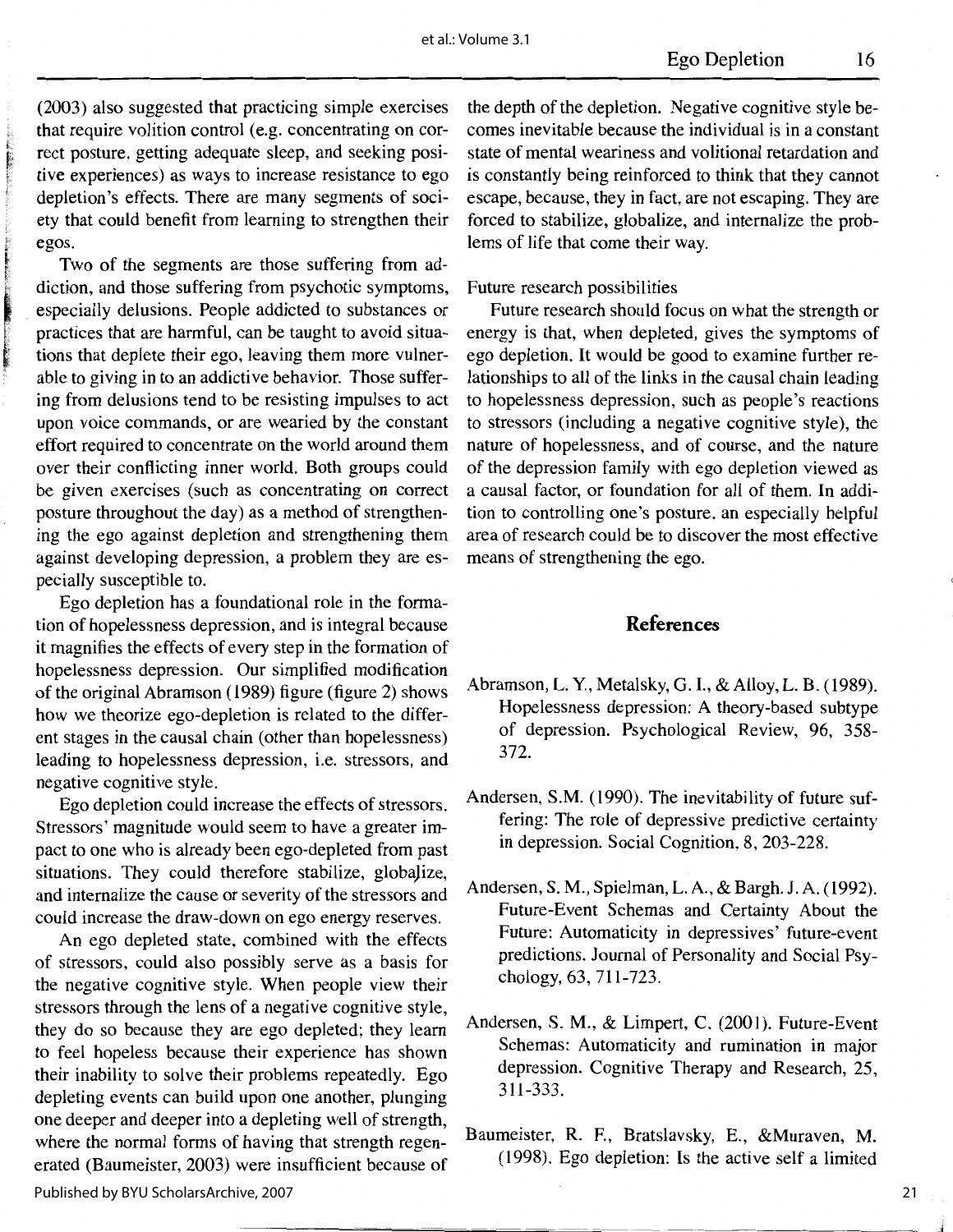17 Intuition, Fall 2007

resource? Journal of Personality and Social Psychology, 74, 1252-1265.

- Baumeister, R.F. (2002). Ego depletion and self-control failure: An energy model of the self's executive function. Self and Identity, 1, 129-136.
- Baumeister, R. F. (2003). Ego depletion and self regulation: A resource model of self-control. Alcoholism: Clinical Experimental Research, 27, 1.
- Deutsch, **R.,** Gawronski, **B.,** & Strack, F. (2006). At the boundaries of automaticiy: Negation as reflective operation. Journal of Personality and Social Psychology, 91(3), 385-405.
- Gailliot, M. T., Baumeister, **R.** F., & Schmeichel, B. J. (2006). Self-regulatory processes defend against the threat of death: Effects of self-control depletion and trait self-control on thoughts and fears of dying, Journal of Personality and Social Psychology (91)1, 49-62.
- Joiner, T. E. Jr., Steer, **R.** A., &Abramson, L. Y. (2001). Hopelessness depression as a distinct dimension of depressive symptoms among clinical and non-clinical samples. Behavior Research and Therapy, 39, 523-536.
- Moller, A. C., Deci, E. L., & Ryan, R. M. (2006). Choice and ego-depletion: The moderating role of autonomy. Personality and Social Psychology Bulletin, 32, 1024-1036.
- Muraven, M., Tice, D. M., & Baumeister, **R.** F. (1998). Self-control as Limited Resource: Regulatory depletion patterns. Journal of Personality and Social Psychology, 74, 774-778.
- Polivy, J. (1998). Behavioral inhibition: Where are we and where should we be heading? Psychological Inquiry, 9(3), 237-240.
- Reich, D. A., Weary, G. (1998). Depressivs' futureevent schemas and the social inference process. Journal of Personality and Social Psychology, 74, 1133-1149.

Schmeichel, **B. J .. ,** Baumeister, **R.** F., Vohs, **K. D** (2003). Intellectual performance and ego depletion: The role of the self in logical reasoning and other information processing. Journal of Personality **and**  Social Psychology, 85, 33-46.

<sup>~</sup>

- Strunk, **D.R.,** Lopez, **H.,** DeRubeis, R. J. (2006). **De**pressive symptoms are associated with unrealistic negative predictions of future events. Behavior **Re**search and Therapy, 44, 875-896.
- Wichman, A. L., Reich, D. A.; Weary, G. (2006). Percieved likelihood as a measure of optimism and pessimism: Suppport for the future events scale. Psychological Assessment, 18, 215-219.

https://scholarsarchive.byu.edu/intuition/vol3/iss1/8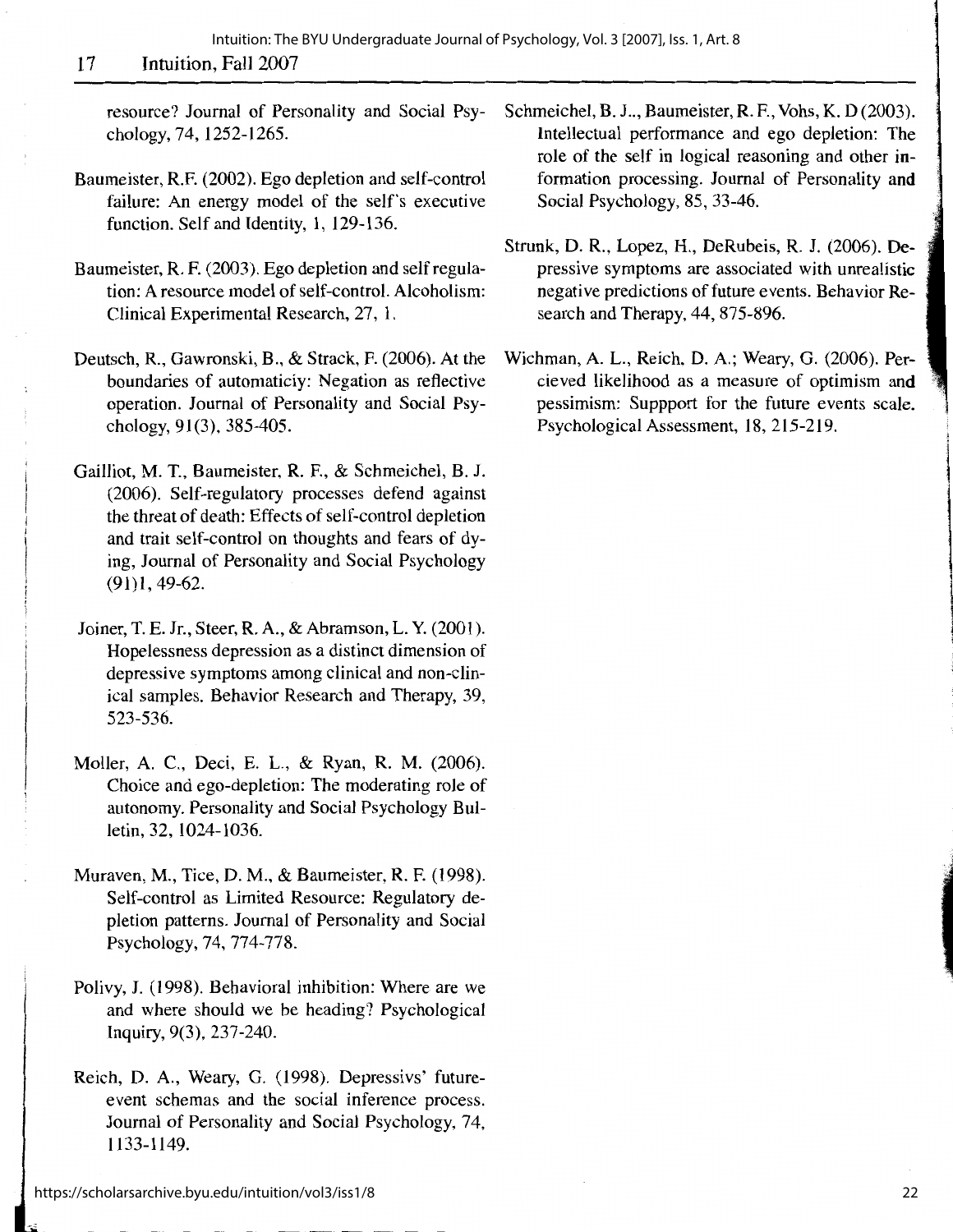#### Tiffany L. Crandall

Garrett P. DaBell

Jessica L. DaBell

Karen S. Findley

Matthew D. Kammeyer

Meghan Nielsen

# **The Halo Effect and Religiosity: Are Attractive People Perceived as More Religious?**

et al.: Volume 3.1

A photograph rating study assessed religiosity perceptions relating to the halo effect. The halo effect is a phenomenon describing the tendency that people have to attribute positive characteristics to those possessing other, unrelated positive characteristics. In the preliminary study, subjects from BYU rated the attractiveness of photographs of college-aged men and women. The primary study used the photographs with the highest and lowest attractiveness ratings. Subjects rated them on a scale of perceived religiosity. As hypothesized, attractive females received higher religiosity ratings then unattractive females. Attractive males received higher religiosity ratings than unattractive males. Attractive females received the highest religiosity ratings. This study adds evidence that attractiveness affects the perceptions of religiosity as predicted by the halo effect theory.

**M**any times a day, people make quick judgments even when information is limited. The basis of these judgments comprise of the person's own past experiences, including experiences that are not easily recalled in conscious memory. This process of judging is known **as** implicit cognition. When these judgments are made regarding other people in a social context, particularly regarding their character, the judgments are known as implicit social cognition (Greenwald & Banaji, 1995). **One** aspect of implicit social cognition is the halo ef**fect,** a term first used by Edward Thorndike. He discov**ered** that people who had certain positive traits, such **as a** pleasant voice, were more commonly perceived as **having** other positive characteristics, such as kindness (Greenwald & Banaji, 1995). Succeeding studies about **the** halo effect have focused on the role of perceived attractiveness. Those who are more physically attrac**tive** are viewed as having more positive traits (Abel & Watters, 2005).

Attractive people are perceived as having traits that lead to success in school and in the workplace. In school settings attractive people are considered to be more intelligent and have more initiative (Chia, Allred, Grossnickle, & Lee, 1998). These individuals are also **perceived as having a higher level of success in school performance.** Studies have shown that readers will rate **essays** more preferably if they believe the author to be **attractive** (Olson & Marshuetz, 2005; Reed, 1999). In **employment** situations, the halo effect causes people to **notice** traits that are useful for success in the workplace. **Because** attractive people are perceived as having more

intelligence and initiative, employers are more likely to hire those they deem attractive, even when other applicants are equally qualified (Chia, et al., 1998).

In addition to achievement, attractive individuals are perceived as having positive traits such as interpersonal skills and moral values, which lead to success in social contexts. Perceived interpersonal skills and traits that have been linked with attractiveness include persuasive communication (Brownlow, 1992), extraversion, and an increased likelihood to receive votes when running for election (Riniolo, Johnson, Sherman, & Misso, 2006). Attractive individuals are also perceived as having higher moral values, including trustworthiness (Darby & Jeffers, 1988). The perceived expectancy of having higher moral values affects the way others react to them. People are more willing to disclose personal information to attractive people and be more honest around them (Reed, 1999). Also, people are more likely to help those that are considered attractive (Harrell, 1978; Riniolo et al., 2006).

Additionally, the halo effect predicts that attractive people will be perceived as having other positive morals. This is shown in a study by Dion, Berscheid and Waister (1972), where they examined the idea that "physical beauty is the sign of an interior beauty, a spiritual and moral beauty" (p. 285). Spiritual and moral beauty are traits generally associated with being religious.

Meta-analysis of halo effect studies has shown that attractive women are seen as having more positive traits than attractive men (Eagly, Ashmore, Makhijani & Longo, 1991). For example, explicit verbal statements in

*Crandall,* T. L., *DaBell,* G. P., *DaBell, J. L., Findley,* **K.** S., *Kammeyer, M. D., Nielsen, M. (2007).The Halo Effect and Religiosity. Intu***irion:** *BYU Undergraduate Journal of Psychology, 3, /9-22.* 

Published by BYU ScholarsArchive, 2007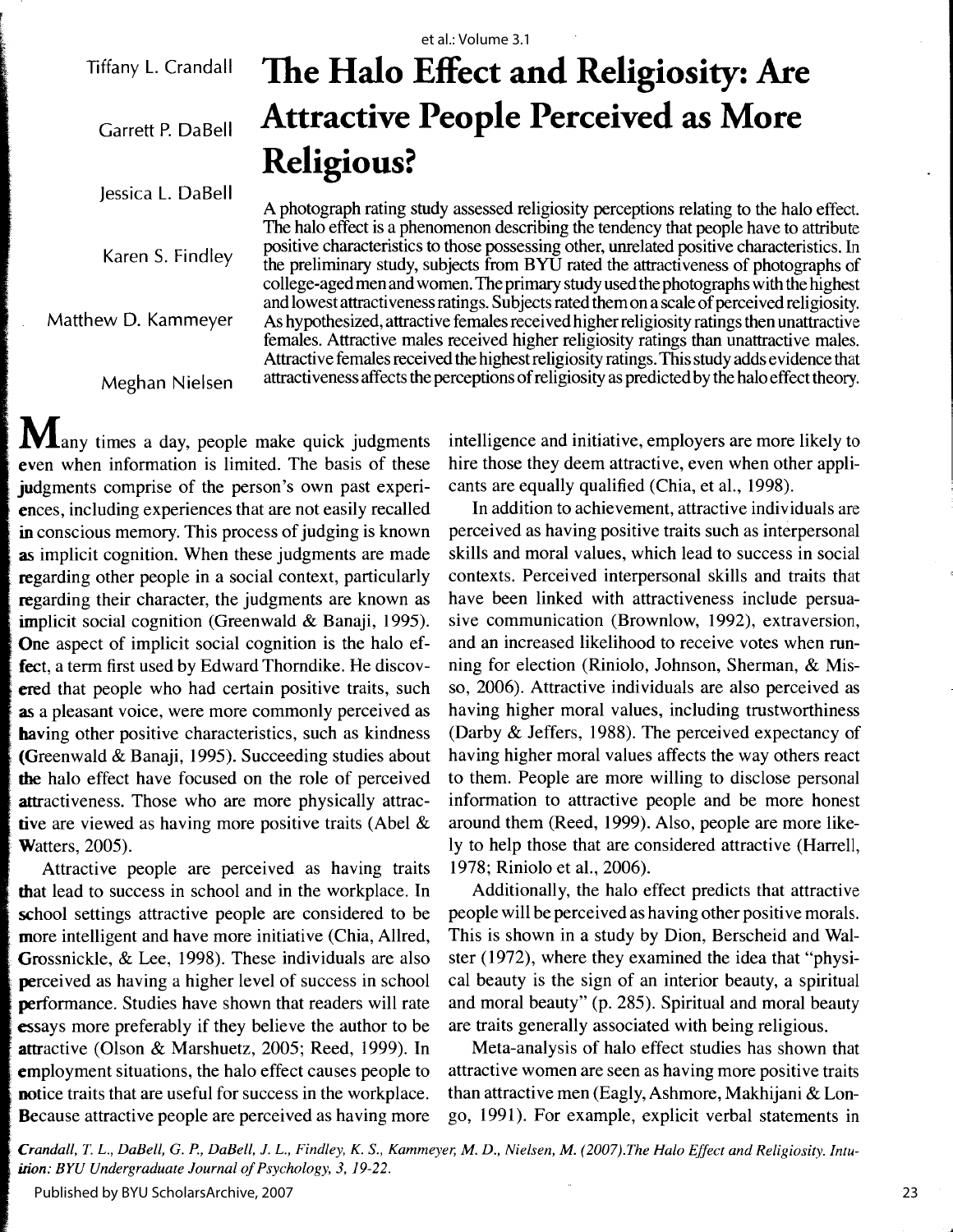#### 19 Intuition, Fall 2007

television commercials link beauty and good outcomes more commonly with females than with males (Eagly, et al., 1991). Darby and Jeffers (1988) asked subjects to rate photographs of women based on the likelihood that those women had committed a specific crime. The women who were more attractive were more likely to be judged by the subjects as being innocent of the crime, more likely to receive a lesser punishment, and more likely to be perceived as happier and intelligent. In addition, a recent study (Ross, 2004) showed that subjects rated attractive females as more feminine than unattractive females, whereas the perceived masculinity of attractive and unattractive males was equal. These examples demonstrate the cultural perception that feminine beauty is commonly linked to positive traits.

A shortcoming of halo effect studies is that male targets have been largely neglected, even when, in the general population, the studied trait is more commonly expressed in males. In the study examining perceived criminality, males and females were shown photographs only consisting of women (Darby & Jeffers, 1988). Because of the disproportionate use of female targets over male targets in halo effect studies, there is a general imbalance in the literature (Greenwald, 1995). In order to add to the literature, our study compensated for this imbalance by including male targets as well as female targets.

We tested physical beauty as it relates to spiritual and moral beauty, narrowly defined as religiosity. We operationally defined religiosity as being morally virtuous and showing belief in and reverence for God. We hypothesized that perceived attractiveness would increase the subjects' perception of religiosity in both sexes. We also hypothesized, based on past research, that this attractiveness-based increase would be greater in female targets.

#### **Method**

#### Participants

 $\blacksquare$ 

The two groups of subjects recruited for this study served as attractiveness raters and religiosity raters, respectively. The first group consisted of 47 students and the second group consisted of 57 students, all recruited from undergraduate BYU courses.

https://scholarsarchive.byu.edu/intuition/vol3/iss1/8

Materials. All photographs were headshots taken from a photograph database kept by Dr. Mark Allen of BYU students (class of 2002) who gave consent to have their photographs used in psychological studies. The images were loaded into a computer display program for sequential viewing. A scale corresponding to each photograph appeared on the screen where subjects could select a rating from a six-point scale. The experiments were carried out in multiple sessions in BYU computer labs, equipped with 40 personal computers. The instructions for completing the ratings (as well as a definition of religiosity in the context of our study for the religiosity raters) were projected onto a large screen in the lab. All subjects were offered candy as compensation.

#### Procedure

Subjects read and signed consent forms prior to participation. Instructions for completion of the study were projected on a large screen. The subjects were allowed to proceed at their own pace while viewing each photograph. The attractiveness raters were asked to rate the attractiveness of the targets in 120 photographs. They rated the photographs according to a six-point scale ranging from highly unattractive to highly attractive based upon their impressions of the targets. From the rating scores of the 120 photographs, we selected a sub-set of 80 photographs with ratings that fell most consistently at either extreme of the scale range, which served as target stimuli for the religiosity raters. This selected sub-set consisted of a balanced proportion of 20 males and 20 females falling nearest the upper end of the scale, and 20 males and 20 females falling **near**est the lower end of the scale.

The religiosity raters were explicitly not told that the photographs had previously been rated for attractiveness, nor were they informed that attractiveness **had**  any role to play in this experiment in any other way. After being shown an operational definition of religiosity, raters began assigning ratings on a six-point scale ranging from not religious to extremely religious. Each religiosity rater was shown all 80 photographs, and thus the independent variables of gender and attractiveness were repeated measures variables in a 2x2 complex design. The photographs were shown one at a time in a random order that was different for each subject.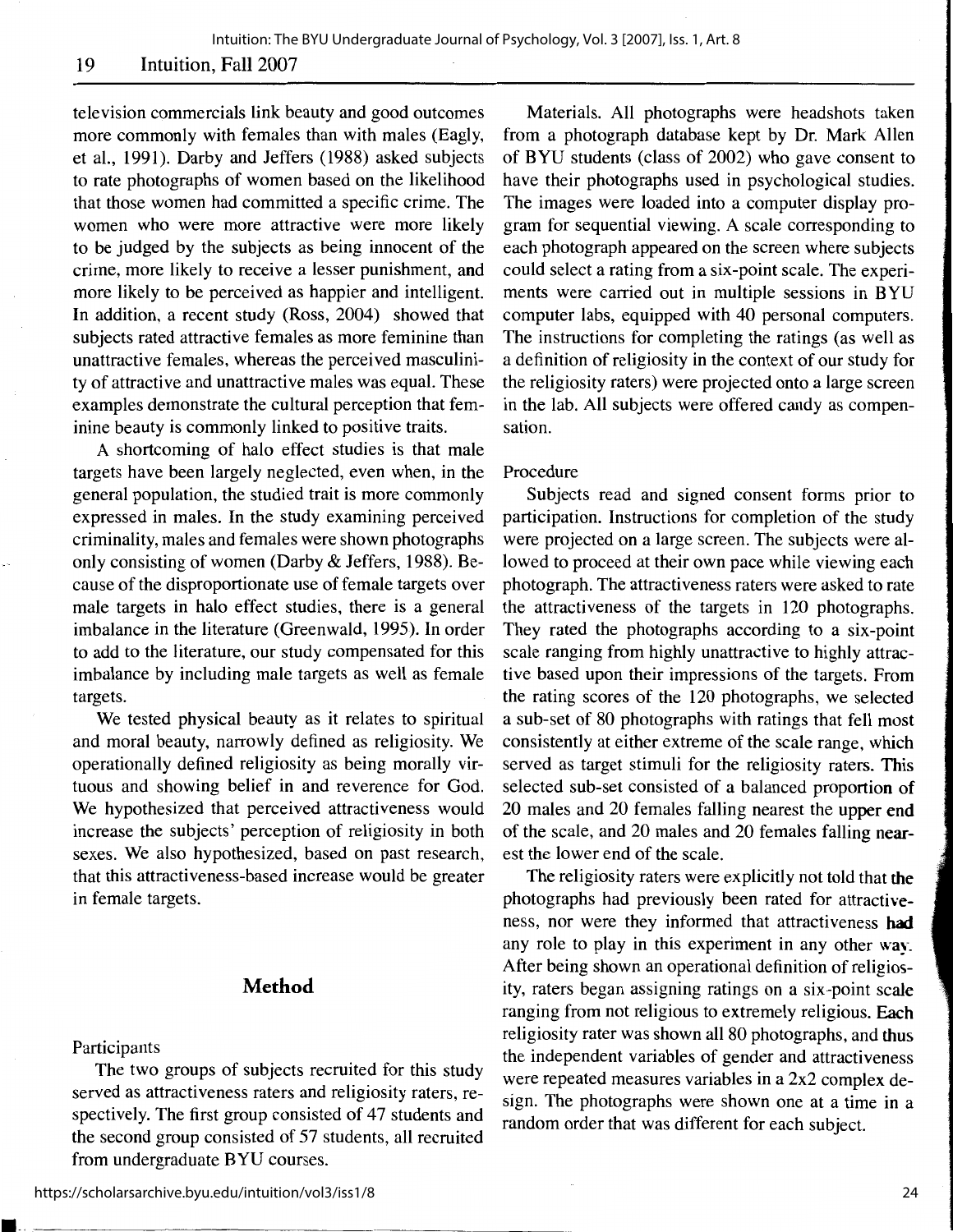#### **Results**

The raw data from each condition were compiled and inspected for outlier scores. As a result, 80 data points were eliminated from the analysis, due to 1 participant scoring the same throughout the entire survey. The remaining data were analyzed with a two-way ANOVA. The analysis revealed a main effect for both gender [F  $(4, 63) = 9.05$ ;  $p < 0.003$ ] and attractiveness [F (4, 63)  $= 150.99$ ; p < .00001] factors. However, the interaction between the gender factor and the attractiveness factor was not significant [F  $(4, 63) = 0.46$ ; p < 3.84].

An inspection of the data reveals that the differences in means between the attractive and unattractive groups and the males and females, while small, are statistically significant. The mean for the attractive group  $(M=4.19)$ was significantly higher than that of the unattractive group ( $M=4.10$ ; p<.004). The mean for the females (M=4.33) was significantly higher than the mean of the males (M=3.96; p<.001). See Figure 1.

#### **Discussion**

We hypothesized that perceived attractiveness would increase the subjects' perception of religiosity in **both** sexes. The principle findings are that (a) attractive targets had a higher religiosity rating than unattractive targets, and (b) female targets had a higher religiosity rating than male targets. The analysis of variance (ANOVA) test indicates that attractiveness was a significant factor in predicting perceived religiosity.

The finding that attractive targets received a higher rating than their unattractive counterparts was consistent with our hypothesis. These results add to past haloeffect studies which indicate that attractive individuals are perceived as having other unrelated, positive traits. More specifically, this finding supported the work of Dion et al. ( 1972), which stated that physical beauty is related to an interior, moral beauty, such as religiosity. This perception is manifested in our study through a higher religiosity rating for attractive people.

A closer look at each group's relation to the halo effect and our hypothesis revealed that both groups of female targets (attractive and unattractive) had a higher religiosity rating than either group of male targets. This supported our hypothesis on a cross-gender level and reaffirms that females are attributed with more positive characteristics than males.

Our study had two possible confounds. One confound was that the clothing and accessories worn by the targets could have affected the results. We did not control for the formality of targets' clothing. In a study by Brase and Richmond, it was shown that formal attire increased perceptions of trustworthiness in physicians (2004). Considering the possibility that formal attire af-



Figure 1. *The mean perceived religiosity scores across attractiveness and gender.* 

•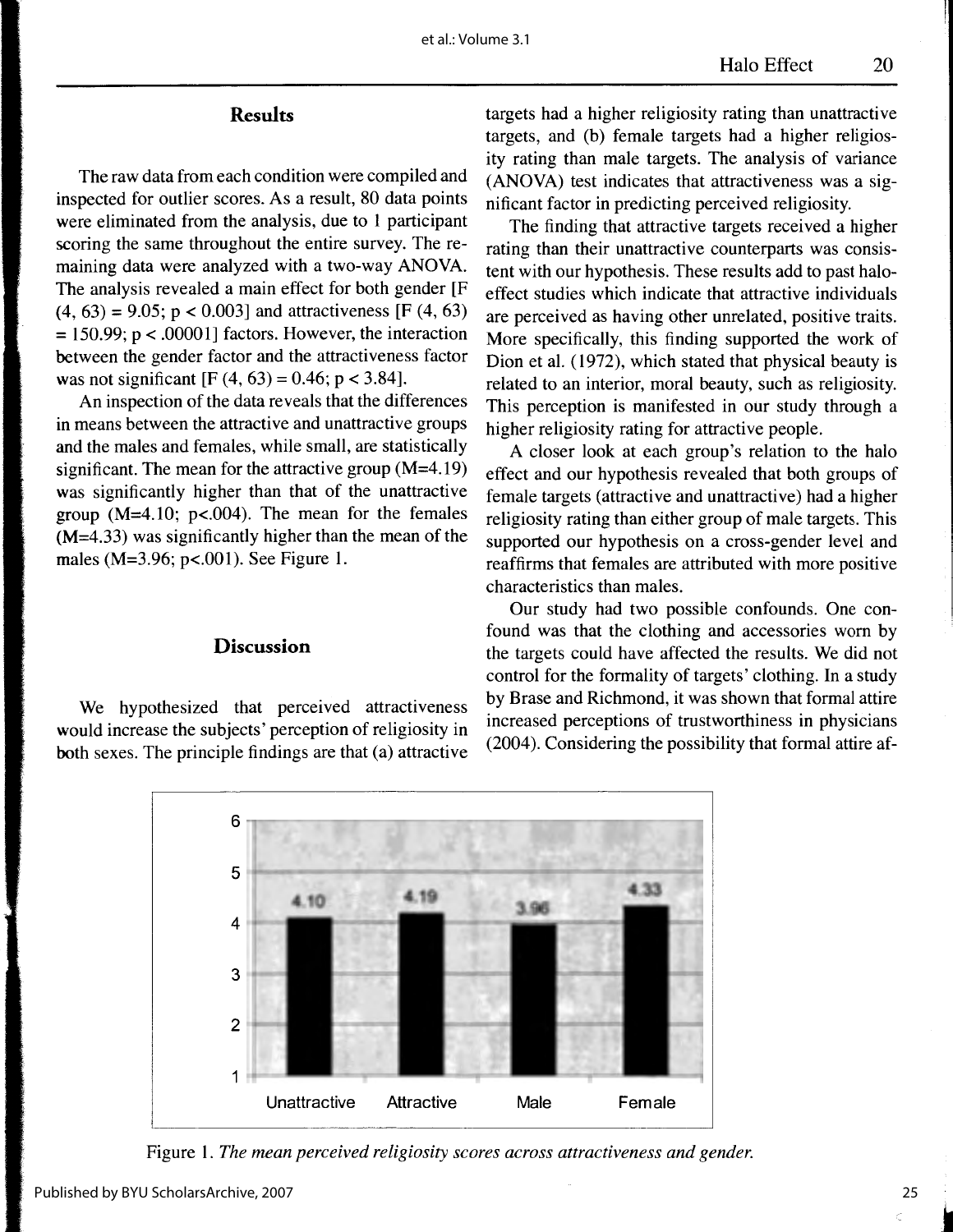#### 21 Intuition, Fall 2007

fected our ratings, we reviewed the photographs used in our study. We found a difference between the attire of attractive and unattractive females. We defined formally dressed as those wearing button-front collared shirts and the less formal as t-shirts. Generally, attractive females were wearing more formal clothing. A higher level of formality may have resulted in increased perceptions of religiosity. Additionally, accessories provided cues upon which perceptions may have been based. A notable example of this in our study was two female targets who were wearing religious medallions, which likely increased the subjects' perceptions of their religiosity.

A second confound in our study was the subjects' aversion to giving low attractiveness and religiosity ratings to targets. Two of the participants told the researcher that they felt they should not be making judgments about others. This aversion may have been caused by the religious atmosphere of the university attended by the majority of subjects. BYU is a religiously oriented university, where all students are required to take religion courses and ninety-eight percent have the same religious affiliation. A tenant of this religion is the belief that judgments should not be based upon outward appearance, which is what our study required participants to do. Some of the subjects expressed they experienced discomfort making judgments about the photographs in this manner. Because of this, subjects may have avoided giving low ratings to the photographs, causing our data points to generally be in the middle and upper parts of the scale.

A potential limitation of our study was that some of our subjects were familiar with targets in the photographs they were asked to rate. Based on post-experiment statements from subjects, we estimate this affected < 1 % of our 4480 data points. These data points were not excluded from our raw data because ratings were not linked to subjects' identity and we could not determine which data points were affected. This limitation posed a problem because participants were asked to rate the photographs solely on appearance. Because some participants knew targets personally, factors other than appearance likely influenced the way they rated the photographs.

The results of the present study may have implications about how society makes judgments of others based on stereotypes. The more people realize how and why society follows these stereotypes, the more likely individuals will be able to change their behavior. https://scholarsarchive.byu.edu/intuition/vol3/iss1/8

Furthermore, the implications of this study could also affect the way people choose to present themselves. When individuals understand how their appearance affects the way they are perceived, then they can present themselves in the way they want to be perceived.

Future research should consider that people base their first impressions on more than a photograph. Mannerisms, speech, and body language all play a factor in the way people are perceived. Using photographs allows for high control in the studies, but the validity is reduced. We suggest that future research focus on implicit social cognition based on real people instead of a photograph, creating more validity. This would expand the understanding of how perceived religiosity is influenced by the halo effect.

#### **References**

- Abel, **M. H.,** & Watters, **H.** (2005). Attributions of guilt and punishment as functions of physical attractiveness and smiling. The Journal of Social Psychology, 145, 687-702.
- Brase, G. L., & Richmond, J. The White Coat Effect: Physician attire and perceived authority, friendliness and attractiveness. Journal of Applied Social Psychology, 34, 2469-2481.
- Brownlow, S. (1992). Seeing is believing: Facial appearance, credibility, and attitude change. Journal of Nonverbal Behavior, 16, 101-113.
- Chia, **R.** C., Allred, L. J., Grossnickle, W. F., & Lee, **G. W.** (1998). Effects of attractiveness and gender on the perception of achievement-related variables. The Journal of Social Psychology, 138, 471-477.
- Darby, **B. W.,** & Jeffers, **D.** (1988). The effects of defendant and juror attractiveness on simulated courtroom trial decisions. Social Behavior and Personality, 16, 39-50.
- Dion, K., Berscheid, E., & Waister, E. (1972). What is beautiful is good. Journal of Personality and Social Psychology, 24, 295-290.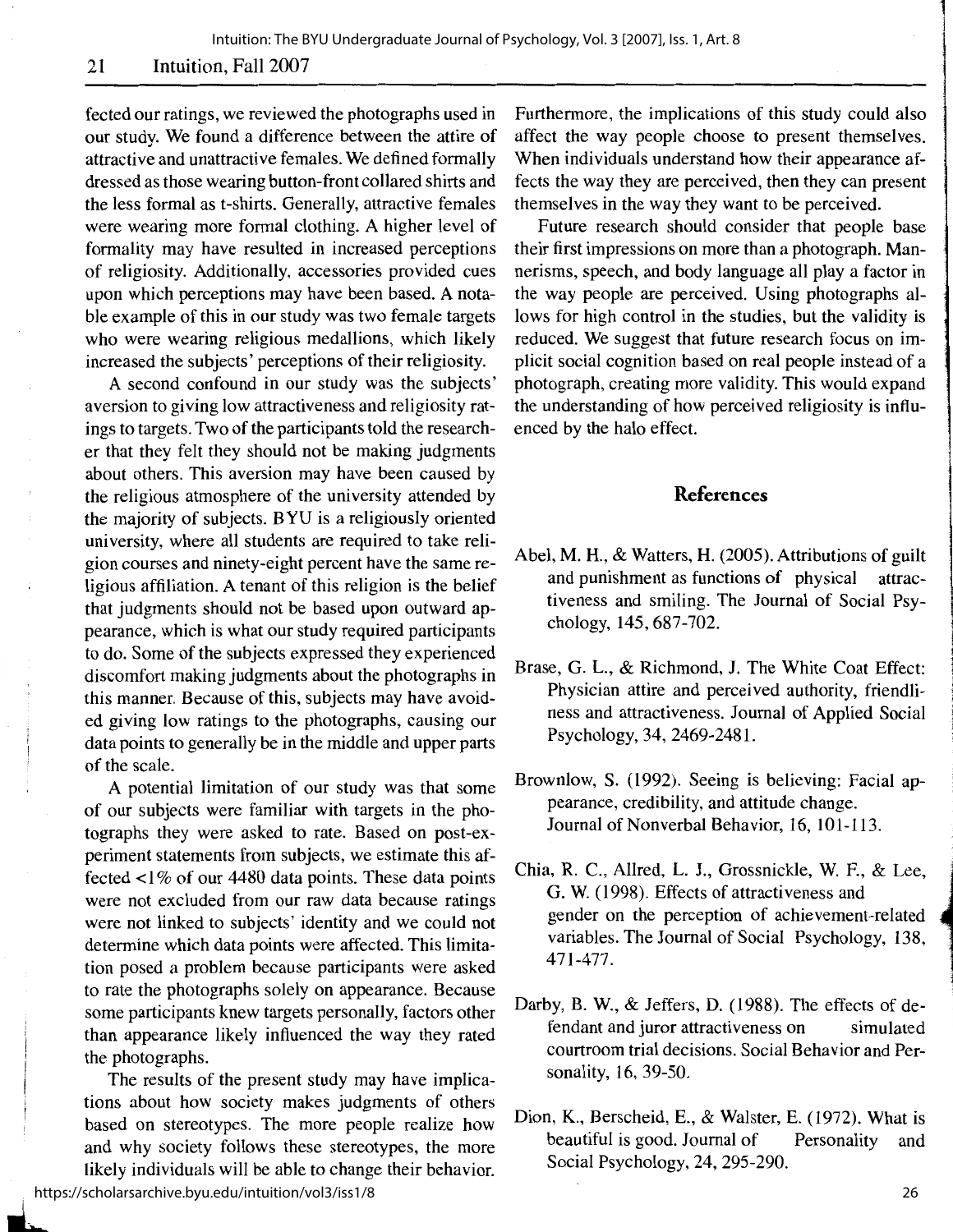-----

- Eagly, A.H. Ashmore, R. D., Makhijani, M. G., & Longo, L. C. (1991). What is beautiful is good, but...: A meta-analytic review of research on the physical attractiveness stereotype. Psychological Bulletin, 110, 109-128.
- Greenwald, A., & Banaji, M. (1995). Implicit social<br>cognition: Attitudes self-esteem and stereocognition: Attitudes, self-esteem and types. Psychological Review, 102, 4-27.
- Harrell, W. A. (1978). Physical attractiveness, self-disclosure, and helping behavior. The Journal of Social Psychology, 104, 15-17.
- **Hoss, R.** A. (2004).What is beautiful is sex-typed: A developmental examination. (Doctoral dissertation, University of Texas, Austin, 2004). Dissertation Abstracts International, 64, 6356. [Retrieved from ProQuest database on January 30, 2006].
- Olson, I. R., & Marshuetz, C. (2005). Facial attractiveness is appraised in a glance. Emotion, 5, 498-502.
- **Reed,** S. B. (1999). An investigation of the physical attractiveness stereotype. Unpublished doctoral dissertation, University of Connecticut. UMI No. 9956485 [Retrieved from ProQuest database on February 2, 2006].
- Riniolo, T. C., Johnson, K. C., Sherman, T. R., & Misso, J. A. (2006). Hot or not: Do professors perceived as physically attractive receive higher student evaluations? The Journal of General Psychology, 133, 19-35.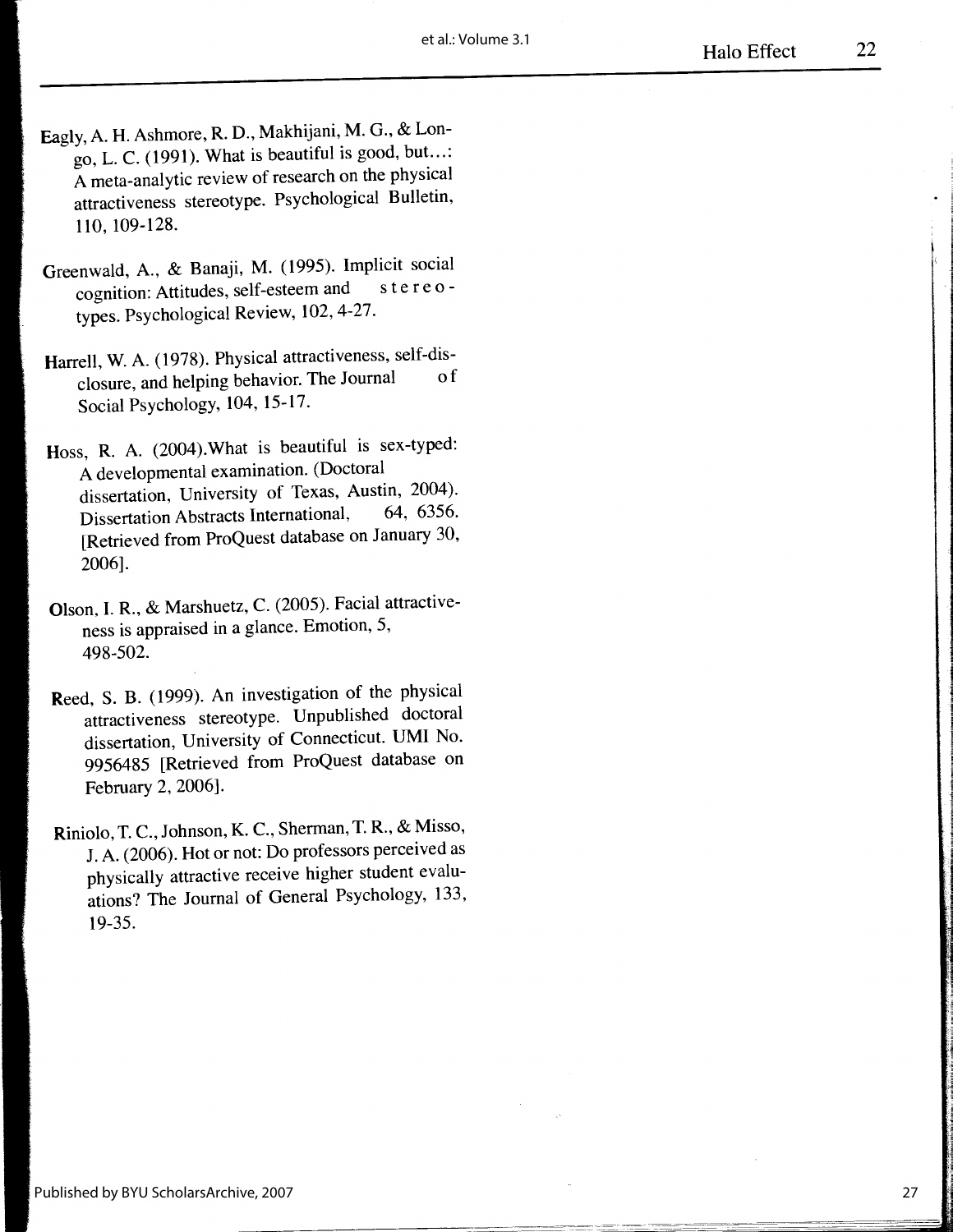## Kelly iPuthe BY<del>U Dergraduate Journal</del> of Psychology, Vol. 3 [2007], Iss. 1, Art 8<br>**Effects of L.D.S. Doctrine Versus** Anna Woestman **L.D.S. Culture on Self-Esteem**

JaLeen Farrell

I

Bryce Goodwin

Brooke Jensen

It was hypothesized that BYU students would report a comparatively high self esteem when exposed to LDS doctrine and a lower self esteem when exposed to LDS culture. A self report survey on self esteem was administered to three groups of subjects. One group viewed a stimulus representing LDS doctrine, one viewed a stimulus representing LDS culture, and the control group viewed no stimulus. The hypothesis was supported by the results.

**F** or many people, religion is a stimulus that can greatly influence feelings of self-worth (Hill & Pargament, 2003). James and Wells (2003) explain that religiosity may have many different effects on mental health. For example, Schieman, Pudrovska and Milkie (2005) found that a sense of divine control in one's life could either positively or negatively affect one's self-esteem depending on sex and race. Religious orientation, or the way people approach their religion, can also affect mental health in various ways.

Allport (1967) categorized people as having either an extrinsic or intrinsic religious orientation. People with an extrinsic orientation found their religion to provide comfort and refuge, friendliness and entertainment, status and self-justification. On the other hand, people with an intrinsic orientation live in harmony with their religious beliefs and practice what is taught (p. 434). In other words, some people use their religion on a superficial level as a personal source of security and social stability. Others internalize their religion, put their beliefs into practice, and feel satisfied with their spiritual selves.

Different ways that people use their religion, deeply and intrinsically or more shallowly and extrinsically, affect their mental health. Maltby and Day (2000) found that people who have an extrinsic religious orientation are more likely to exhibit symptoms of depression than people who have an intrinsic religious orientation (as cited in James & Wells, 2003). Similarly, research has shown that people who have an extrinsic religious orientation also exhibit more anxiety than people who have an intrinsic religious orientation (Baker & Gorsuch, 1982).

In addition to religious orientation, religious behaviors and practices also influence mental health. Research shows that the more people attend church, the more they report general happiness and life satisfaction (Gurin et al, 1960; McCann, 1962; Spreitzer & Snyder, 1974; Clement & Sauer, 1976; as cited in Petersen & Roy, 1985). Church attendance seems to be an expression of intrinsic religiosity because it is a way to actively participate and live one's religion. The way people pray can also affect their psychological health. Poloma and Pendelton ( 1991) found that people who had conversational and meditative prayers reported general well-being, while people who offered petitionary prayers, or requests to God for material things, did not report well-being. People who recited set prayers tended to experience negative feelings (p. 80-81). Conversational and meditative prayers seem to be intrinsic in nature, while petitionary and recited prayers seem to be extrinsic in nature.

Thus, people who engaged in intrinsically oriented religious activities—active participation in church worship and personal, thoughtful prayers were likely to report happiness and well-being. People whose behaviors were associated with an extrinsic religious orientation,infrequent church attendance and recited or petitionary prayers, were less likely to report happiness and well-being.

The majority of scientific studies that examine religious life demonstrate that people who sincerely practice their religion tend to have good mental health (Judd, 1999). Bergin (1983) conducted a meta-analysis which revealed that only twenty-three percent of studies indicate a negative relationship between religiosity and mental health, while forty-seven percent indicate a positive relationship. Thirty percent of studies indicate no relationship. Bergin (1983) explains that his results indicate that there are different kinds of religiosity and that these different types produce varying effects. More specifically, intrinsic and extrinsic religiosity can yield dramatically different results when studied side

*Furr, K., Woestman, A., Farrell, J., Goodwin, B., Jensen, B. (2007).E.ffects of L.D.S. doctrine versus L.D.S. culture on self-esteem. Intuition: BYU Undergraduate Journal of Psychology, 3, 23-28.* 

l

 $\mathbf{I}$ l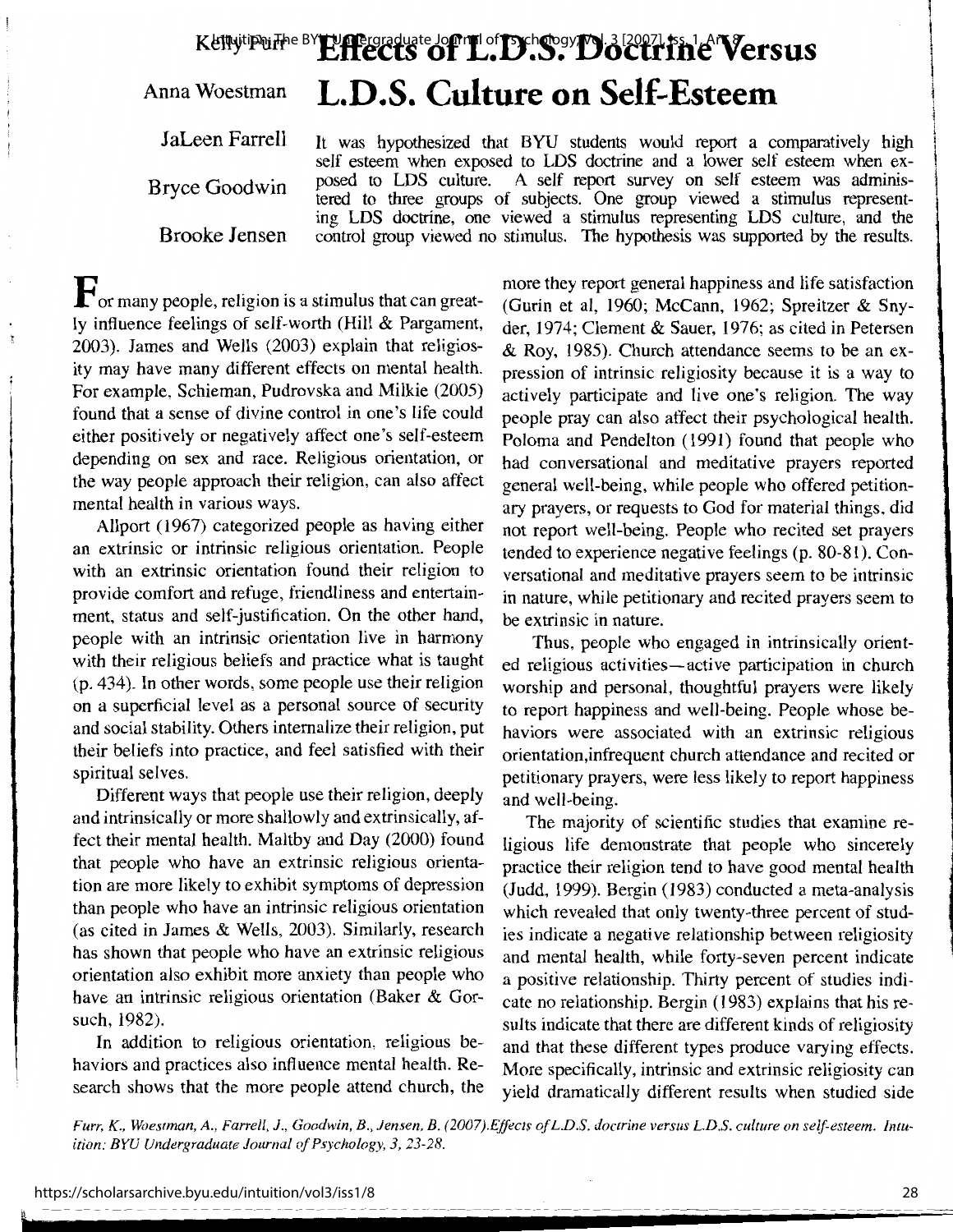**by** side.

This pattern holds true for members of The Church **of** Jesus Christ of Latter-day Saints (LDS). An examination of fifty-eight studies indicate that seventy-one percent of the scientific literature which studies mental health in the LDS culture shows a positive relationship between mental health and religiosity variables (Judd, 1999). As discussed earlier, intrinsic religiosity tends to yield positive mental health. The high percentage of studies pairing religiosity with good mental health in the LDS population may indicate that Latter-day Saints tend to be intrinsically oriented. Extrinsic religiosity tends not to be related to positive mental health. Since twenty-nine percent of studies indicated that LDS religion did not positively influence mental health, there are likely also many Latter-day Saints who may be extrinsically oriented.

There have been several studies indicating that some aspects of LDS lifestyle can be detrimental to self-esteem. Utah, with a high LDS population, leads the nation in anti-depressant use (Goodman, 2001). Adams and Clopton (1990) studied self-esteem in LDS returned missionaries. Ninety-three percent of the subjects indicated a change in self-esteem after their mission; selfesteem generally increased in males, while self-esteem in females generally decreased. The researchers hypothesized that these negative feelings in females may have come from perceived personal inadequacies. It was suggested that women blame themselves more and accept more responsibility for failure than men (Bar-Tal & Frieze, 1977). Feelings of personal inadequacies or self-blame often stem from maladaptive perfectionism (Rice, Leever, Christopher, & Porter, 2006). Research shows that parents of perfectionists tend to stress extrinsic motivations for behavior and tend to be extrinsically religious people (Sorotzkin, 1998).

Some Latter-day Saints struggle with issues of perfectionism, feeling the need to be perfect in their school work, perfect in their relationships, and perfect physically (Richards, Owen & Stein, 1993). A perceived need to be perfect physically can affect not only self-esteem, but can also affect body image, or attitudes and feelings about one's body. Carroll (1999) found that while male LOS college students had a more positive body image than their non-LDS counterparts, LDS females' body image was no greater than their non-LDS counterparts. Carroll (1999) suggests that there is greater cultural pressure on women when it comes to body image

Published by BYU ScholarsArchive, 2007

than there is for their male counterparts. Carroll ( 1999) seems to imply that LDS males intrinsically apply this LDS doctrine about body image while LDS females are more likely to be extrinsically influenced by another source. We predicted that whether people intrinsically live LDS doctrine, or are mostly influenced by LDS culture and extrinsically live their religion will affect their self-esteem. We hypothesized that BYU students who experienced the intrinsic LDS doctrine stimulus would report higher self-esteem than BYU students who viewed the extrinsic LDS culture stimulus. We also hypothesized that female BYU students who experienced the extrinsic LDS culture stimulus would report lower self-esteem than male BYU students who experienced the same stimulus. We wanted to evaluate the different influences that LDS doctrine from LDS Church authorities and perceived LDS doctrine in LDS culture have on self-esteem within BYU students.

#### **Method**

The subjects for this study included 53 undergraduate students from Brigham Young University. They were male and female volunteers who were 18 years old and older. There were 30 females and 23 males who participated in the study. Nine participants were in the LDS doctrine stimulus group, 16 were in the LDS culture stimulus group, and 28 were in the no stimulus group. Informed consent was obtained. After debriefing, participants were given treats or extra credit as a reward for participation.

We exposed a group of subjects to stimuli representing an intrinsic religious orientation, or LDS doctrine. We then exposed a second group to a stimulus representing extrinsic religious orientation, or LDS culture. The LDS culture stimulus group viewed a series of video clips from LDS pop-culture movies including the LDS version of Pride and Prejudice (2003) and The RM (2003). Following the video clips they filled out a survey regarding self-esteem. The LDS doctrine stimulus group viewed a video of the President of The Church of Jesus Christ of Latter-day Saints, Gordon B. Hinckley, giving a speech entitled Each a Better Person from the October 2002 General Conference of the Church and filled out the same survey. The third group had no video stimulus and only filled out the survey. The sex variable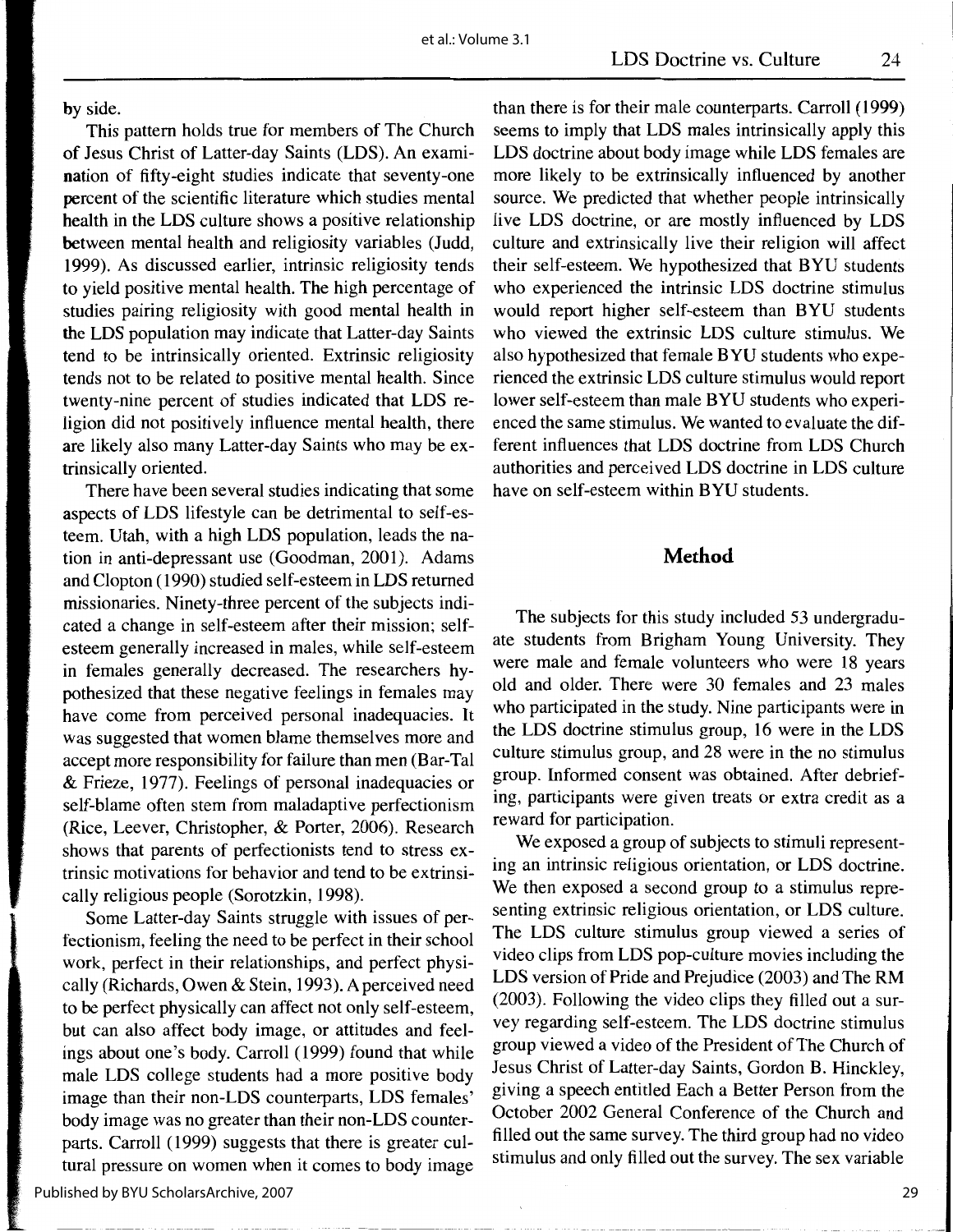had 2 levels (male, female).

After viewing the stimuli, subjects reported their self-esteem by filling out a survey. Our instrument was a survey with several demographic questions including sex, age, marital status, religious affiliation, and length of time the participant's family have been members of the LDS church. The rest of the survey asked questions involving religious activity, self-esteem, and body image. These questions were based on a Likert Scale and were self-reported. The following is a list of questions used to measure self-esteem.

• How are you feeling now?

• How do you typically feel?

• How secure do you feel with your family relationships?

• Do you usually get along with the people you live with? (roommates, spouse, family)

Are you satisfied with your dating life?

• Are you satisfied with your weight?

• Are you satisfied with your height?

Are you satisfied overall with your body?

• Do you ever have thoughts about switching your eating habits to something that may be unhealthy for your body? (ex: extreme dieting, eating disorders?)

• Do you feel as though you have to be perfect in order to be worthy within the Church of Jesus Christ of Latter-day Saints?

Are you content with the grades you receive in school?

• Do you feel like you have a good balance of school, work, social life, church, and family?

• Do you often leave your extracurricular activities (sports, dance, music, performances, etc.) content with the way you performed?

• Do you feel like you can be forgiven for your mistakes?

• Do you feel worthy to partake of the sacrament each Sunday?

• Do you feel as though God really listens to you as an individual?

• Do you or did you feel pressure to get married?

• Do you feel that if you were more attractive you would be happier?

• Do you feel pressure to have many children?

• How much do you feel that you are a child of God who is worthy of His love and blessings?

How difficult is it for you to view other individuals as children of God?

- - -- - -- - -- - - - ----\_ ----- - - -- --- -\_\_ ---\_-- ---- -

When you go out, do you feel confident about your appearance?

**12.** 

I

• Do you worry about the size of clothing that you purchase?

• Do you feel comfortable eating like you typica11y would when out on a date or with new people?

Are you satisfied with the amount of exercise that you do?

• Do you feel satisfied with your spiritual self?

When you pray do you really feel like you are personally speaking with God and that He is listening?

All questions were weighted similarly when scored . Each question ranged from one to five points, with one showing that the subject portrayed the highest level and five portraying the lowest level of self-esteem. The following questions were reverse scored:

• Do you ever have thoughts about switching your eating habits to something that may be unhealthy for your body? (ex: extreme dieting, eating disorders?)

• Do you feel as though you have to be perfect in order to be worthy within the Church of Jesus Christ of Latter-day Saints?

• Do you or did you feel pressure to get married?

• Do you feel that if you were more attractive you would be happier?

• Do you feel pressure to have many children?

• Do you worry about the size of clothing that you purchase?

When the questions had "Yes" or "No" answers, a one reflected high self-esteem and a five reflected low self-esteem. The dependent variable was the sum of the 28 relevant Likert-scale questions on the survey that the participants filled out. The following questions were excluded from the analysis because they did not address self-esteem.

• Do you feel like you get enough sleep on average?

• How active are you in Church Sunday activities?

• How active are you in weekly church activities? (Family Home Evening, temple attendance, etc.)

How consistently have you attended church activities throughout your life?

• On average, how much time do you spend getting ready in the mornings? (i.e. picking out clothing, personal grooming, etc.)

https://scholarsarchive.byu.edu/intuition/vol3/iss1/8

.t;: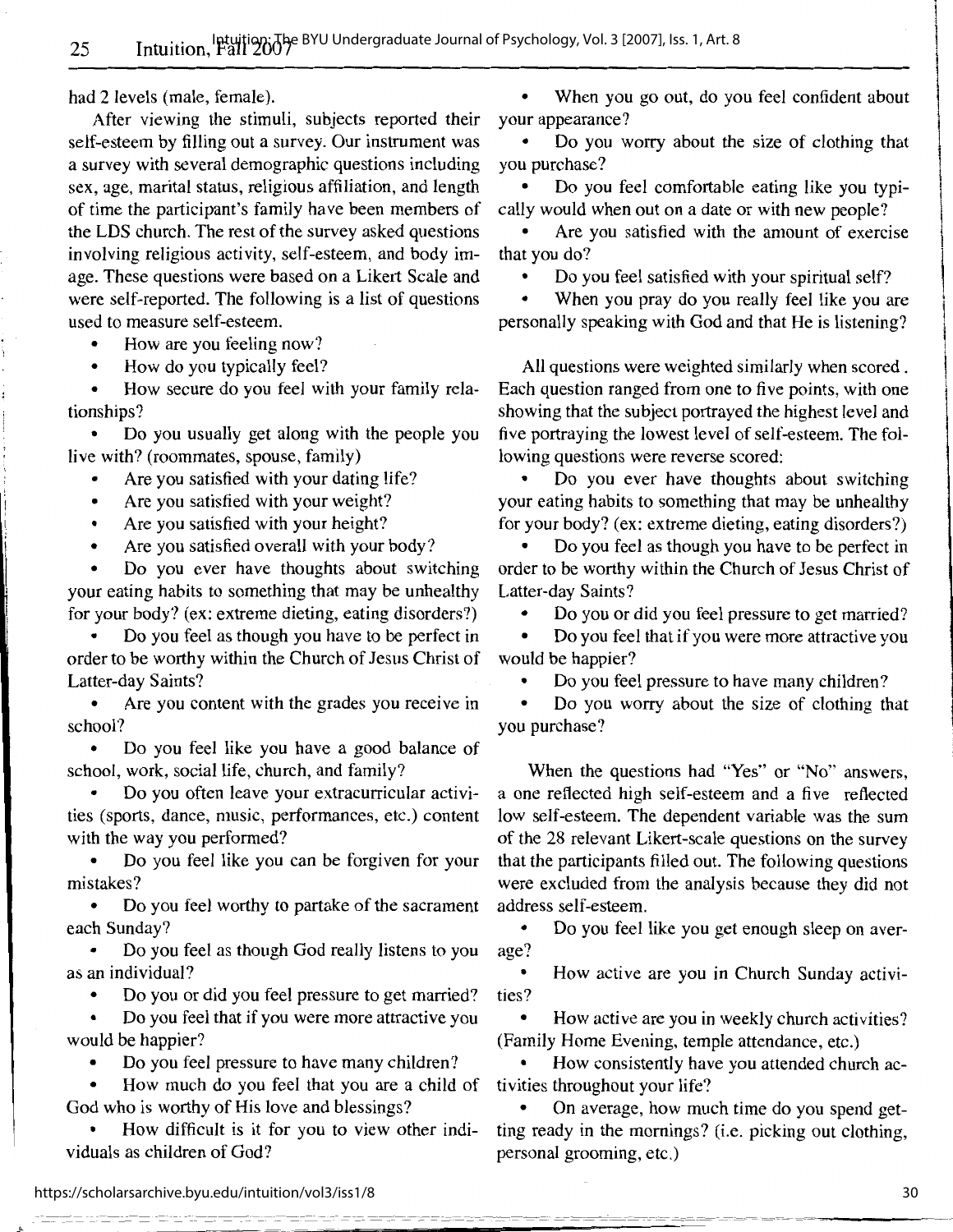Did you receive your Eagle Scout or Young Womanhood Recognition Award?

• Do you feel like you deserved it?

• Do you feel like you have good/healthy eating habits?

• Do you consider what other people think of you **when** making decisions?

• Do you consider what God thinks of you when making decisions?

• Do you feel comfortable asking for/giving priesthood blessings?

• Do you feel that you fulfill/magnify your calling as a home/visiting teacher?

p=0.001) indicating that subjects who viewed the LDS culture stimulus appeared to report lower self-esteem than those who viewed the LDS doctrine stimulus. The control group reported higher self-esteem than the LDS culture group, but reported lower self-esteem than the LDS doctrine group. This indicates that each of the video stimuli did have an effect. (See Figure 1.)

The Sex Main Effect was non-significant  $(F(1, 47)=2.858; p=0.098)$  Stimulus x Sex Interaction  $(F=(2,47)=2.041; p=0.141)$  was also non-significant. Thus, the sex of the participants did not affect the relationship of reported self-esteem across the three conditions.

#### **Discussion**

#### **Results**

Data was analyzed using an ANOVA with two grouping factors: Stimulus (None, Culture, Doctrine) **and** Sex (Male, Female). The dependent variable was **the** sum of the scores for the 28 relevant questions on **the** participants' questionnaires The Alpha level was set **at** 0.05.

There was a Stimulus Main Effect (F(2,47)=8.866;

We hypothesized that BYU students who experienced the intrinsic LDS doctrine stimulus would report higher self-esteem then BYU students who viewed the extrinsic LDS culture stimulus. Our results indicated a Stimulus Main Effect in which the LDS doctrine group reported significantly higher self-esteem than the LDS culture group. Therefore, the results supported our hypothesis. We also hypothesized that female BYU stu-



Figure. 1 *The mean scores for each stimulus. Lower numbers indicate a higher level of self-esteem* 

**J,.**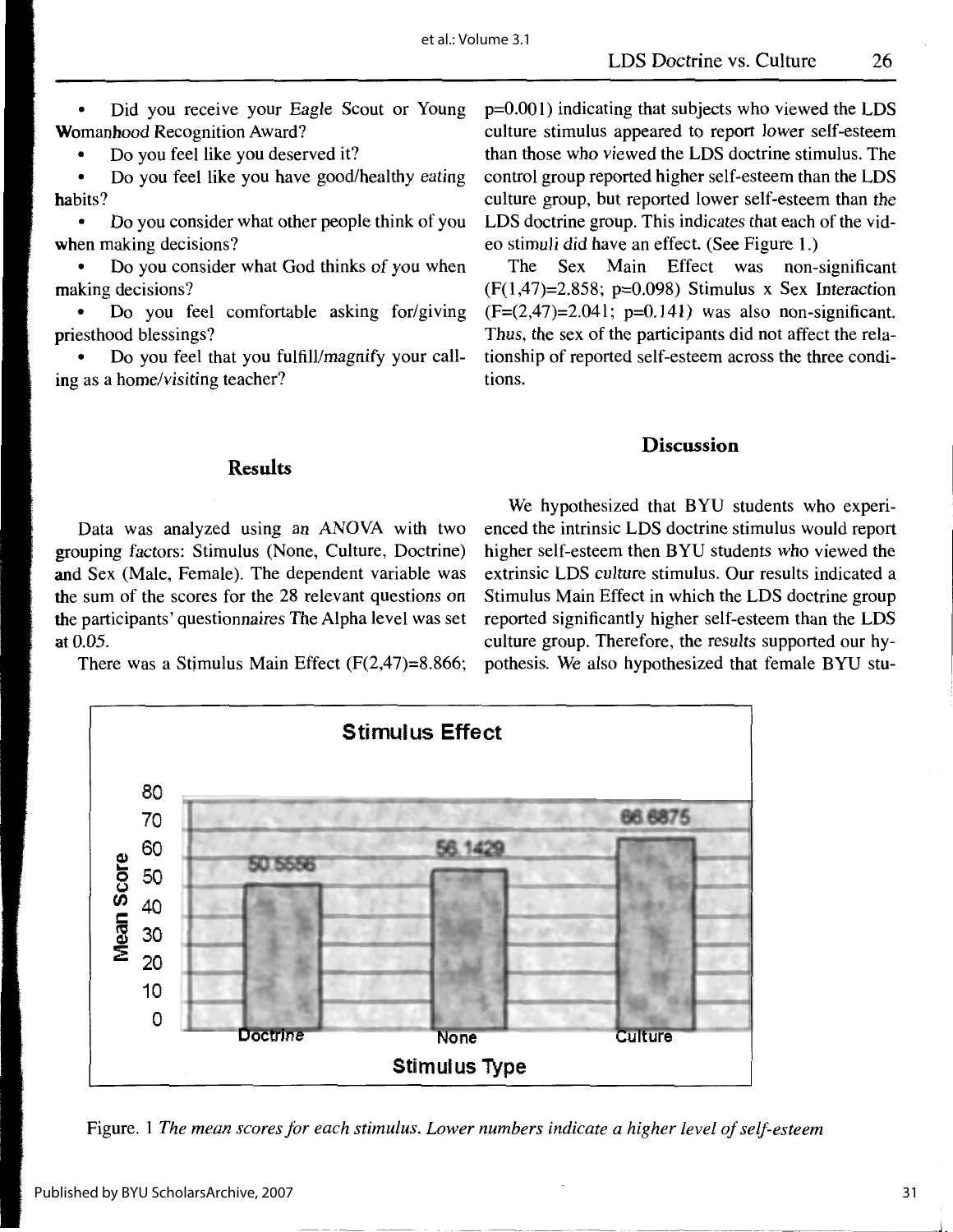dents who experienced the extrinsic LDS culture stimulus would report lower self-esteem then male BYU students who experienced the same stimulus. While there was a trend  $(p=0.098)$  (have authors state what direction this was), there was no statistically significant difference between self-reported self-esteem in males and females in any of the stimulus groups .

Judd (1999) and Bergin (1983) showed that religion tends to positively affect self-esteem. Our results shed greater light on their findings by differentiating between the influences of religious doctrine and religious culture. We found that subjects exposed to the intrinsic LDS doctrine stimulus reported higher self-esteem and self-image than the control and extrinsic LDS culture groups.

i

l

There are several important elements of LDS doctrine that address positive self-esteem. The Church of Jesus Christ of Latter-day Saints teaches that individuals are sons and daughters of a Heavenly Father who loves them unconditionally. The LDS Church has made an important doctrinal statement regarding body image which has effects on self-esteem: "[God] knows your hopes and dreams, including your fears and frustrations .... Be more accepting of yourselves, including your body shape and style" (Holland, 2005). These teachings encourage people to look more positively at themselves. It is not surprising then that exposure to LDS doctrine yielded higher self-reported self-esteem.

Feeling positive influences from a culture is often conditional upon living in a socially acceptable manner. LDS cultural pressure seems to place much emphasis on perfection in physical, mental, and spiritual matters. This perfectionism, as discussed by Rice, Leever, Christopher, and Porter (2006) is detrimental to selfesteem. Finding that the LDS cultural stimulus yielded lower self-esteem confirms our hypothesis.

Carroll (1999) suggested that females may be more easily influenced by extrinsic sources such as culture then men. Based on Carroll's research, we hypothesized that women would be more influenced by the LDS culture stimulus then men. Our findings did not support Carroll's theory nor did they support our hypothesis because the difference between reported self-esteem in males and females was non-significant.

Males and females were influenced similarly by the LDS culture stimulus. One possibility for this result may be be that low self-esteem in females is more publicly visible while low self-esteem in males is kept more private and personal. We formed our hypothesis under the assumption that females receive more LDS cultural pressure, especially in the area of beauty and marriage. However, we neglected to fully take into account that males often receive pressure to marry and provide for a family after returning from two years of church missionary service. Our survey seemed to accurately measure cultural pressure that both males and females experience even though our hypothesis did not correctly estimate cultural pressure on males. After further consideration we consider our hypothesis to be incorrect and our results to accurately depict what occurs in life.

There are potential confounds to our research. We did not control the time of day that data was collected. The LDS culture stimulus data was collected at the end of a night class. After a long school day participants may have been anxious to leave, and therefore, not focused on the survey. The control group data was collected on a Sunday after a church gathering. This may have influenced their self-esteem in some way based on the subject matter discussed that day. The LDS doctrine data was collected on a school day around noon. Also, the LDS doctrine and LDS culture groups may have been influenced by the fact that they were receiving extra credit for the study. Students receiving extra credit may not be motivated to be thorough in their responses as evidenced by students hurriedly filling out the survey so that they could leave.

The study had additional limitations. Having only 53 participants in the study was the biggest limitation. More participants would have increased external validity by making the sample more representative of the population . This is especially true in the LDS doctrine group which had only 9 participants total and just 2 female participants. Also, the instrument could have provided more information by including questions that evaluated religious aspects affecting males' self-esteem on the self-report survey. Questions could have addressed missionary service or the ability and pressure to provide for a family. Finally, we cannot prove that the questions we asked actually evaluate self-esteem. Selfesteem is a social construct-it exists because people agree that it exists and is, therefore, subjective. Though we consider our questions to be good measures of selfesteem, people with different concepts of self-esteem may not find the questions we asked on our survey to be good measures.

https://scholarsarchive.byu.edu/intuition/vol3/iss1/8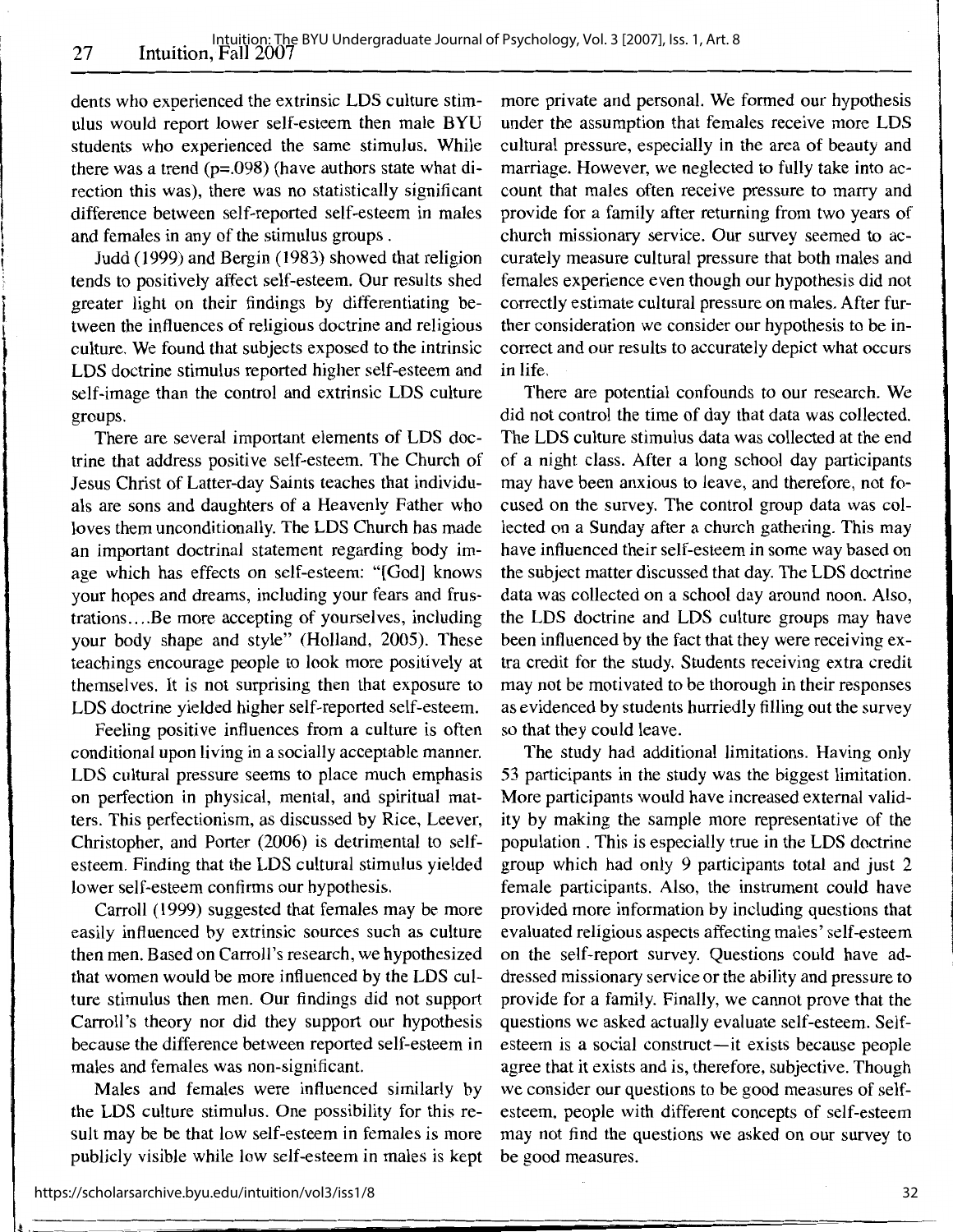Very little research has been done comparing religious doctrine and influences of religious culture. This study has implications for future research because it is a beginning step towards understanding the different influences that doctrine and culture can have on people. **An** awareness of the difference between doctrine and culture and the different effects that these influences have on people's self-esteem and self-image can help individuals to limit negative contributions to culture that they sometimes make.

After studying BYU students we became curious as **to** how people of other ages would react to the stimuli. Future research could study teenagers involved in the **LOS** Young Men and Young Women's programs and older individuals with established families. These different groups would be interesting to study because society often views teenagers as more impressionable and influenced by culture, while older, more mature people **with** established families may be less pressured by extrinsic cultural influences than college students. Also, **BYU** students may not accurately represent LOS college students as a whole. Therefore, it would be interesting to study college-aged LOS Church members outside of Provo, Utah, where BYU is located. Similarly, **it** would be worthwhile to study LOS church members in other countries to see if the same LOS culture exists **in** other places.

#### **References**

- Adams, W. E., Clopton, J. R. (1990). Personality and dissonance among Mormon missionaries. Journal of Personality Assessment, 54, 684-693.
- Allport, G. W. & Ross, J.M. (1967). Personal religious orientation and prejudice. Journal of Personality and Social Psychology, 5, 432-443.
- Baker, M. & Gorsuch, R. ( 1982). Trait anxiety and intrinsic-extrinsic religiousness. Journal for the Scientific Study of Religion, 21, 119-122.
- Bar-Tal, D., & Frieze, H. (1977). Achievement motivation for males and females as a determinant of attribution for success and failure. Sex Roles, 3, 301-312.
- Bergin, A. E. (1983). Religiosity and mental health: A critical reevaluation and meta-analysis. Professional Psychology: Research and Practice, 14, 170- 184.
- Carroll, A. (1999). Body Image Satisfaction Among LOS versus Non-LOS College-Age Students. Unpublished honors thesis, Brigham Young University, Provo, Utah.
- Goodman, T. (2001 June 21). Utahns no. 1 in use of anti-depressants: Factors for high usage undetermined. The Salt Lake Tribune, pp. A1, A16.
- Hill, P. C. & Pargament, K. I. (2003). Advances in the conceptualization and measurement of religion and spirituality: Implications for physical and mental health research. American Psychologist, 58, 64- 74.
- Holland, J. R. (2005, November). To Young Women. Ensign, 35, 28-29.
- James, A. & Wells, A. (2003). Religion and mental health: Towards a cognitive-behavioural framework. British Journal of Health Psychology, 8, 359-376.
- Judd, D. K. (Ed.). (1999). Religion, Mental Health, and the Latter-Day Saints. Salt Lake City, UT: Bookcraft.
- Peterson, L. **R.** & Roy, A. ( 1985). Religiosity, anxiety, and meaning and purpose: Religion's consequences for psychological well-being. Review of Religious Research, 27(1), 49-62.
- Poloma, **M. M.,** & Pendleton, **B.** F. (1991). The effects of prayer and prayer experiences on measures of general well-being. Journal of Psychology and Theology,  $19(1)$ ,  $71-83$ .
- Rice, K.G., Leever, B. A., Christopher, J., & Porter, J. D. (2006). Perfectionism, stress, and social (dis)connection: A short term study of hopelessness, depression, and academic adjustment among honors students. Journal of Counseling Psychol-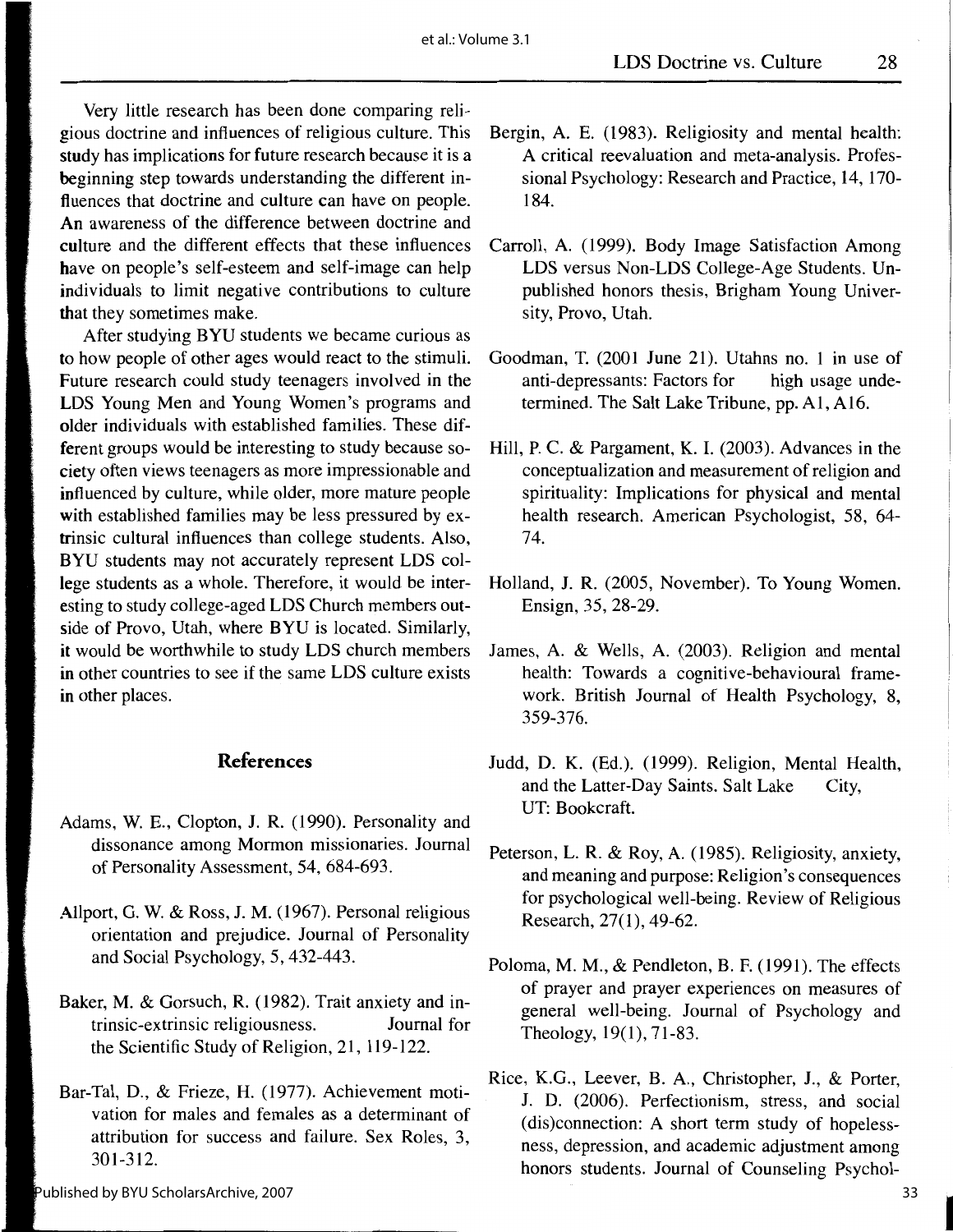29 Intuition, Fall 2007

ogy, 53, 524-534.

- Richards, P. S., Owen, L., & Stein, S. (1993). A religiously oriented group counseling intervention for self-defeating perfectionism: A pilot study. Counseling and Values, 37(2), 96-104.
- Schieman, S., Pudrovska, T., & Milkie, M. A. (2005). The sense of divine control and the self-concept: A study of race differences in late life. Research on Aging, 27, 165-196.
- Sorotzkin, B. (1998). Understanding and treating perfectionism in religious adolescents. Psychotherapy: Theory, Research, Practice, Training, 35, 87-95.

l á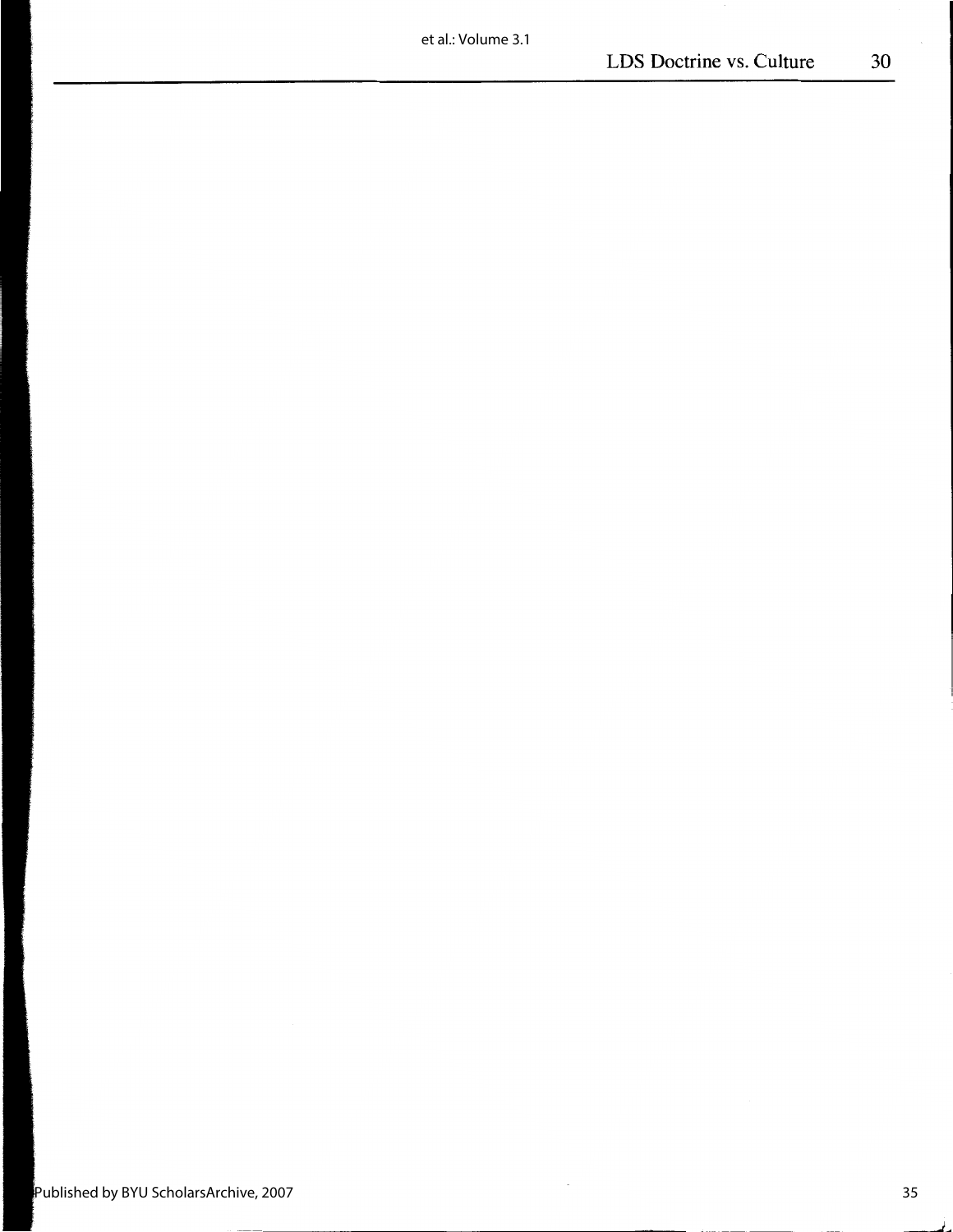https://scholarsarchive.byu.edu/intuition/vol3/iss1/8